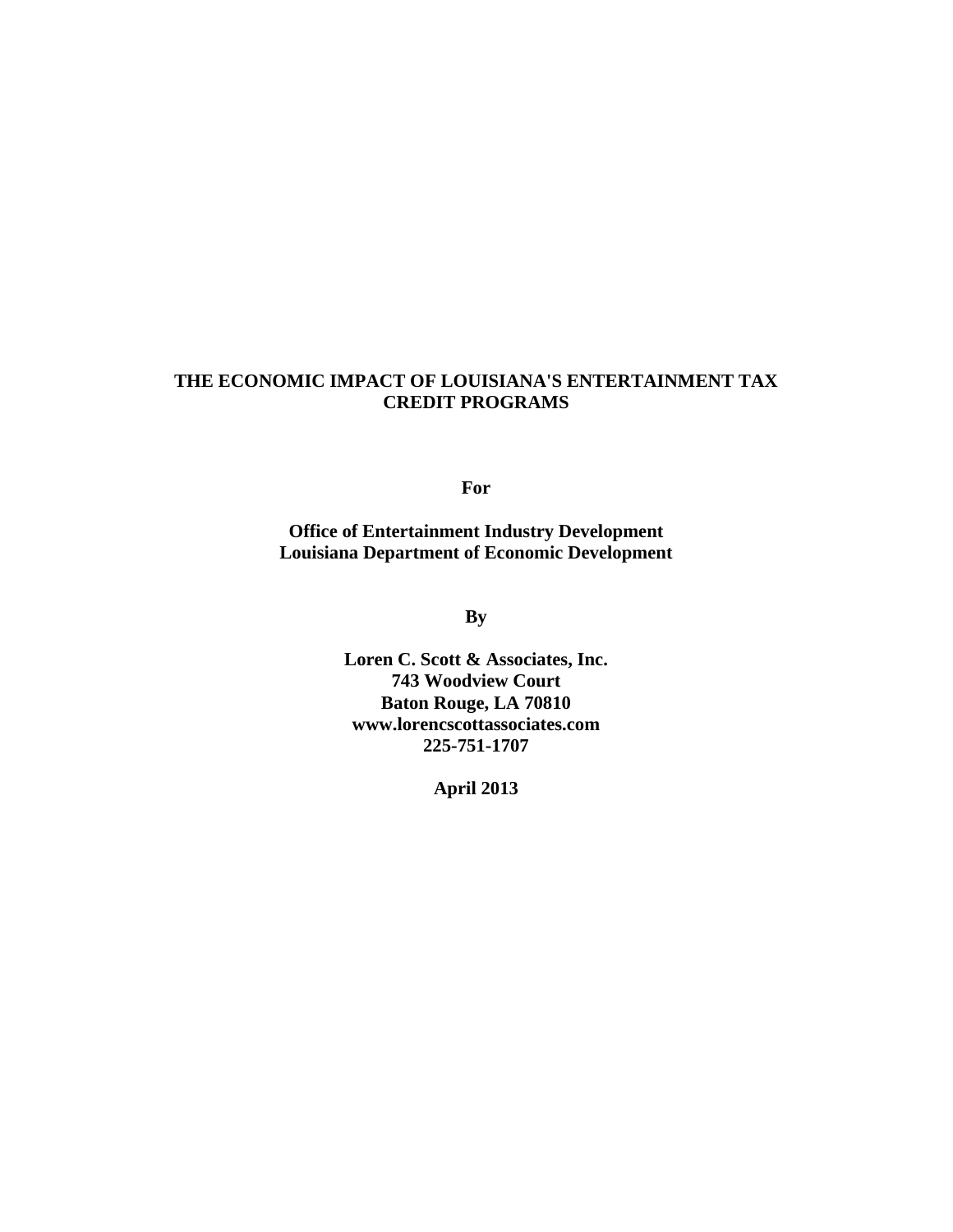#### **Executive Summary**

**The purpose of this report is to examine the economic impact of the Louisiana tax credit incentive programs for the entertainment industry as administered by the Office of Entertainment Industry Development (OEID) within the Louisiana Department of Economic Development (LED) as required by La R.S. 47:6007(D)(6); 47:6023(D)(5) and 47:6034(G).** Seven programs are examined: (1) film production, (2) film infrastructure---which sunset on January 1, 2009, (3) digital media, (4) sound recording production, (5) sound recording infrastructure---which sunset on August 1, 2009, (6) live performance production, and (7) live performance infrastructure- --scheduled to sunset on January 1, 2014. A history of each program's development and a comparison to similar programs in key competing states is reviewed.

 This analysis is based upon the amount of audited expenditures finally certified and credits issued in calendar years 2010, 2011 and 2012 based upon the final certification date. The economic impact is measured and calculated upon this premise. A portion of the spending that has been subsequently certified in the given calendar year may have occurred in a previous year. However, the fiscal impact is not felt until the credits are certified and issued.

 Table EX-1 shows the amount of tax credits certified by year in each of the seven programs over 2010-12. Note that the film production figures for all three years and the digital media figure for 2012 have been adjusted for the 85% buy-back provision optioned.

| Category                           | 2010             | 2011      | 2012     |
|------------------------------------|------------------|-----------|----------|
| <b>Film Production</b>             | $$110.1*$        | $$183.9*$ | \$218.4* |
| Film Infrastructure                | 17.3             | 8.9       | 7.2      |
| Digital Media                      | 2.5              | 8.3       | $6.3*$   |
| Sound Recording<br>Production      | 0.3              | 0.3       | 0.1      |
| Sound Recording<br>Infrastructure  | 0.4              | 0.6       |          |
| Live Performance<br>Production     | 0.5              | 0.6       | 1.7      |
| Live Performance<br>Infrastructure | $\boldsymbol{0}$ | 4.9       | 2.7      |
| <b>Total</b>                       | \$131.1          | \$207.5   | \$236.4  |

#### Table EX-1 Tax Credits Certified Per Program: CY2010- CY12 (Millions of Dollars)

Source: Louisiana Department of Economic Development, Office of Entertainment Industry Development. \*Number adjusted for buy-backs

 The amount of certified Louisiana spending in each of these seven programs over 2010-12 is shown in Table EX-2. For the purposes of this analysis, "certified Louisiana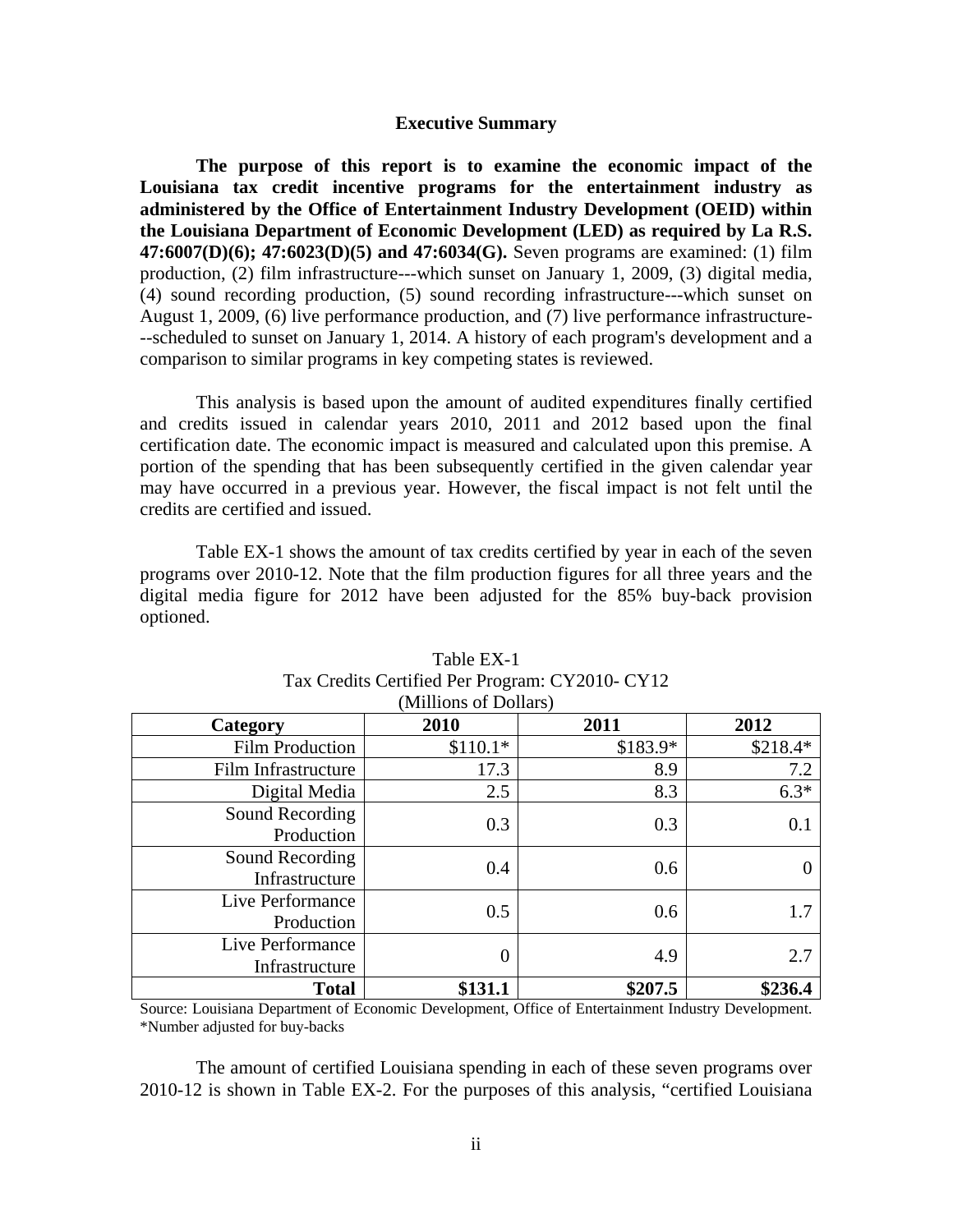spending" is defined as the actual amounts of qualified spending verified by an independent audit and certified in the given calendar year based upon the final certification date when the tax credits are issued.

| Category                           | 2010          | 2011          | 2012          |
|------------------------------------|---------------|---------------|---------------|
| <b>Film Production</b>             | \$387,069,483 | \$676,998,925 | \$717,175,057 |
| Film Infrastructure                | 43,222,239    | 22,272,760    | 17,958,038    |
| Digital Media                      | 11,415,907    | 28,947,293    | 19,646,998    |
| Sound Recording<br>Production      | 1,379,243     | 1,085,665     | 421,352       |
| Sound Recording<br>Infrastructure  | 1,438,069     | 2,417,780     |               |
| Live Performance<br>Production     | 2,061,869     | 3,624,538     | 7,035,416     |
| Live Performance<br>Infrastructure | 0             | 19,501,997    | 10,935,569    |
| <b>Total</b>                       | \$446,586,810 | \$754,848,958 | \$773,172,430 |

## Table EX-2 Certified Spending in Louisiana: CY2010- CY12

Source: Louisiana Department of Economic Development, Office of Entertainment Industry Development

A state input-output table was used to estimate, inserting the direct spending in Table EX-2, the total impact on the Louisiana economy. Table EX-3 illustrates the impact in 2012 of each of the seven programs on business sales, household earnings and jobs in the state. In that year the tax credit programs supported just **over \$1.1 billion in sales at firms in the state, \$770.6 million in household earnings** for state citizens, and **15,184 jobs**. While not shown in the table, it is estimated that in 2012 this spending generated **\$53.9 million for the state treasury** and **\$34.7 million for local governments**. The last column shows the business sales per dollar of tax credits.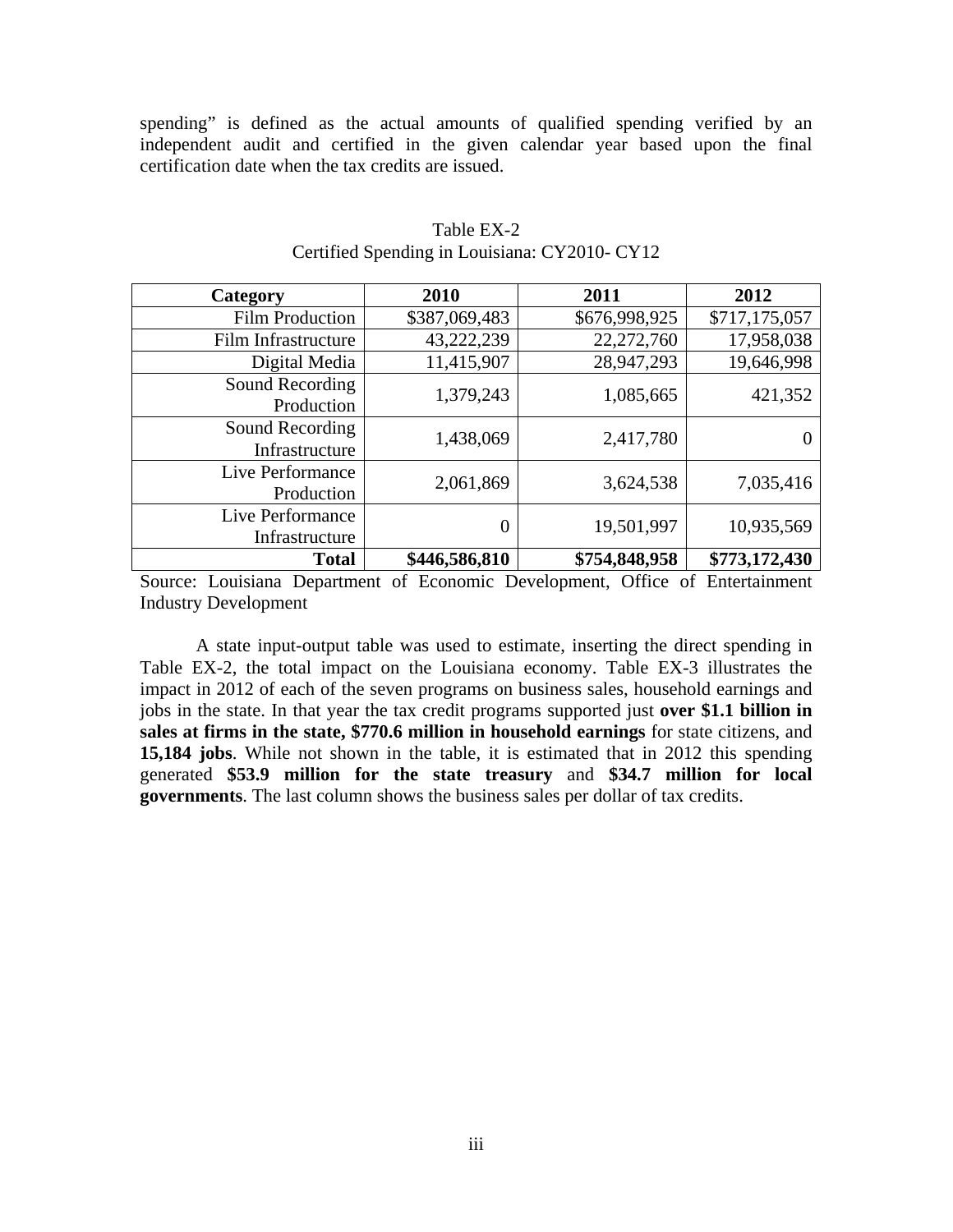|                            | <b>Business Sales</b> | Household       | <b>Jobs</b> | <b>Sales Per Dollar</b> |
|----------------------------|-----------------------|-----------------|-------------|-------------------------|
|                            |                       | <b>Earnings</b> |             | of Tax Credit           |
| <b>Film Production</b>     | \$1,034.1             | \$717.9         | 14,011      | \$4.75                  |
| <b>Film Infrastructure</b> | 37.4                  | 11.8            | 294         | 5.19                    |
| <b>Digital Media</b>       | 25.5                  | 23.6            | 447         | 4.05                    |
| <b>Sound - Production</b>  | 0.5                   | 0.4             | 14          | 5.00                    |
| Sound -                    | 0                     | 0               | 0           |                         |
| Infrastructure             |                       |                 |             |                         |
| <b>Live Performance</b>    | 10.1                  | 7               | 239         | 5.94                    |
| <b>Production</b>          |                       |                 |             |                         |
| <b>Live Performance</b>    | 22.8                  | 9.9             | 179         | 8.44                    |
| <b>Infrastructure</b>      |                       |                 |             |                         |
| <b>Total</b>               | \$1,130.4             | \$770.6         | 15,184      | \$4.80                  |

Table EX-3 Total Impacts Certified Spending on the Louisiana Economy: CY2012

Note: Sales & earnings in millions of dollars. No certified sound recording infrastructure spend in 2012.

Table Ex-4 shows the estimates of the direct and indirect jobs under each program. By dividing the total job number of 15,184 by the total direct jobs of 6,363 there is an overall job multiplier of 2.4 for these programs. That is, for every job supported in the entertainment sector, 1.4 jobs are supported indirectly elsewhere in the state via the multiplier effect.

Table EX-4 Direct, Indirect & Total Jobs Generated by Entertainment Sector: CY2012

|                                        | <b>Direct Jobs</b> | <b>Indirect Jobs</b> | <b>Total Jobs</b> |
|----------------------------------------|--------------------|----------------------|-------------------|
| <b>Film Production &amp;</b>           | 5,976              | 8,329                | 14,305            |
| <b>Infrastructure</b>                  |                    |                      |                   |
| <b>Digital Media</b>                   | 221                | 226                  | 447               |
| <b>Sound - Production</b>              | $6*$               | $8*$                 | 14                |
| <b>Sound - Infrastructure</b>          | 0                  | O                    |                   |
| <b>Live Performance</b>                | 160                | 258                  | 418               |
| <b>Production &amp; Infrastructure</b> |                    |                      |                   |
| <b>Total</b>                           | 6,363              | 8,821                | 15,184            |

Note: No certified sound recording infrastructure spend in 2012. \*Numbers too small for direct estimation.

 Data from Table EX-2 along with certified tax credits were used to estimate the impact to the state budget of achieving the benefits shown in Table EX-3. The amount of the impact to the state's budget and the cost to the state per job are shown in Table EX-5.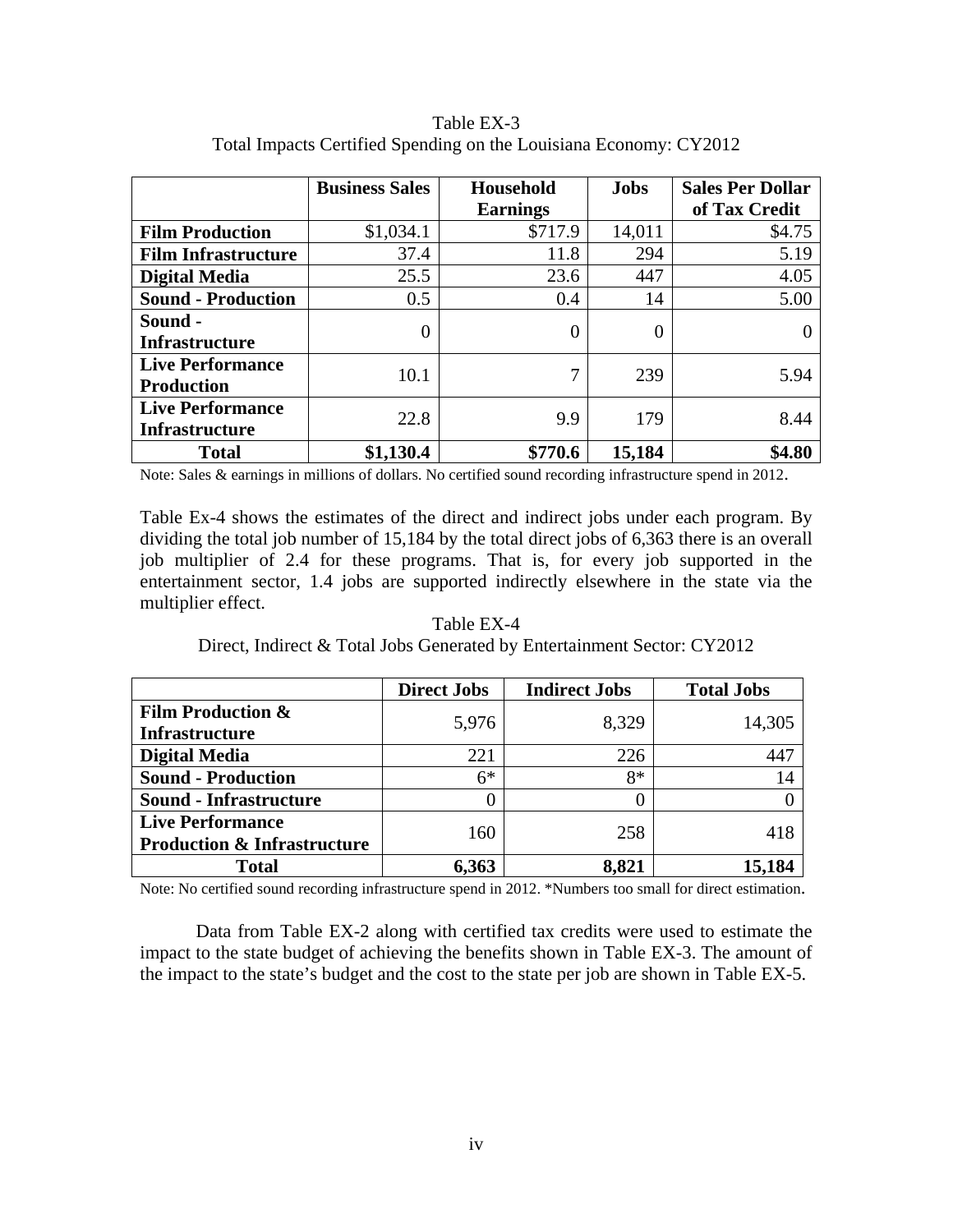| Program                         | <b>Net Impact on State</b><br><b>Treasury</b><br>(Millions) | <b>Cost Per Job to State</b><br>(Per Year) |
|---------------------------------|-------------------------------------------------------------|--------------------------------------------|
| <b>Film Production</b>          | $-$168.2$                                                   | \$12,005                                   |
| Film Infrastructure             | $-6.4$                                                      | 21,769                                     |
| Digital Media                   | $-4.6$                                                      | 10,291                                     |
| Sound Recording Production      | $-0.08$                                                     | 5,714                                      |
| Sound Recording Infrastructure* | $-0.5*$                                                     | 12,500*                                    |
| Live Performance Production     | $-1.2$                                                      | 5,017                                      |
| Live Performance Infrastructure | $-2.0$                                                      | 11,387                                     |

Table EX-5 Budgetary Impacts Across All Entertainment Programs: For Calendar Year 2012

\*Data are for 2011. There was no sound recording infrastructure spend in 2012.

 The programs clearly have an economic impact to the state of Louisiana in the form of increased business sales and jobs for Louisiana residents. However, there are some expenditures that currently qualify that have minimal direct impact to Louisiana's economy. As a result, it is recommended that the legislature and program administrators take into consideration statutory limitations on certain expenditures that do not have significant direct economic impact to Louisiana's economy such as the amount of nonresident producer, director, writer, and talent salaries that are currently eligible for tax credits. In addition, there are several other "soft costs" (airfare, bond fees, finance fees and interest) that currently qualify and should not be eligible for credits. These changes would enhance the economic impact of these programs.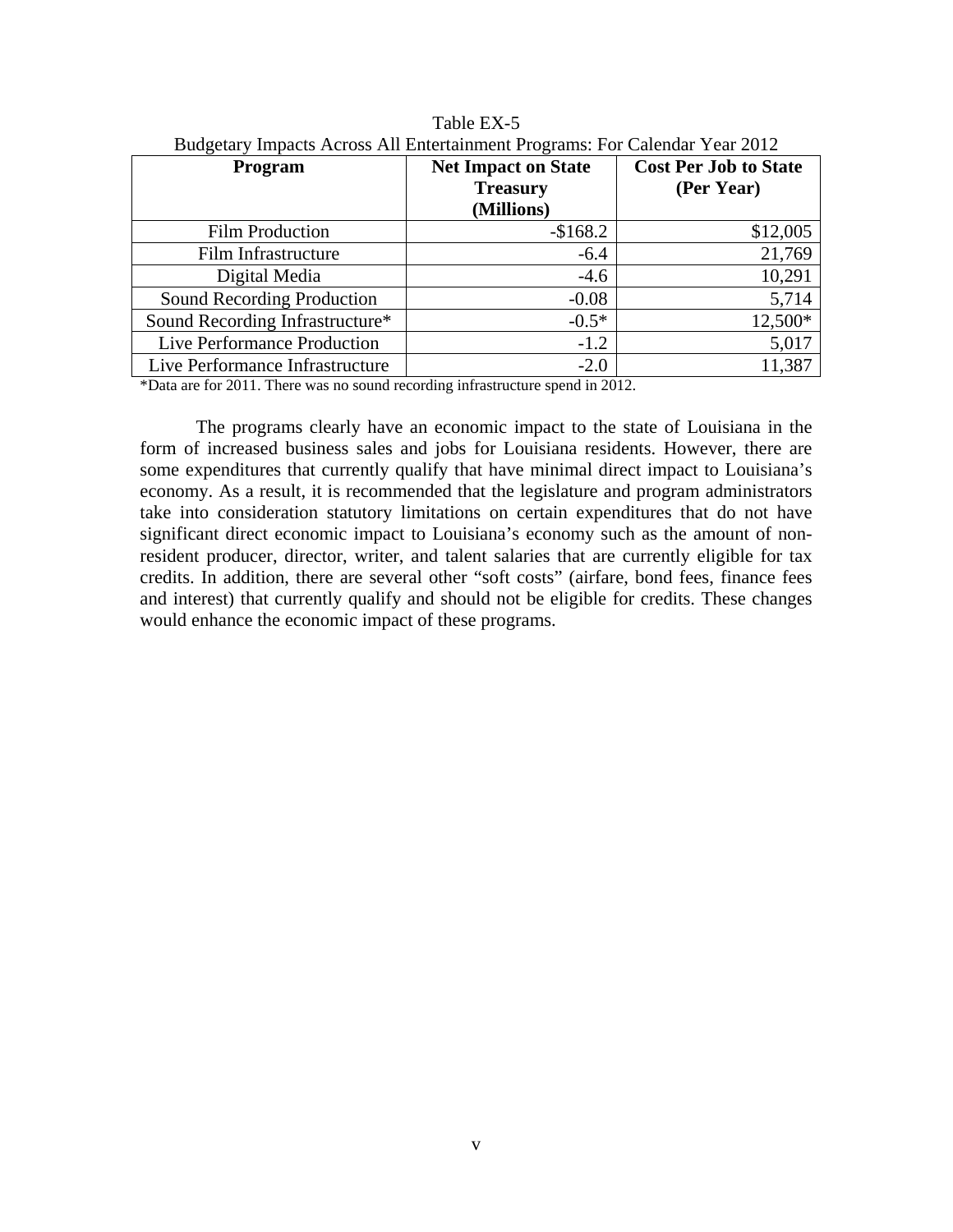# **TABLE OF CONTENTS**

| Musical and Theatrical Production Income Tax Credit - Legislative History9 |
|----------------------------------------------------------------------------|
|                                                                            |
|                                                                            |
|                                                                            |
| Incentives for Digital Interactive Media and software Development, Sound   |
|                                                                            |
|                                                                            |
|                                                                            |
|                                                                            |
|                                                                            |
|                                                                            |
|                                                                            |
|                                                                            |
|                                                                            |
|                                                                            |
|                                                                            |
|                                                                            |
|                                                                            |
|                                                                            |
|                                                                            |
|                                                                            |
| Live Performances Production & Infrastructure Industry Effects 24          |
|                                                                            |
|                                                                            |
|                                                                            |
|                                                                            |
|                                                                            |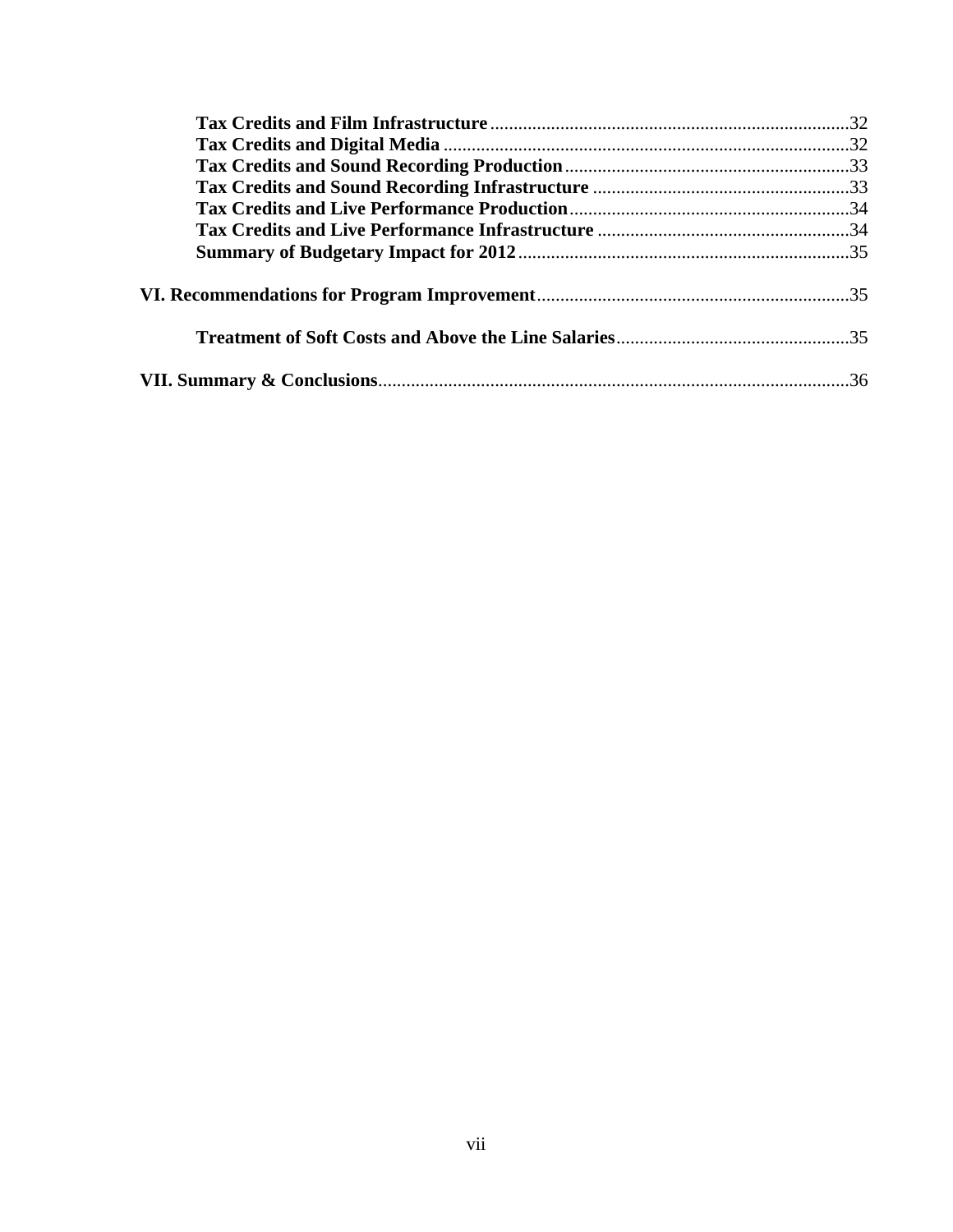#### **I. Introduction**

 **The purpose of this report is to examine the economic impact of the Louisiana tax credit incentive programs for the entertainment industry as administered by the Office of Entertainment Industry Development (OEID) within the Louisiana Department of Economic Development (LED) as required by La R.S. 47:6007(D)(6); 47:6023(D)(5) and 47:6034(G).** Incentives are presently provided to four different broadly defined areas within the industry: (1) motion pictures, (2) digital interactive media and software development, (3) sound recording, and (4) live performances. Incentives are provided to encourage producing these activities within the state and also, in some cases, for building infrastructure---such as sound stages, support facilities and theaters---to support the industries incentivized by the state's tax credit programs..

 In Section II of this report, a brief history of the legislation that has been adopted to secure these industries for Louisiana is highlighted and shows recent trends in the four different areas over the 2008-12 period. A comparison of Louisiana's entertainment promotion programs to those in several competing states is the topic of Section III. A key question is to what extent have these incentives impacted business sales, household earnings, jobs, and tax collections in the state? That is the topic covered in Section IV. While the impacts estimated in Section IV may be impressive, it is important to compare those benefits to the cost of the program to the state's budget. That is the subject of Section V. In Section VI, the information covered to that point in the report is used to make suggestions for future changes in the incentive program if any appear warranted. A summary and conclusions follow in Section VII.

#### **II. History of Entertainment Incentives in Louisiana**

# **Film - Legislative History1 :**

 $\overline{a}$ 

 The modern day film incentive program was originally enacted in 2002 as a **nontransferable** tax credit program for film investors. In later years, the program has been enhanced to include fully **transferable** tax credits, an infrastructure tax credit (which has since sunset), and a state-buyback.

Substantive details of the program are documented in the timeline below:

 In **2002,** the modern Motion Picture Investor Tax Credit Program was created. The program allowed for a 10% tax credit to be earned on projects investing between \$300,000 and \$1,000,000 with an additional 10% for Louisiana payroll. For investments greater than \$1,000,000 a 15% tax credit was allowed and an additional 20% for

<sup>1</sup> **Film:** Acts 2002, 1st Ex. Sess., No. 6, §1, eff. July 1, 2002; Acts 2003, No. 551, §§3 and 6; Acts 2003, No. 1240, §3, eff. July 1, 2003; Acts 2004, 1<sup>st</sup> Ex. Sess., No. 7, §1, eff. March 25, 2004; Acts 2005, No. 456, §1; Acts 2007, No. 456, §2, eff. July 1, 2007; Acts 2009, No. 478, §1, eff. July 9, 2009; Acts 2009, No. 530, §1, eff. July 10, 2009; Acts 2010, No. 633, §2, eff. July 1, 2010.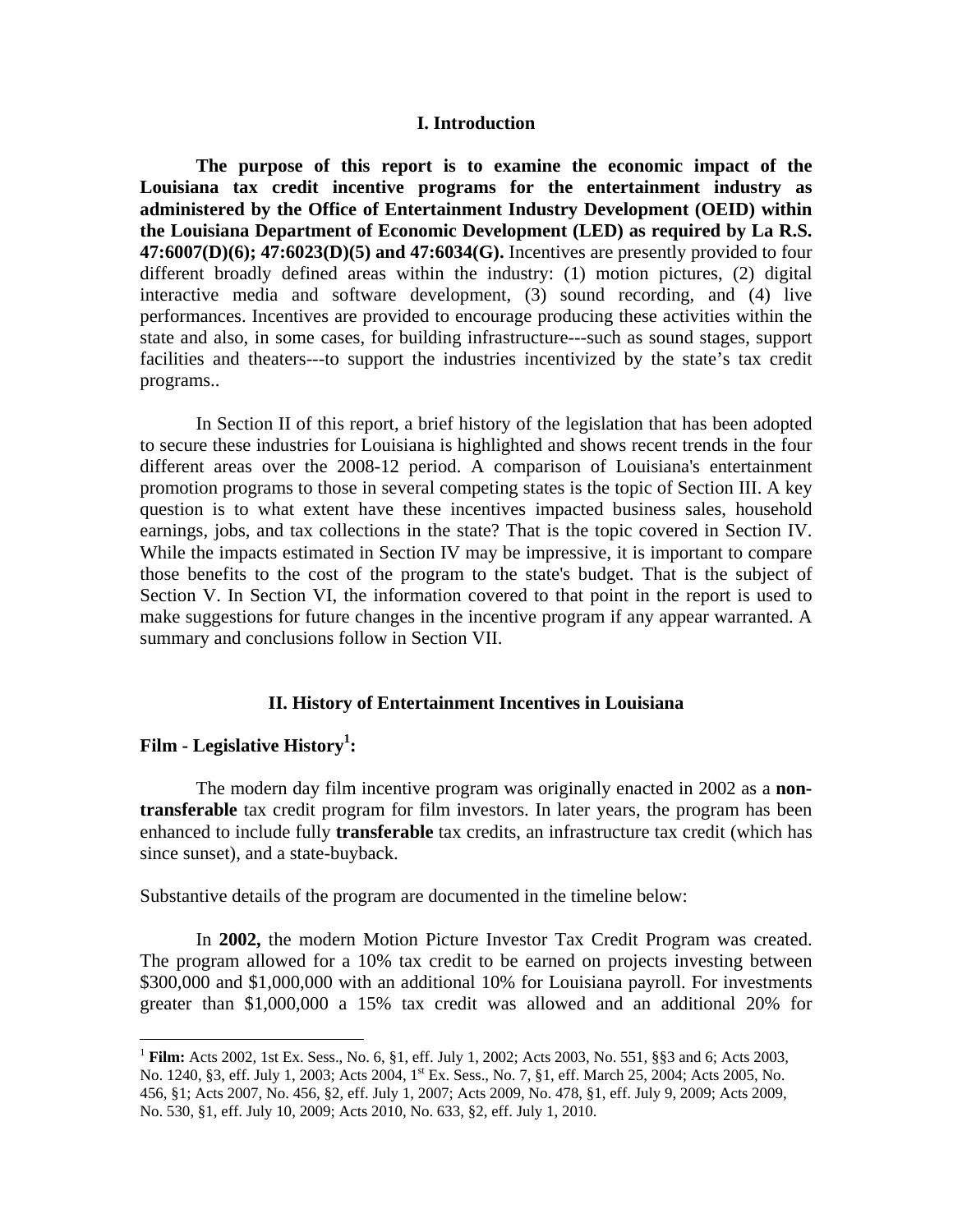Louisiana payroll. In addition, there was a sales tax exemption on purchases totaling \$250,000 or more in Louisiana.

 In **2003,** minor tweaks were made to the program to increase the investment range and the credits were made **transferable**. A 10% tax credit on investments between \$300,000 and \$8,000,000 was allowed, and a 15% tax credit was allowed on investments greater than \$8,000,000. The Louisiana payroll credit remained the same as did the sales tax exemption.

 In **2005**, the first wave of major changes to the program was enacted. A 25% credit was allowed on in-state expenditures from January 1, 2006 through December 31, 2009, a 20% credit from January 1, 2010 through December 31, 2011 and a 15% from January 1, 2012 onwards. The Louisiana payroll credit was made 10% across the board. In the same statute, for the first time, an **infrastructure incentive program** was enacted at a total rate 40% (the original statute allowed for 25% plus an additional 15% for statecertified infrastructure projects). The sales tax exemption was removed and a full audit became mandatory for any project seeking motion picture tax credits. At this time, the **state buy-back provision** was added starting at 72% of the face value of the credits and increasing 2% every two years starting in 2009 until the percentage reached 80%.

 In **2007,** minor clarifications were made to the production credit and the infrastructure credit---originally scheduled to sunset at the end of 2007---was extended another year to January 1, 2009. For further details on specific program requirements, see the legislation referenced in the footnote below.

 A second wave of major changes was enacted in **2009**. The credit on in-state spending was raised to 30% without a sunset. The scale back in the credit value was removed, the Louisiana labor wage was reduced to 5% and the state buy-back was increased to 85% of the face value of the credits.

The current program has no sunset and remains at 30% of qualified in-state spending on goods and services performed in Louisiana. An additional 5% (limited to the first \$1,000,000 per Louisiana resident, per project) may be earned by the production for the employment of Louisiana resident labor. The tax credits remain fully transferable and there are three options for claiming these credits: First, the entity or individual that earns the credit can utilize it to offset any personal or corporate income tax liabilities. Second, the credits can be transferred to another Louisiana taxpayer. Third, the credits can be transferred back to the state for 85 percent of the face value of the credits.

#### **Film - Administrative Improvements**

 Since 2008, significant improvements have been made to the program and the administration of the program as follows:

 A new legal position was funded that was dedicated to supporting the Office of Entertainment Industry Development (OEID) programs in 2008. Previously there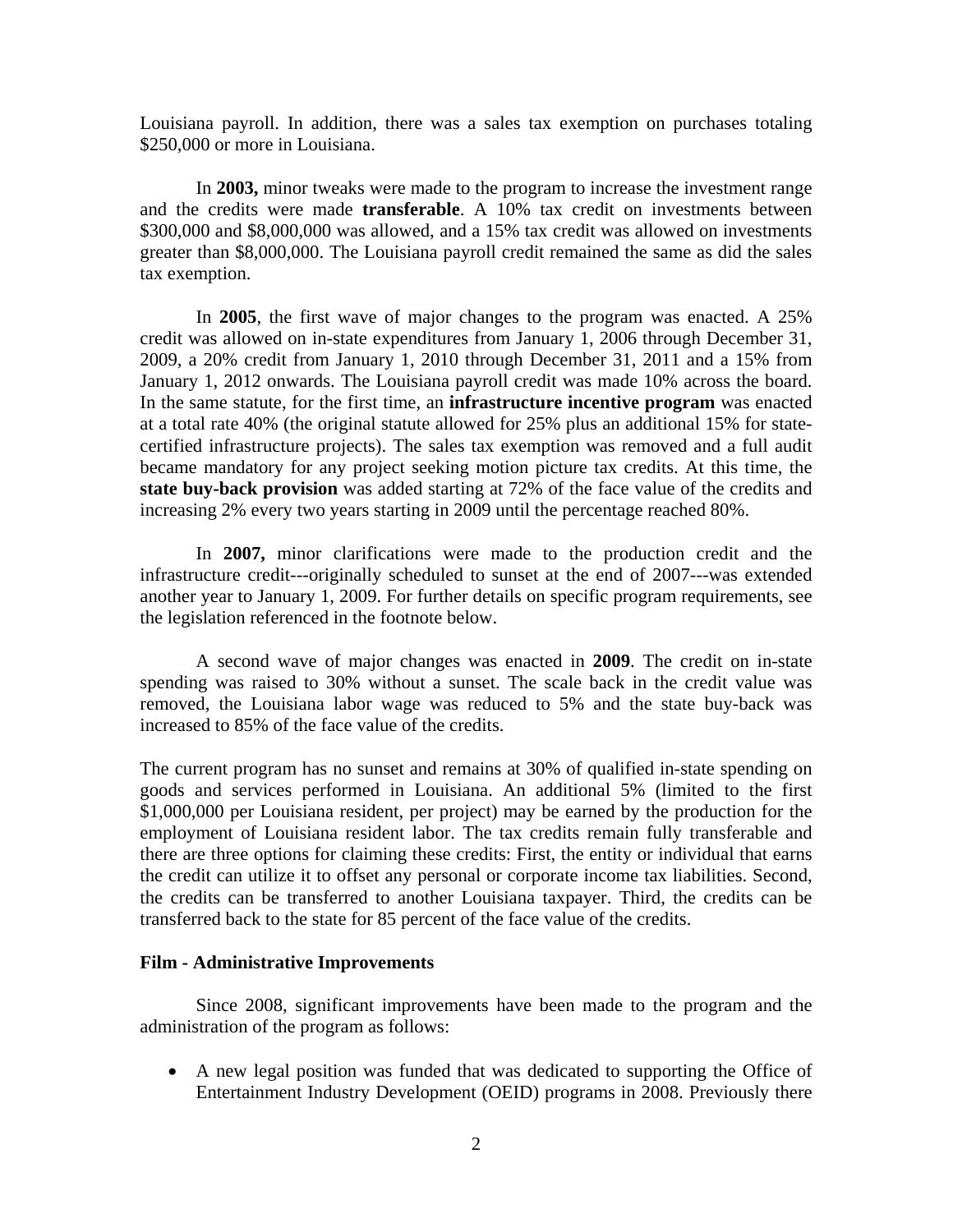was no dedicated legal staff to support OEID, including the Motion Picture Tax Credit Program.

- Several staff positions were added in 2008 dedicated to administering OEID programs not associated with the Motion Picture Investor Tax Credit program, which enabled OEID staff members handling the Motion Picture Tax Credit Program to focus exclusively on administering and marketing that program (whereas before they had to divide their time across multiple incentive programs);
- Following years of negotiations and hearings with industry stakeholders and the legislative oversight committees, as well as multiple changes in related state law (in 2003, 2004, 2005, 2007, and 2009) that followed enactment of the modern-day Motion Picture Tax Credit Program in 2002, program rules were promulgated in 2010, and since promulgation they have been regularly issued to all applicants;
- With extensive input from the Louisiana Society of CPAs, audit guidelines for the Motion Picture Tax Credit Program, which are provided as an attachment to initial certifications, were strengthened and made more specific to the particular nature of the program in 2009, 2011 and 2012;
- Following the creation of a new mechanism to authorize and fund additional audits (at the direction of the Louisiana Department of Economic Development (LED)) when appropriate, the OEID entered into a three-year professional services contract with a forensic auditor who conducts such audits on a case-bycase basis on behalf of the state;
- OEID launched an updated website (LouisianaEntertainment.gov) in 2010 with an enhanced focus on informational notices, current audit guidelines and FAQs designed to better educate the entertainment industry on the Motion Picture Tax Credit Program (and other OEID programs), such as eligible and ineligible expenditures.

An obvious question is whether the legislative and administrative tweaks to the film production tax credit program have had any measurable effect in attracting the industry to Louisiana? The data on actual certified Louisiana spending on film production that has utilized the tax credit program over 2008-12 that are shown in Figure 1 is revealing. **Note that in the 5-year period from 2008-12, actual certified spending in Louisiana on film production (that utilized the tax credit program) is up by \$254.6 million---a quarter of a billion dollars, an improvement of 55%**.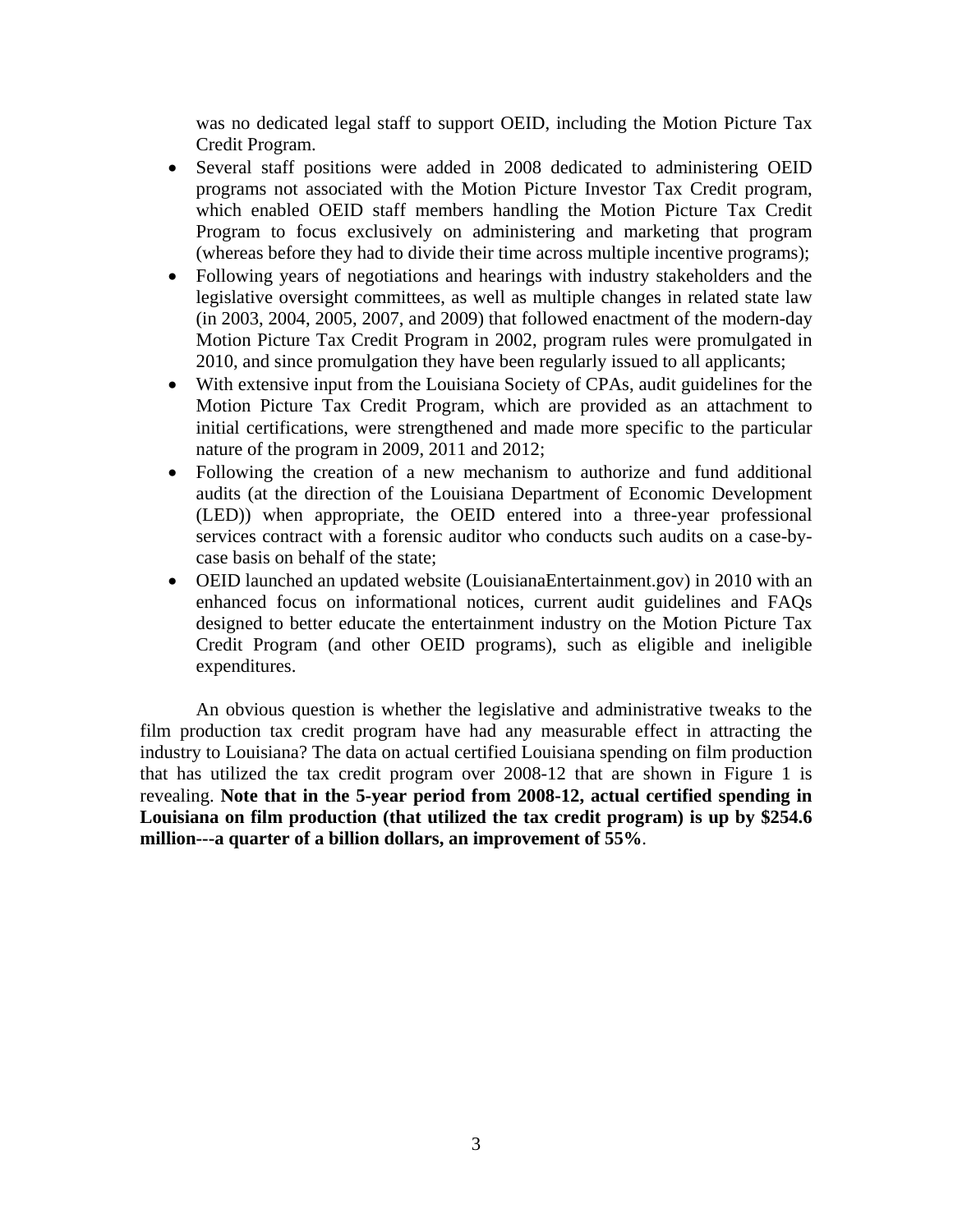

**Fig. 1: Certified Film Producton Spend in Louisiana**

 When it comes to the certified film infrastructure spending in Louisiana the same sort of pattern does not exist, as seen in Figure 2. While film production spending increased in 2011-2012, film infrastructure spending fell. This spending reduction is because the motion picture infrastructure program is no longer active and sunset at the end of 2008 (statutory descriptions are detailed in the history section above). Tax credits were issued from 2010 through 2012 as a result of projects that were closing out their spending, and Figure 2 notes a steady decline in certified spending for these calendar years which, again, is appropriate for a program that is no longer active. It is apparent that the film infrastructure spending in the earlier years worked as an added incentive to attract film production spending in the following years by providing the state with much needed infrastructure.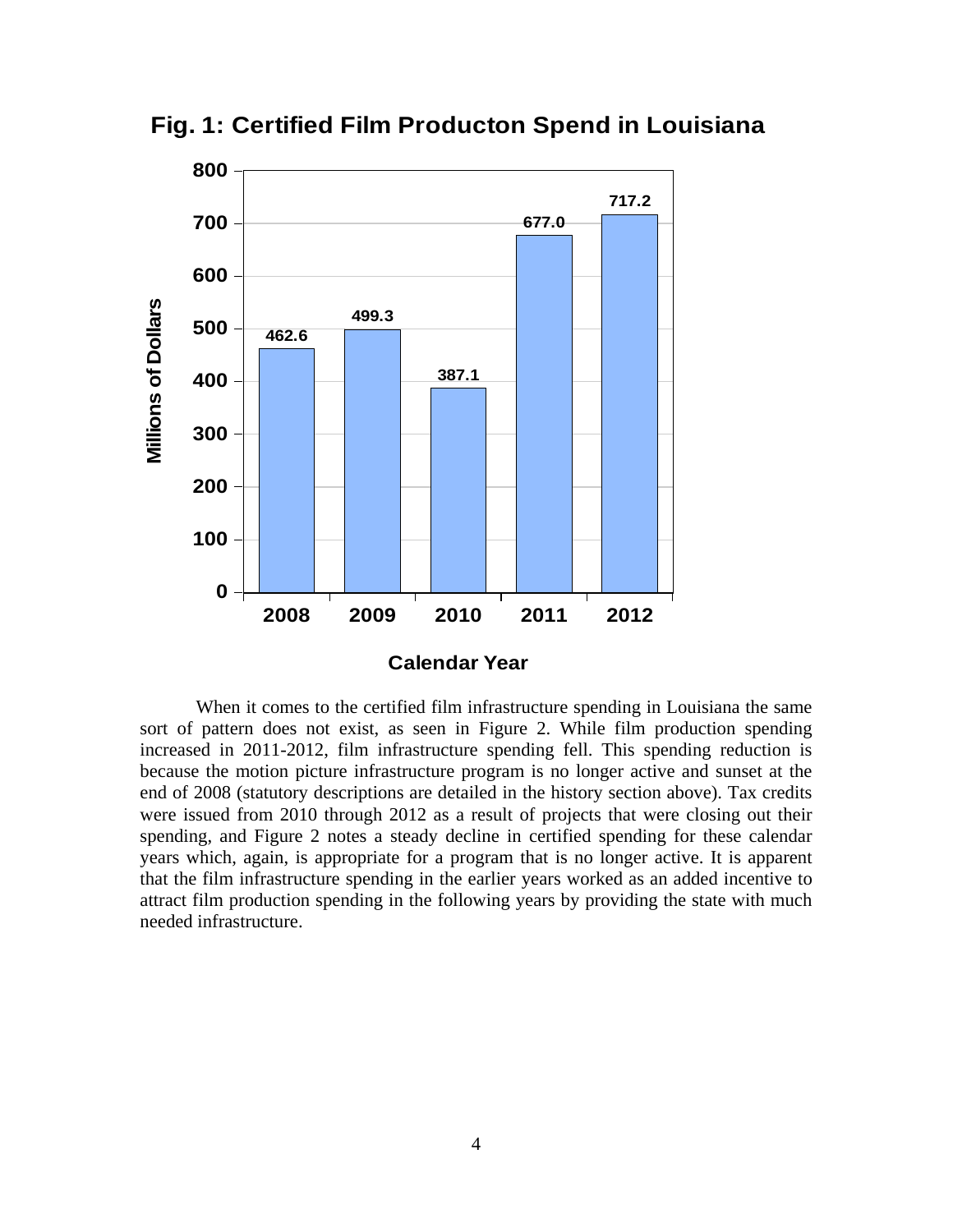

**Fig. 2: Certified Film Infrastructure Spend in Louisiana**

# **Digital Media - Legislative History2 :**

 The Digital Interactive Media tax credit program was enacted in 2005 and was originally designed to attract companies and increase development in the video game sector in Louisiana. In 2009, the focus of the program was expanded to also include a broad spectrum of digital media and software applications in addition to video games including:

- Mobile Apps and Internet Platforms (SAAS)
- Enterprise Software

1

E-commerce platforms

<sup>2</sup> **DM:** Acts 2005, No. 346, §1, eff. June 30, 2005; Acts 2009, No. 454, §1, eff. July 1, 2009; Acts 2011, No. 415, §§1, 3, eff. July 11, 2011.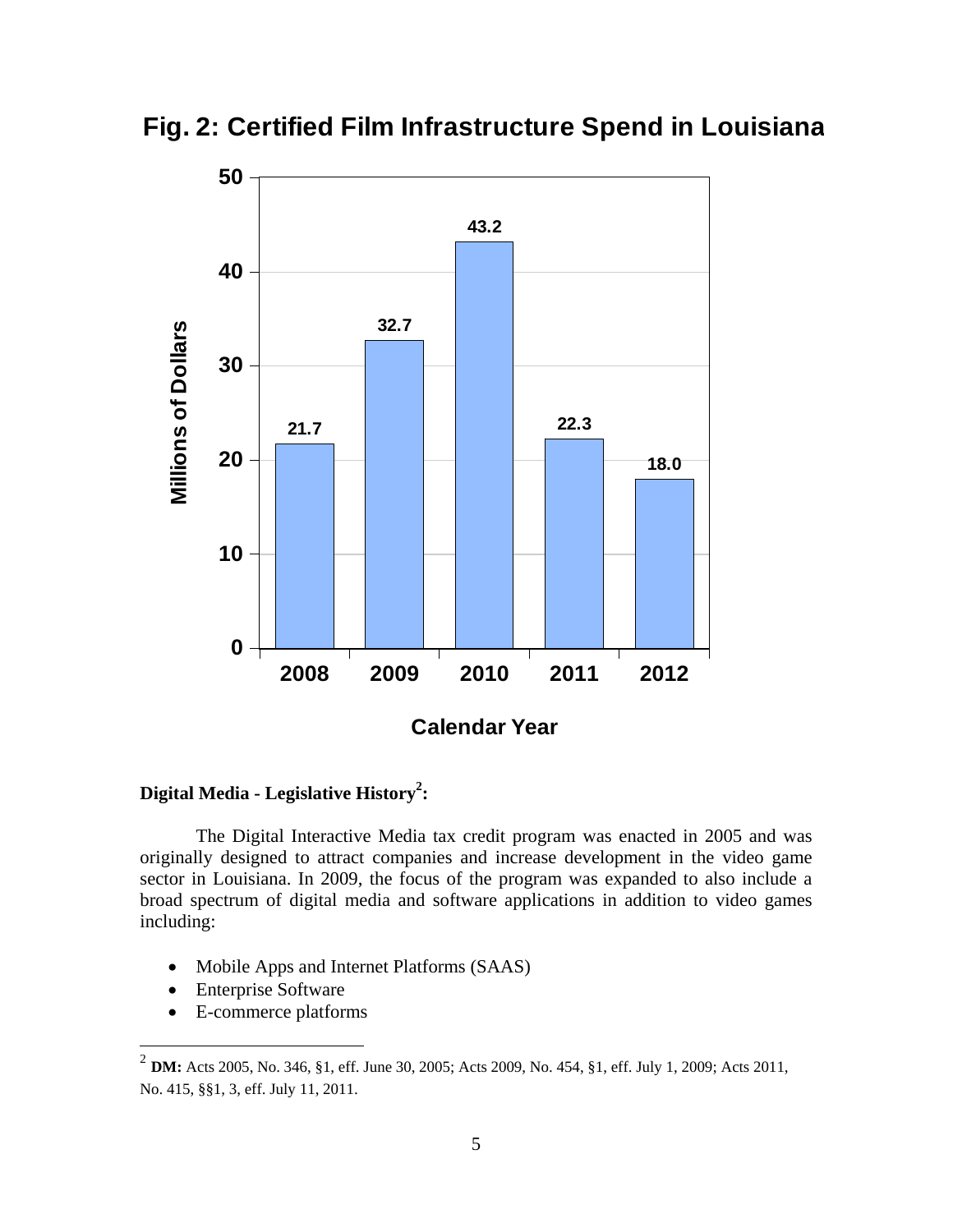- Mobile communication including cell phones and GPS navigation
- Online learning and training
- Interactive devices

 In **2005**, the Digital Interactive Media tax credit program was created. The original program granted tax credits at the rate of 20% for years 1 and 2; 15% for years 3 and 4; and 10% for years 5 and 6. The company had to be in operation in Louisiana for at least one year after the date of final certification. The first version of the program was originally scheduled to sunset on January 1, 2010.

 In **2009**, the tax credit increased to 25% with an additional 10% for Louisiana resident labor and without the scheduled phase down. The sunset was lifted and the program was made permanent.

 In **2011**, changes were made during the legislative session that included a 6 month look-back from date of initial certification to capture eligible expenditures, and transferability was eliminated. Prior to these changes, expenditures going as far back as July of 2005 were potentially eligible. The purpose of this legislation is forward thinking and designed as an incentive for future activity, not to reward past activity that has already occurred regardless of the incentive program. For any expenditures incurred after January 1, 2012, the applicant can opt for an immediate transfer to the state for 85% of the face value of the credits or opt to file credits against any outstanding Louisiana tax liability for 100% of the face value of the credits with any overpayment being refunded.

 Figure 3 provides data on the Louisiana certified spending under the digital media program. Several points are noteworthy in this chart. First, the reader will note that this program generated a non-trivial level of Louisiana expenditures in the latest year of approximately \$19.6 million. Secondly, this figure is down about \$9.3 million from the peak year of 2011 (\$28.9 million) which is directly attributable to the change in the legislation in 2011 which provided that only expenditures made six months prior to the date of initial certification were potentially eligible for credits. Thirdly, the data suggest legislative and administrative changes have been helpful since 2008, because the spending level in 2012 is up by almost a factor of five since 2008.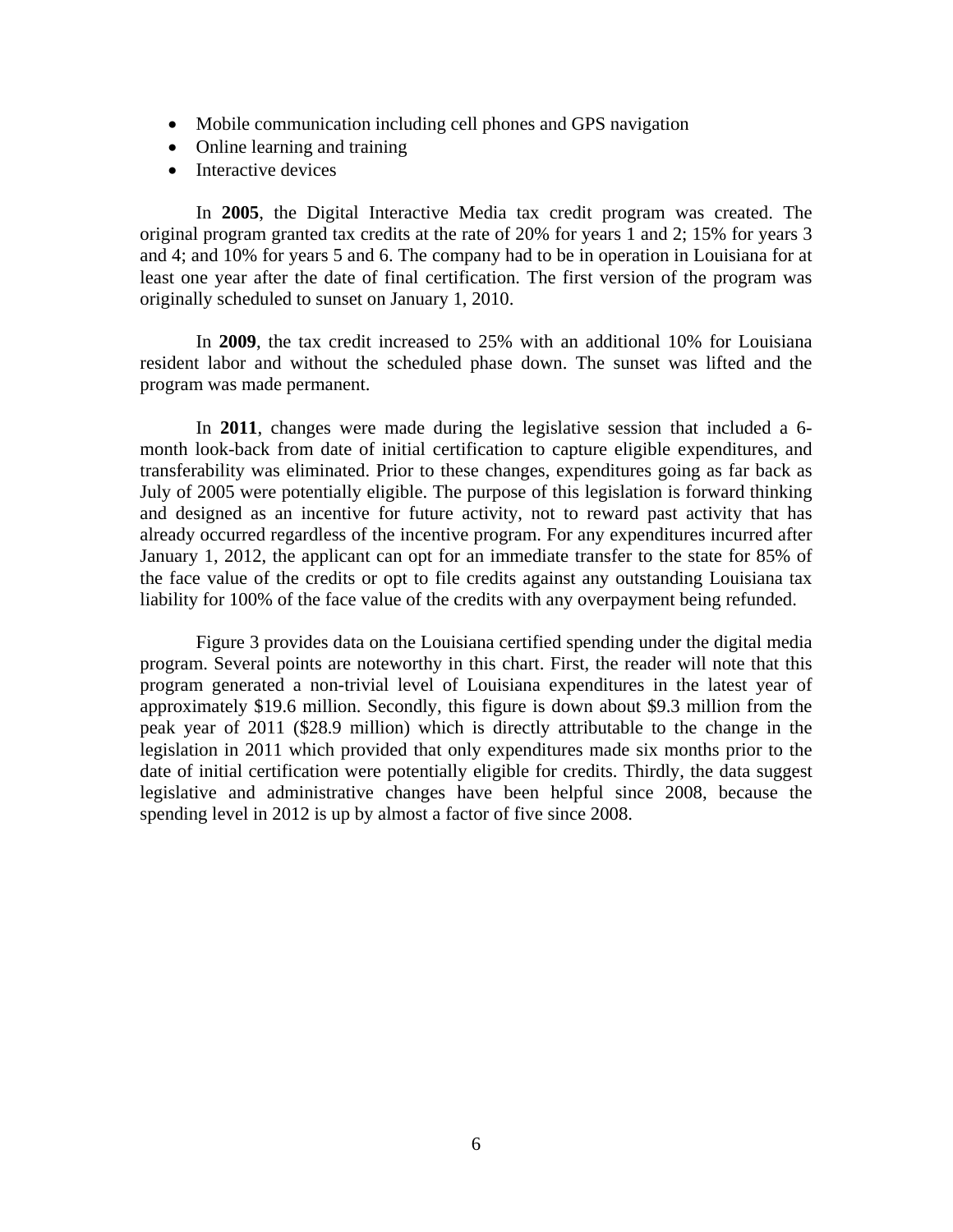**Fig. 3: Certified Digital Media Spend in Louisiana**



**Sound Recording - Legislative History3 :** 

1

 Louisiana has a rich musical heritage, and the Sound Recording Investor Tax Credit Program, enacted in 2005, was designed to increase sound recording productions in Louisiana. The program's primary objective is to encourage development in Louisiana of a strong investment base for sound recording productions in order to achieve an indigenous sound recording industry. The sound recording program has provided support for many Grammy winning and nominated recordings including *The Rebirth Brass Band* and *The Dave Matthews Band*. Projects continue to utilize the sound recording program and production is taking place throughout the entire state of Louisiana.

<sup>&</sup>lt;sup>3</sup> **Sound:** Acts 2005, No. 485, §1, eff. July 12, 2005, applicable to tax years beginning on and after Jan. 1, 2006; Acts 2007, No. 368, §1, eff. July 10, 2007; Acts 2009, No. 475, §1.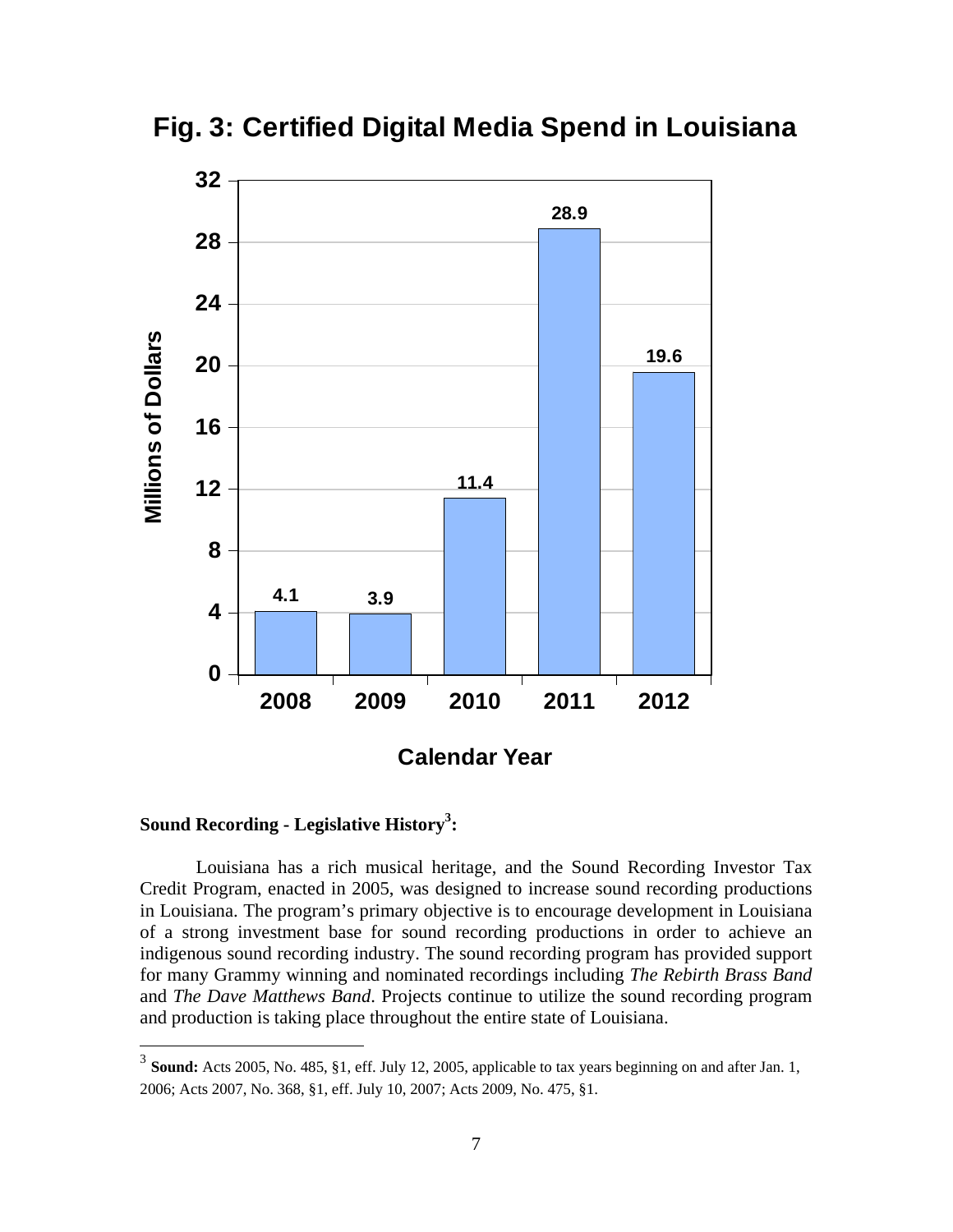Again, the first legislation was passed in **2005** and it was scheduled to sunset in 2008. The program originally granted tiered tax credits of 10%, 15% or 20% based on level of expenditures for qualifying recording and infrastructure projects. There was a minimum spend requirement of \$15,000.

 In **2007**, the sunset was extended to January 1, 2010. Credit was changed to 25% for all projects applying after July 1, 2007 that met a minimum spending requirement of \$15,000.

 In **2009**, the sunset for production was extended to January 1, 2015. Sunset of infrastructure program was set at August 1, 2009. The program is capped annually at \$3,000,000 and is a 100% refundable tax credit.

 Figure 4 illustrates the total Louisiana spending on **both** sound recording production and infrastructure. The charted decline between calendar years 2011 and 2012 highlights the sunset of the sound recording infrastructure program which had seen the bulk of related spending finally certified in calendar years 2010 and 2011.



# **Fig. 4: Certified Sound Recording Production & Infrastructure Spend in Louisiana**

**Calendar Year**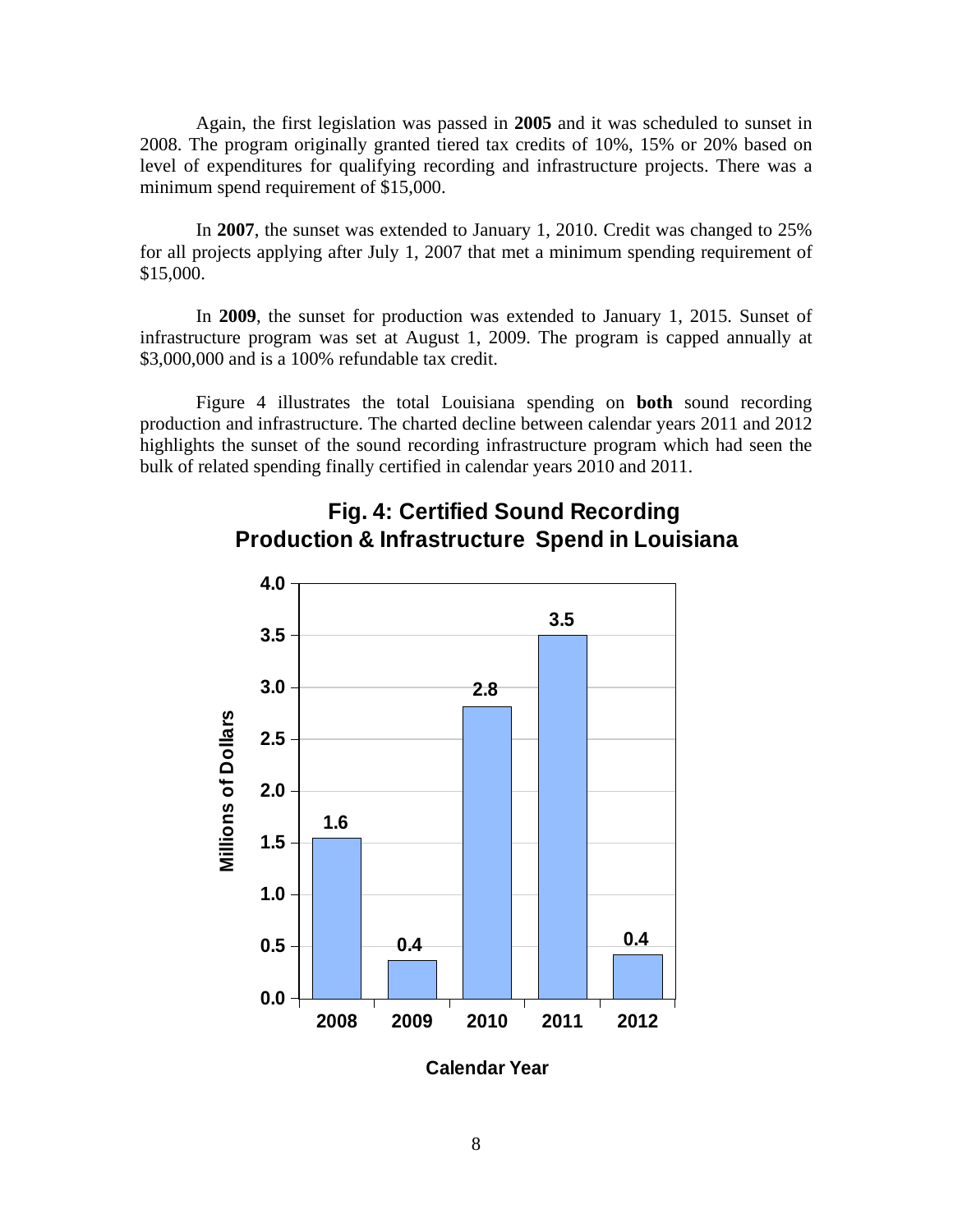## **Musical and Theatrical Production Income Tax Credit Program - Legislative History4 :**

 The Musical and Theatrical Production Income Tax Credit Program (also called the live performance tax incentive program) is the least mature of the entertainment incentive programs, but its early successes have been substantial and, much like the film program, other states are following Louisiana's lead by creating similar incentive programs. The program is providing support for major infrastructure projects in New Orleans, Shreveport, Baton Rouge, Lake Charles and Monroe. The damage from Katrina to New Orleans' historic theaters provided the impetus for the original legislation, and a theater renaissance has kicked off in New Orleans thanks to state tax credits.

 The production incentive has supported major concert and theatrical productions across Louisiana, and Cirque du Soleil, the largest live entertainment company in the world, recently took advantage of the live performance production incentive to re-mount the Michael Jackson "Immortal" tour in Shreveport. This tour was Cirque du Soleil's largest tour in North America in history, and they will continue their production expansion in Louisiana with the re-mount of the "Varekai" tour in the Fall of 2013.

The Musical and Theatrical Production Income Tax Credit program was originally enacted in **2007**. The focus of the program is twofold: (1) renovation, restoration and construction of new and existing musical and theatrical production infrastructure, and (2) encouraging investment in production which originates in the State of Louisiana in the form of tour launches, pre-Broadway tryouts, technical rehearsals, and new resident and regional productions.

Again, in **2007** the first legislation was passed authorizing a refundable or transferable tax credit of 10%, 20% or 25% based upon level of expenditures with an additional 10% labor credit for Louisiana residents for qualifying production and infrastructure projects. The infrastructure program was capped at \$60,000,000 annually; however, there is no cap on production credits. In addition, while there is no sunset on production credits, there is a January 1, 2014 sunset on infrastructure credits.

 In **2009**, minor statutory revisions were made to clarify definitions and the scope of qualifying projects. No material changes were made to the credits.

 Figure 5 tracks both production and infrastructure spending in Louisiana in the live performances category. This program only generated certified spending starting in 2010. It is the third smallest program among the entertainment promotion categories, and most of the tax credits in this area have been for infrastructure spending.

 $\overline{a}$ 

<sup>4</sup> **Live**: Acts 2007, No. 482, §1, eff. July 19, 2007; Acts 2009, No. 448, §1, eff. July 8, 2009; Acts 2009, No. 465, §1, eff. July 8, 2009.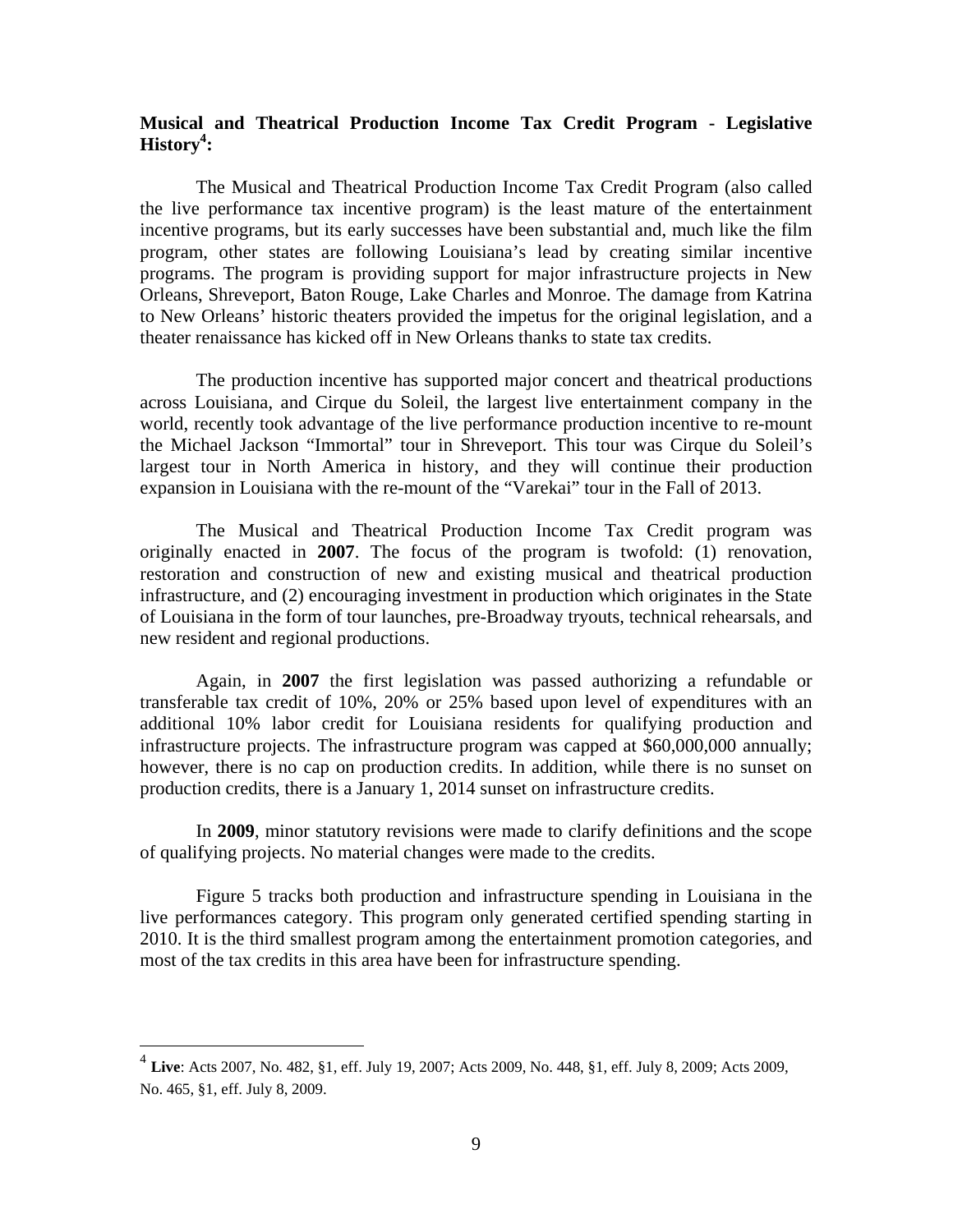# **Fig. 5: Certified Live Performance Production & Infrastructure Spend in Louisiana 24 Blue = Production Spend Red = Infrastructure Spend19.5 20 Millions of Dollars Millions of Dollars 16 12 10.9 8 7.0 3.6 4 2.1**

**III. A Comparison to Programs in Other States** 

**2010 2011 2012**

**Calendar Year**

 Louisiana is considered a pioneer in entertainment incentive programs. Several other states (some 40+ in film alone) have adopted similar programs, creating intense competition for these types of businesses. This section of the report examines how Louisiana's incentives stack up against key states which the OEID has deemed the state's strongest competitors for this business.

#### **Comparative Film Inducements**

**0**

Table 1 details film incentive structures across various states including Louisiana, Georgia<sup>5</sup>, North Carolina<sup>6</sup>, Michigan<sup>7</sup> and New Mexico<sup>8</sup>. Among these five states,

 $\overline{a}$ 

 $5$  O.C.G.A. § 48-7-40.26

<sup>6</sup> H 1973 (SL 2010-147); H 713 (SL 2010-89); S847 (SL 2012-194)

<sup>7</sup> MCL 125.2029-MCL 125.2029h

<sup>8</sup> New Mexico Statutes 7-2F-1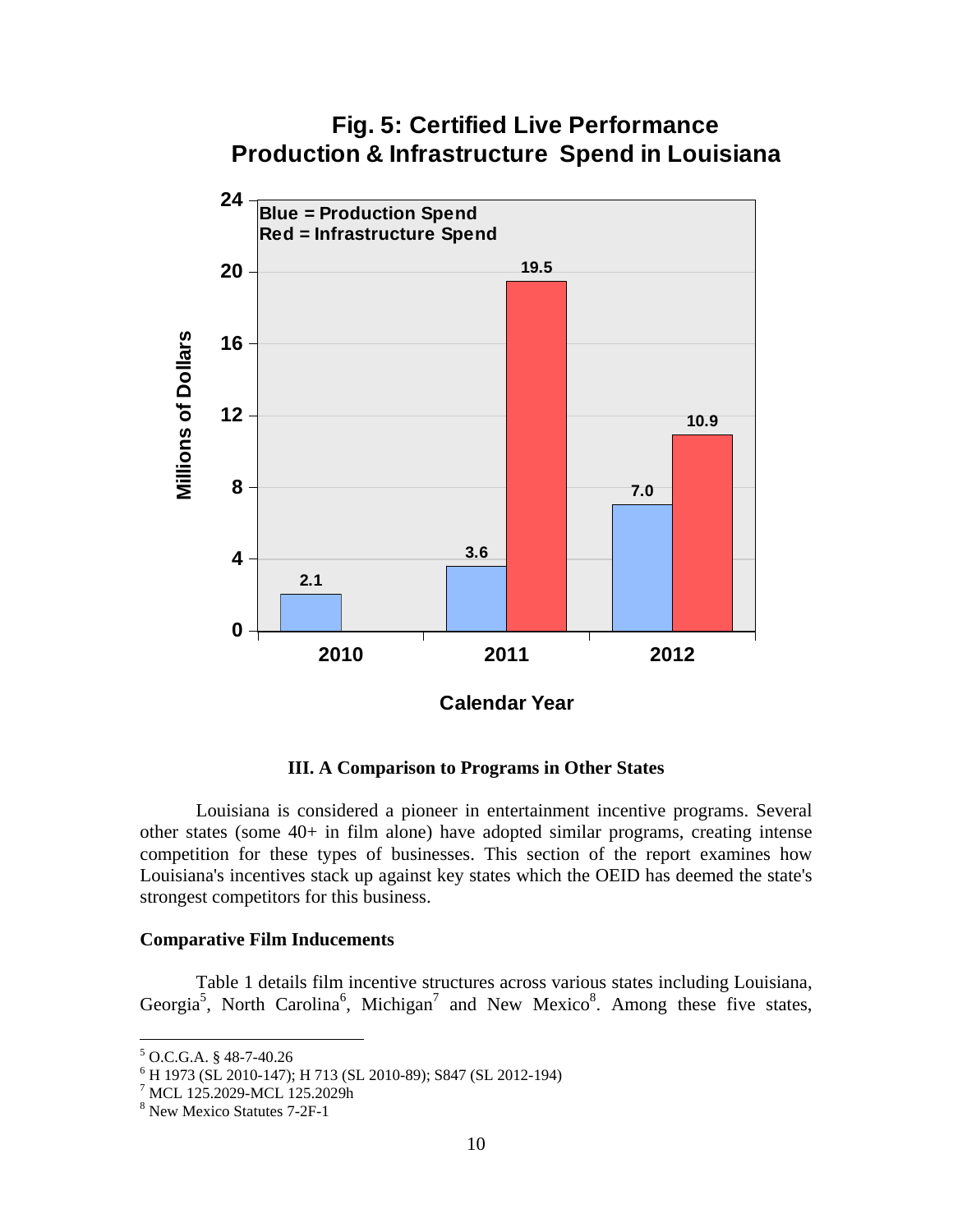Louisiana offers a base incentive rate of 30%. Out of the five states, Georgia and Louisiana are the two most competitive; both offering a 30% base incentive rate with additional incentives (basic structures outlined in Table 1 below).

|                                  |                                |                                   | <b>North</b>                                                                                                                            |                                                                                                                                                                                                           |                                                |
|----------------------------------|--------------------------------|-----------------------------------|-----------------------------------------------------------------------------------------------------------------------------------------|-----------------------------------------------------------------------------------------------------------------------------------------------------------------------------------------------------------|------------------------------------------------|
|                                  | Louisiana                      | Georgia                           | <b>Carolina</b>                                                                                                                         | <b>Michigan</b>                                                                                                                                                                                           | <b>New Mexico</b>                              |
| Rate                             | 30%                            | 30%                               | 25%                                                                                                                                     | 27% for spend $&$<br>non-resident labor;<br>32% for resident<br>labor; 20% for non-<br>resident below the<br>line labor (rates are<br>applied to the<br>particular category,<br>not additional)           | 25%                                            |
| <b>Added</b><br><b>Incentive</b> | 5% resident labor              | Sales and<br>use tax<br>exemption | None                                                                                                                                    | 3% for qualified<br>production or post-<br>production facility                                                                                                                                            | None                                           |
| Caps                             | None                           | None                              | \$20<br>million in<br>credits per<br>project;<br>first \$1<br>million of<br>each<br>resident &<br>non-<br>resident<br>salary<br>qualify | Cap of \$2 million<br>(in payment) for<br>each resident and<br>non-resident;<br>Payments for<br>Michigan producers<br>shall not exceed<br>10% of expenditures<br>$(5%$ for non-<br>Michigan<br>producers) | \$50 million<br>allocation per<br>fiscal year. |
| <b>Sunsets</b>                   | None                           | None                              | 12/31/14                                                                                                                                | None                                                                                                                                                                                                      | None                                           |
| <b>Minimum</b><br><b>Spend</b>   | \$300,000                      | \$500,000                         | \$250,000                                                                                                                               | \$100,000                                                                                                                                                                                                 | None                                           |
| <b>Credit</b><br><b>Type</b>     | Transferable /<br>Rebate (85%) | Transferable                      | Refundable<br>$(100\%)$                                                                                                                 | Rebate (100%)                                                                                                                                                                                             | Refundable<br>$(100\%)$                        |

Table 1 Film Incentive Structures Across Various States: 2012

Source: Louisiana Department of Economic Development, Office of Entertainment Industry Development

 In addition to the 30% base rate, Louisiana offers an additional credit for resident labor while Georgia, Louisiana's main competitor, allows for a sales/use tax exemption. While the base rate of incentives are important, the programs that have no overall caps in place tend to be the most successful. North Carolina boasts of a 25% refundable credit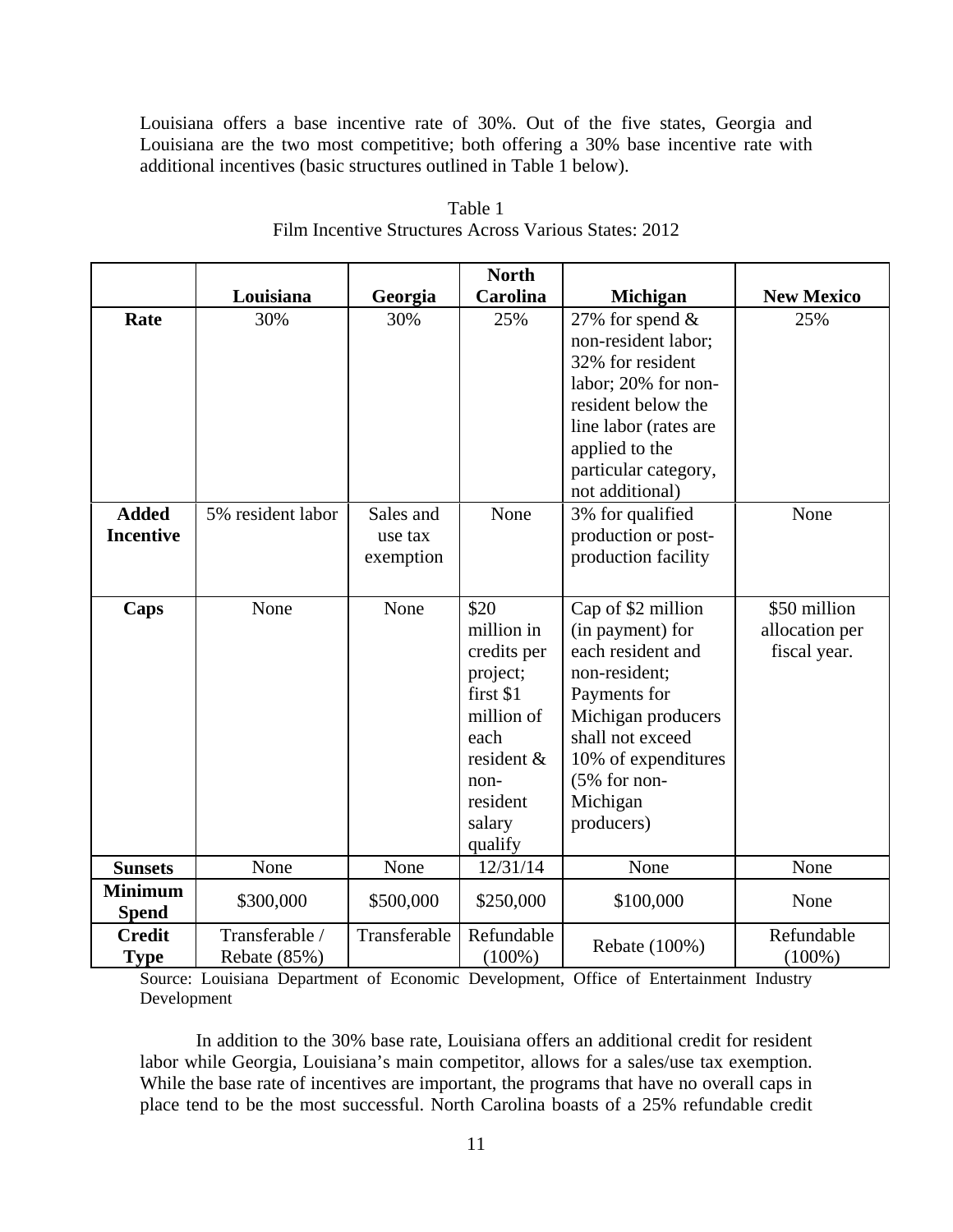but has a cap per project of \$20 million in credits; their program is scheduled to sunset at the end of 2014. Other states such as Michigan and New Mexico began their programs with no cap and since caps were introduced, these states have seen a significant reduction in the production activity within their jurisdictions. Implementing a program cap of any sort would clearly make it difficult for Louisiana to remain competitive with Georgia and other similar programs, unless the cap is set at or above the current level of annual credits (~\$250 million per year) and is implemented on a rolling basis (with any credits in excess of the current-year cap automatically first in line for the following year).

 Table 2 lists some key restrictions on what qualifies for the tax credits that are available across these five states. Generally speaking, with the exception of how the resident labor provisions are handled, the other four states are more restrictive in what is allowed to count towards spending that qualifies for tax credits. For example, Michigan, North Carolina and New Mexico place limitations on Above-The-Line (ATL) expenditures and talent salaries. New Mexico does not allow any tax credits for nonresident directors, producers and writers.

 Finally, when it comes to finance fees, loan interest, legal fees, insurance, bond fees, and airfare, all are qualified in Louisiana, Michigan and New Mexico. However, Georgia does not allow finance fees and loan interest while North Carolina prohibits finance fees, interest expenses, legal fees and bond fees.

| <b>State</b>      | <b>Limitations</b>                                                     | <b>ATL Spending</b>                   |  |
|-------------------|------------------------------------------------------------------------|---------------------------------------|--|
| Louisiana         | 5% credit limited to 1st \$1                                           | Qualifies at 30%                      |  |
|                   | million of any individual                                              |                                       |  |
|                   | resident's salary                                                      |                                       |  |
| Georgia           | \$500,000 cap per W2                                                   | Qualifies fully if paid as a loan-out |  |
|                   | employee, per production;                                              | or 1099                               |  |
|                   | no cap on 1099 or services                                             |                                       |  |
|                   | contract employee                                                      |                                       |  |
| <b>North</b>      | First \$1 million of each                                              | Same                                  |  |
| Carolina          | resident/non-resident                                                  |                                       |  |
|                   | salary qualifies                                                       |                                       |  |
| <b>Michigan</b>   | Maximum of \$2 million of                                              | \$2 million limitation with<br>Same   |  |
|                   | each resident/non-resident                                             | additional caveats: resident<br>these |  |
|                   | salary qualifies                                                       | producer fee shall not exceed 10% of  |  |
|                   |                                                                        | the total expenditures and non-       |  |
|                   |                                                                        | resident producer fee shall not       |  |
|                   |                                                                        | exceed 5%                             |  |
| <b>New Mexico</b> | Miscellaneous other                                                    | Credits on non-resident talent capped |  |
|                   | at \$5 million; Non-resident directors,<br>expenditures limitations by |                                       |  |
|                   | law.                                                                   | producers & writers do not qualify    |  |

Table 2 Specific Limitations on Tax Credit Qualifications

Source: Louisiana Department of Economic Development, Office of Entertainment Industry Development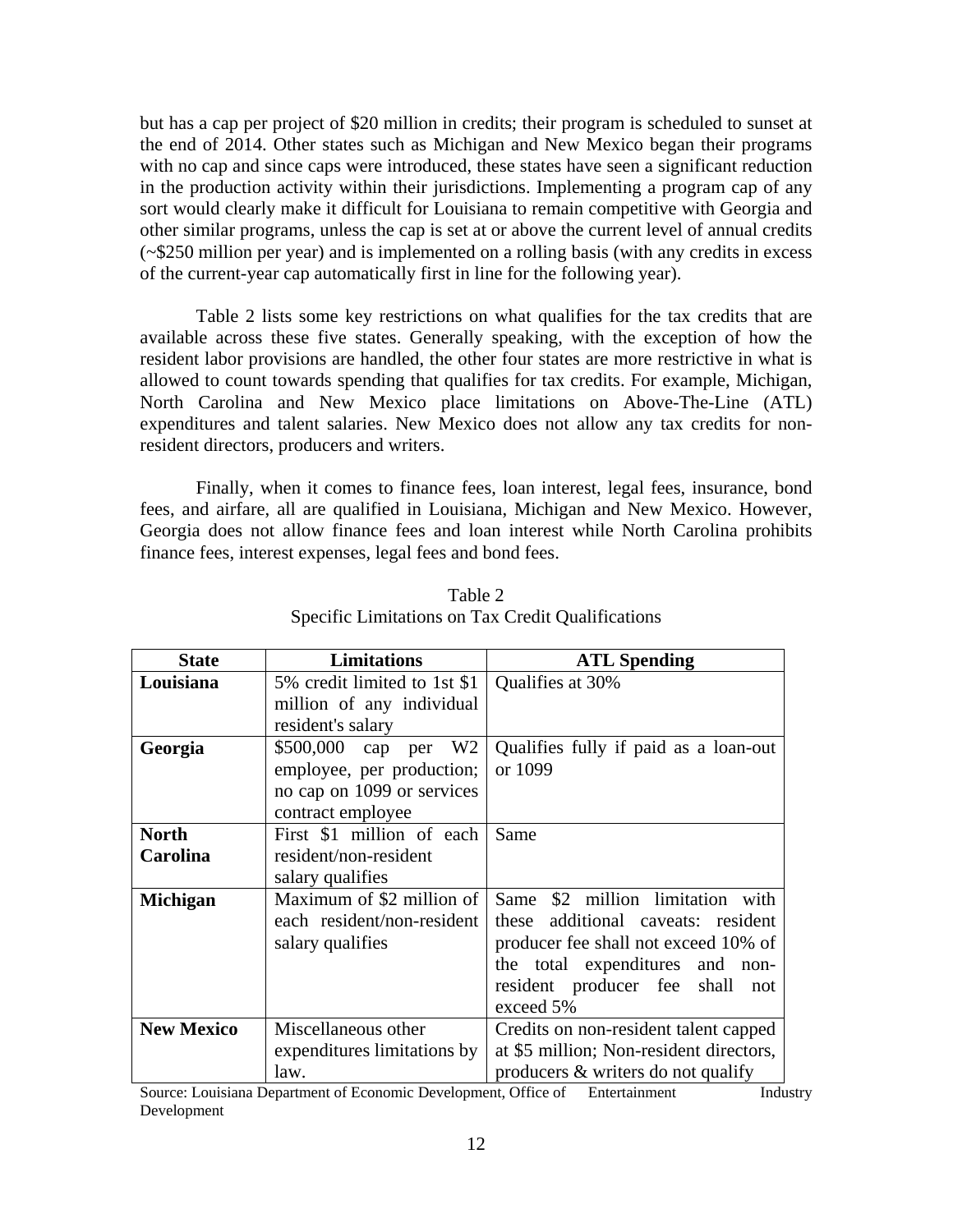## **Incentives for Digital Interactive Media and Software Development, Sound Recording and Live Performance**

With innovative incentives and Oscar-worthy talent, Louisiana was the top-ranked state for Digital Media in *Business Facilities' 2012 State Rankings Report*. Louisiana's **digital media** incentive is the strongest in the United States. Other states offer similar incentives, but they do not cover the range of development activities that Louisiana incentivizes. Louisiana offers tax credits for video game development, consumer software, enterprise software, web-based software, mobile applications, interactive devices and embedded systems. The program is also unique in that it offers incentives to both small and large companies with no minimum or maximum spend threshold as required in most other states.

At this time, although most states have active music industry development initiatives, the only **sound recording** tax credits that mirror Louisiana's are located in Canada. New laws modeled on Louisiana's **live performance** program were recently passed in Rhode Island and Illinois, and efforts are underway in Massachusetts to pass similar legislation. These programs are solely for production tax credits and do not include infrastructure. In Rhode Island, the credit is 25% of total production and performance and transportation expenditures that must total at least \$100,000. No more than \$15 million in tax credits can be issued each year for motion picture productions and live performances combined.<sup>9</sup> The Illinois law is even more restrictive with credits capped at \$500,000 per production and \$2 million per year, plus companies must use a venue with seating of at least  $1,500^{10}$ 

#### **IV. Economic Impacts of Entertainment Spending in Louisiana**

 Back in Section II, Figures 1-5 illustrated the certified Louisiana spending in film production, digital media, sound recording and live performances over calendar years 2008-2012. An important aspect of the statutory requirement to provide a report every other year is to estimate the impact of this certified spending on the Louisiana economy for the three calendar years of 2010-12. That is the topic of this section of the report.

#### **Direct Entertainment Spending As A Whole In Louisiana**

 The amount of the certified direct Louisiana expenditures from 2010 to 2012 by category and in total is detailed in Table 3. As was noted in the discussion of Figures 1-5, expenditures on **film production** are by far the largest among the categories, peaking at about \$717.2 million in 2012.

 Since 2010, **total entertainment spending has steadily risen from almost \$446.6 million to nearly \$773.2 million in 2012----a 73% increase.** By examining the

1

<sup>&</sup>lt;sup>9</sup> Title 44, Chapter 44-31.3, Section 44-31.3-2

<sup>&</sup>lt;sup>10</sup> http://blogs.wrpi.com/2012/11/27/ri-is-1-of-3-states-that-offer-musicals-plays-a-theater-tax-credit/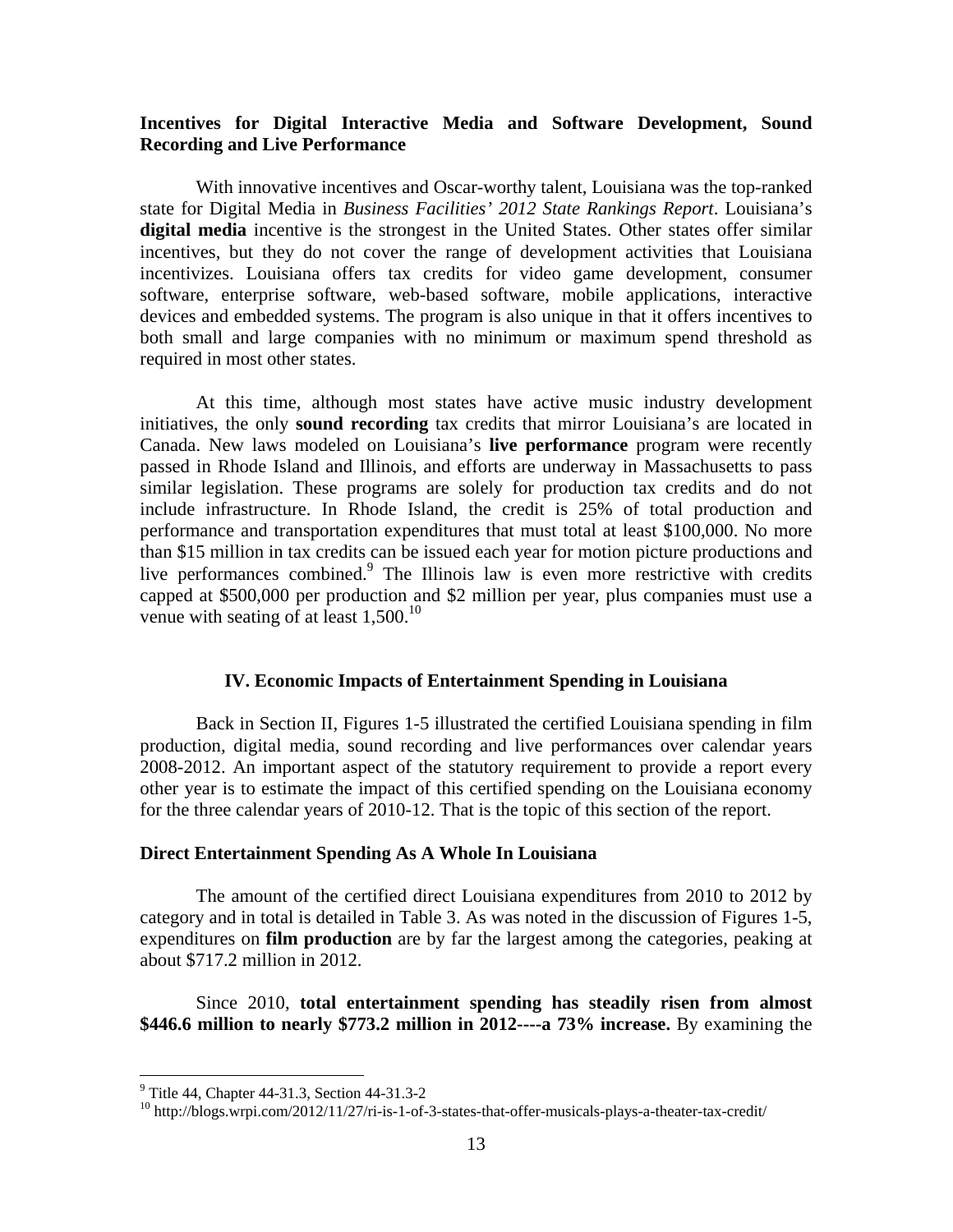data in the table, it is clear that the program is performing as designed and continues to increase the economic impact to the state.

| Category                           | 2010          | 2011          | 2012          |
|------------------------------------|---------------|---------------|---------------|
| <b>Film Production</b>             | \$387,069,483 | \$676,998,925 | \$717,175,057 |
| Film Infrastructure                | 43,222,239    | 22,272,760    | 17,958,038    |
| Digital Media                      | 11,415,907    | 28,947,293    | 19,646,998    |
| Sound Recording<br>Production      | 1,379,243     | 1,085,665     | 421,352       |
| Sound Recording<br>Infrastructure  | 1,438,069     | 2,417,780     |               |
| Live Performance<br>Production     | 2,061,869     | 3,624,538     | 7,035,416     |
| Live Performance<br>Infrastructure | 0             | 19,501,997    | 10,935,569    |
| <b>Total</b>                       | \$446,586,810 | \$754,848,958 | \$773,172,430 |

Table 3 Certified Spending in Louisiana: CY2010-CY12

Source: Louisiana Department of Economic Development, Office of Entertainment Industry Development

#### **Indirect Impacts of Entertainment Spending in Louisiana**

In determining the impact of the entertainment spending on the Louisiana economy, it is important to note that the data in Table 3 do not capture the full impact. The reason is that these data only capture the **direct impact** on the economy. When workers in the industry receive their paychecks, they will then take that money and spend some of it at grocery stores, car dealerships, clothing stores, theaters, etc., in the state. This creates new incomes for people in those sectors, and they will go spend their new earnings at grocery stores, car dealerships, clothing stores, theaters, etc., and the cycle keeps repeating.

 It may be helpful to think of the Louisiana economy as one large economic pond. Into this pond a rock was dropped for certified spending in 2012 that represented \$773.2 million in entertainment spending. When the rock hits the pond, it will send ripple effects all the way out to the edge of the pond. These ripples are what economists refer to as the **indirect or multiplier effects** of the entertainment spending. These multiplier effects need to be added to the direct effects to determine the full impact of the entertainment spending certified in 2012 on the Louisiana economy.

#### **Measuring the Indirect Effects**

Fortunately, there is a handy tool for measuring these multiplier effects---an input-output (I/O) table. Such a table has been constructed for the Louisiana economy by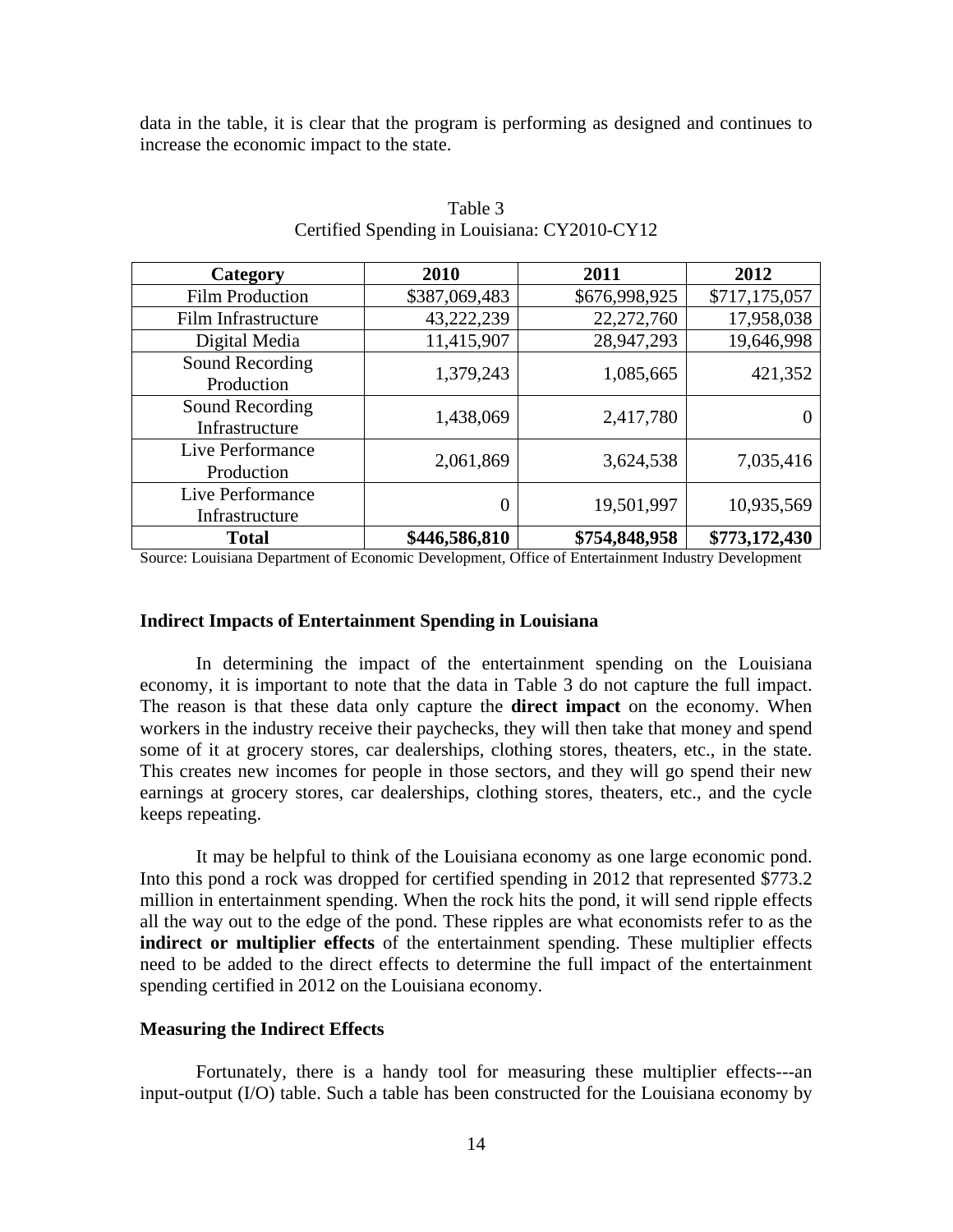the Bureau of Economic Analysis (BEA) in the U.S. Department of Commerce. The BEA has been building I/O tables for various geographic areas for decades. The BEA is the same agency of the federal government that is responsible for such widely used data as national gross domestic product, gross state products, state income levels, and state/local population estimates between the census years.

 Using the Louisiana I/O tables constructed by the BEA, the multiplier effect of the various types of entertainment spending back in Table 3 on (1) sales at Louisiana firms, (2) household earnings for Louisianans, and (3) jobs for residents of the state can be estimated. These data can then be used to estimate the impact of the various kinds of entertainment spending on state and local tax revenues.

#### **Data Nuances for Impact Analysis**

There are some unusual data issues that have to be addressed in order to use the I/O table for measuring the indirect effects. First, the spending data shown in Table 3 is **aggregate** spending. When these data are plugged into the I/O table they must be broken down into various **specific** spending categories, such as labor, construction, rentals, hotels, etc.

 This is particularly problematic in dealing with the largest category---film production. Films range widely in size from small to very large productions, and as a result the percentage of the spend in each specific category can vary noticeably. To address this problem, the OEID reviewed all projects which received final certification in calendar years 2010-12 and broke down the spending into the specific categories (in cooperation with OEID) for input into the I/O table. Thus, the full "population" of the productions---not just a "sample"---was used, which increases the confidence in the breakdowns. A similar methodology was used in all the other spending categories listed in Table 3.

 A second data issue had to do with **measuring the direct employment** created by the spending in each category. When requesting tax credits for their entertainment spending, applicants are required to document how much money (i.e., payroll) was spent hiring Louisiana residents on their projects. They are not required to document how many people they hired to generate this payroll. In addition, part of the issue in effectively accounting for everyone working in the motion picture industry is that many people are hired indirectly, either through 1099s or through a company that is engaged by the film production. The way the I/O tables work is that these 1099 individuals are captured in the indirect job count, when some might argue they should be included as direct workers in the industry.

 This report also attempts to provide a best estimate of the current jobs number by implementing the following methodology. First, it was known from the certified spending in each calendar year how much the total direct resident payroll (employed directly by the production company and issued the traditional W2) was in each category in Table 3. Secondly, the U.S. Bureau of Labor Statistics generates data on the average annual wage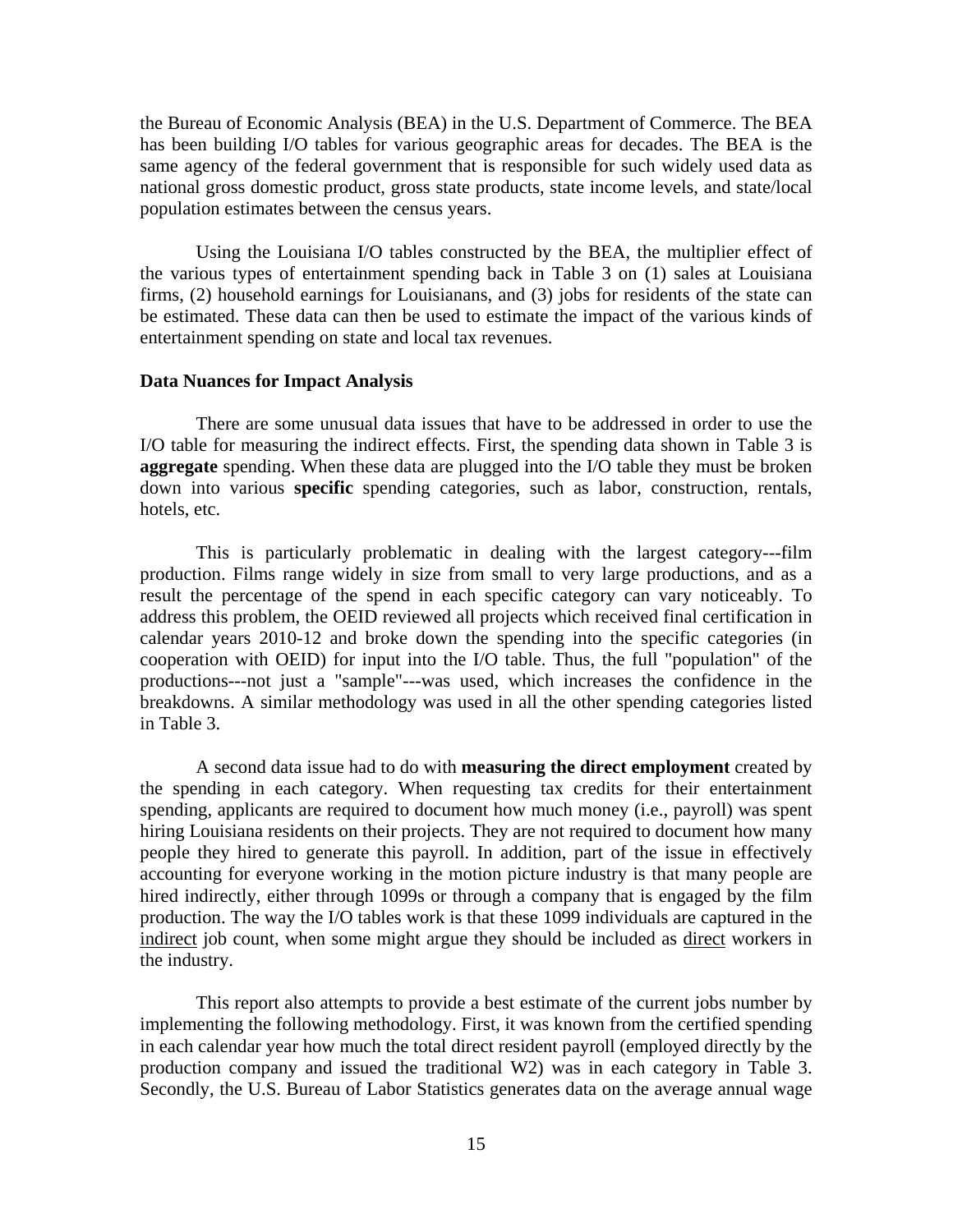for persons working in the NAICS codes that cover the spending categories in Table 3. These average annual wage data were divided into the certified resident payroll data to produce an estimate of direct resident employment generated by the various types of entertainment spending. Again, some might reasonably argue that this methodology likely underestimates the total direct employment as the data provided does not capture individuals that may work as contract labor (1099) or for companies that contract these services. However, **these individuals are captured in the overall (direct plus indirect) total employment estimate**.

#### **Impact of Film Production Spending**

Table 4 shows the I/O table estimates of the impact of film production spending certified over 2010-12 on the Louisiana economy. Not surprisingly (given the data back in Table 3), the largest impacts of film production spending was in the year of the largest aggregate spend---2012. According to the I/O table, the aggregate film production spending of \$717.2 million created (1) **over \$1 billion in sales at firms in Louisiana**, (2) **\$717.9 million in household earnings for Louisianans**, and (3) **14,011 total jobs (5,976**  direct and  $8,036$  indirect) for state residents. As a reference  $point<sup>11</sup>$ :

- Total earnings of all workers in Louisiana's paper industry in 2011 (latest data available) was  $$643.6$  million.<sup>12</sup>
- In December 2012, there were 13,400 people employed statewide in Louisiana's transportation equipment manufacturing sector. $^{13}$

|              |              | CY2010-CY2012 |           |
|--------------|--------------|---------------|-----------|
|              | <b>Sales</b> | Earnings      | Jobs      |
| 2010         | \$558.1      | \$387.5       | 7,866     |
| 2011         | \$976.2      | \$677.7       | 13,339    |
| 2012         | \$1,034.1    | \$717.9       | 14,011    |
| <b>Total</b> | \$2,568.5    | \$1,783.1     | $11,739*$ |

| Table 4                                                              |
|----------------------------------------------------------------------|
| Impacts of Film Industry Production Certified Spending on Louisiana: |
| CY2010-CY2012                                                        |

Sales and earnings values in millions of dollars. \*Jobs total represents an average of employment from 2010 to 2012.

 There are a couple of other noteworthy points about the data in Table 4. First, the impact numbers in each column rise steadily between 2010 to 2012, and the numbers for 2012 are significantly greater than in 2010. This should not be surprising given the track of certified spending in this category that was documented back in the first row of Table

 $\overline{a}$ 

 $11$  Entertainment numbers are a combination of direct + indirect, while other industries are represented by direct numbers.<br> $^{12}$  www.bea.gov.

<sup>&</sup>lt;sup>13</sup> "Louisiana Workforce at a Glance", Louisiana Workforce Commission, January 25, 2013, p. 8.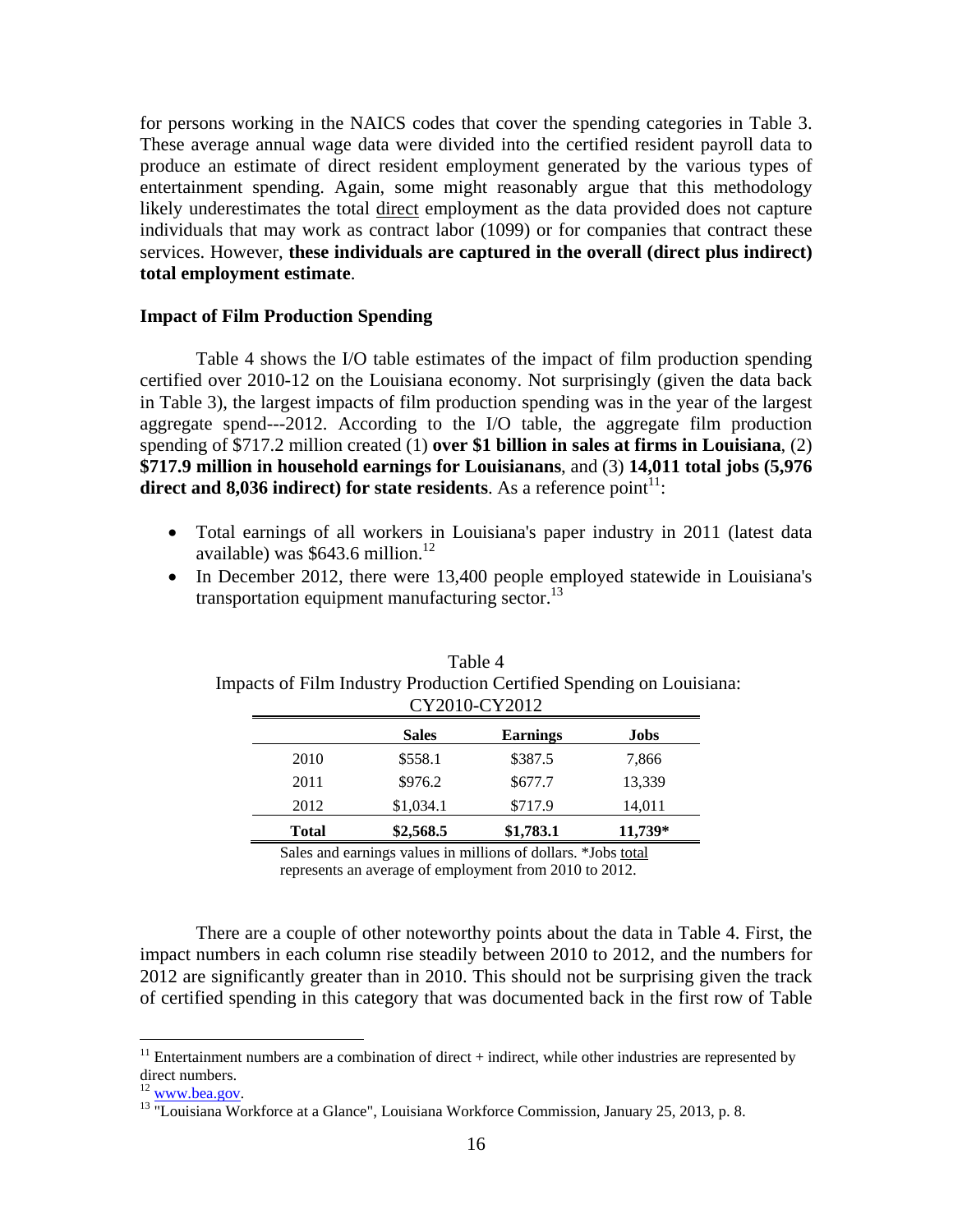3. Secondly, as indicated along the bottom row of Table 4, certified film spending in Louisiana over this 3-year period generated (1) almost \$2.6 billion in sales in Louisiana firms, (2) almost \$1.8 billion in household earnings for Louisiana residents, and (3) an about 11,800 jobs a year.

 Thirdly, by dividing the household earnings number for 2012 (\$717.9 million) by the total jobs generated (14,011) one gets an implied average annual wage for all workers---direct and indirect---of **\$51,239**. The average annual wage of all workers in Louisiana's private sector in December 2012 was \$40,810 and the average annual wage in manufacturing was \$57,469. This suggests that the jobs supported by the film production activities are among the higher wage jobs in the economy---though not quite up to that of the state's manufacturing sector.

 However, there is an important caveat to this conclusion. Under the regulations, the certified spending numbers used to calculate the numbers in Table 4 include payments made to talent, writers, directors, and producers---which are going to be the higher-end paid individuals on the project. It is a heroic assumption that these monies will actually be spent in Louisiana, since these individuals are typically not Louisiana residents. Inclusion of their salaries in the "certified Louisiana spend" for tax credit purposes no doubt exaggerates the numbers in Table 4.

#### **Impact of Film Infrastructure Spending**

Table 5 documents the I/O table estimates of film infrastructure spending on the Louisiana economy. The numbers in this table, while impressive, are much smaller than the impact numbers in Table 4, because the certified Louisiana spend numbers are so much smaller (see Table 3). Despite the smaller size, **film infrastructure spending certified in 2012 produced (1) \$37.4 million in sales at Louisiana firms, (2) \$11.8 million in household earnings for Louisianans, and (3) 294 jobs for state residents**.

|              |                                                   | Table 5                              |     |  |  |  |
|--------------|---------------------------------------------------|--------------------------------------|-----|--|--|--|
|              | Impacts of Film Industry Infrastructure Certified |                                      |     |  |  |  |
|              |                                                   | Spending on Louisiana: CY2010-CY2012 |     |  |  |  |
|              | <b>Earnings</b><br><b>Sales</b><br>Jobs           |                                      |     |  |  |  |
| 2010         | \$89.9                                            | \$28.5                               | 707 |  |  |  |
| 2011         | \$46.3                                            | \$14.7                               | 364 |  |  |  |
| 2012         | \$37.4                                            | \$11.8                               | 294 |  |  |  |
| <b>Total</b> | \$173.6                                           | \$55.0                               | 455 |  |  |  |

Sales and earnings values in millions of dollars. Jobs total represents an average of employment from 2010 to 2012.

 The implied average annual wage for the jobs supported by the film infrastructure spending in 2012 is just in excess of **\$40,100** (\$11.8 million divided by 294). This is essentially equivalent to the average wage in the private sector of the Louisiana economy (\$40,810).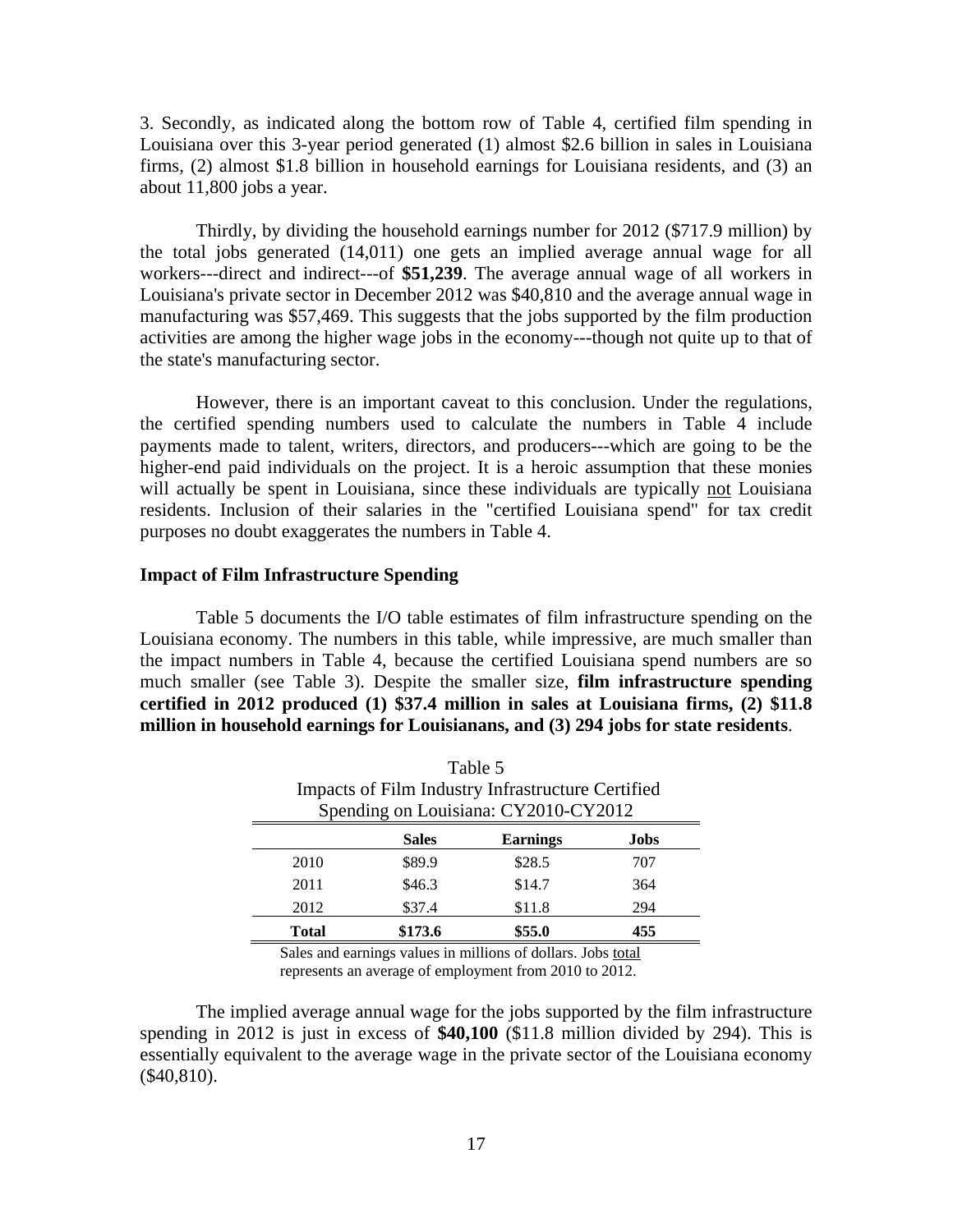#### **Film Production & Infrastructure Industry Effects**

Readers may be curious about which sectors of the Louisiana economy gain the most from the multiplier effects of the film production and infrastructure spending. Those estimates are provided in Table 6. It is important to note that these are the industries most affected by the multiplier effect. It does **not** include industries impacted by the direct spending.

| ⊂ ⊥ ∠∪ ⊥ ∠                                          |              |                 |             |
|-----------------------------------------------------|--------------|-----------------|-------------|
|                                                     | <b>Sales</b> | <b>Earnings</b> | <b>Jobs</b> |
| Agriculture, Forestry, Fishing, And Hunting         | \$6.6        | \$1.5           | 59          |
| Mining                                              | \$17.5       | \$2.6           | 22          |
| <b>Utilities</b>                                    | \$22.1       | \$3.4           | 39          |
| Construction                                        | \$104.8      | \$37.4          | 875         |
| Manufacturing                                       | \$94.1       | \$13.4          | 226         |
| <b>Wholesale Trade</b>                              | \$42.3       | \$13.7          | 224         |
| Retail Trade                                        | \$77.3       | \$28.6          | 1,090       |
| <b>Transportation And Warehousing</b>               | \$84.3       | \$25.7          | 569         |
| Information                                         | \$25.6       | \$4.8           | 101         |
| Finance And Insurance                               | \$67.3       | \$16.1          | 362         |
| Real Estate And Rental And Leasing                  | \$211.8      | \$19.7          | 828         |
| Professional, Scientific, And Technical Services    | \$36.4       | \$16.6          | 296         |
| Management Of Companies And Enterprises             | \$9.0        | \$4.1           | 61          |
| <b>Administrative And Waste Management Services</b> | \$25.1       | \$10.6          | 428         |
| <b>Educational Services</b>                         | \$12.5       | \$6.3\$         | 225         |
| <b>Health Care And Social Assistance</b>            | \$99.5       | \$46.3          | 1,152       |
| Arts, Entertainment, And Recreation                 | \$8.0        | \$3.0           | 103         |
| Accommodation                                       | \$30.6       | \$8.4           | 273         |
| Food Services And Drinking Places                   | \$31.0       | \$10.0          | 581         |
| <b>Other Services</b>                               | \$65.7       | \$26.3          | 736         |
| Household                                           |              | \$0.9           | 78          |
| <b>Total</b>                                        | \$1,071.6    | \$299.5         | 8,329       |

| Table 6                                               |
|-------------------------------------------------------|
| Multiplier Effects of Certified Film Production &     |
| Infrastructure Spending on Louisiana by Industry:     |
| $\Gamma$ $\Gamma$ $\Gamma$ $\Gamma$ $\Gamma$ $\Gamma$ |

Sales and earnings values in millions of dollars.

 Perhaps the columns in Table 6 of greatest interest to citizens of the state are the last two. Which sectors gain the most in terms of creating incomes and jobs for Louisianans? From both an earnings (\$46.3 million) and job creation (1,152 jobs) standpoint, in 2012 workers in the health care sector are the largest beneficiaries of the film programs. Workers in the construction sector came in #2 in earnings (\$37.4 million and #3 in job creation (875). Since payrolls play a big role in the direct film spend in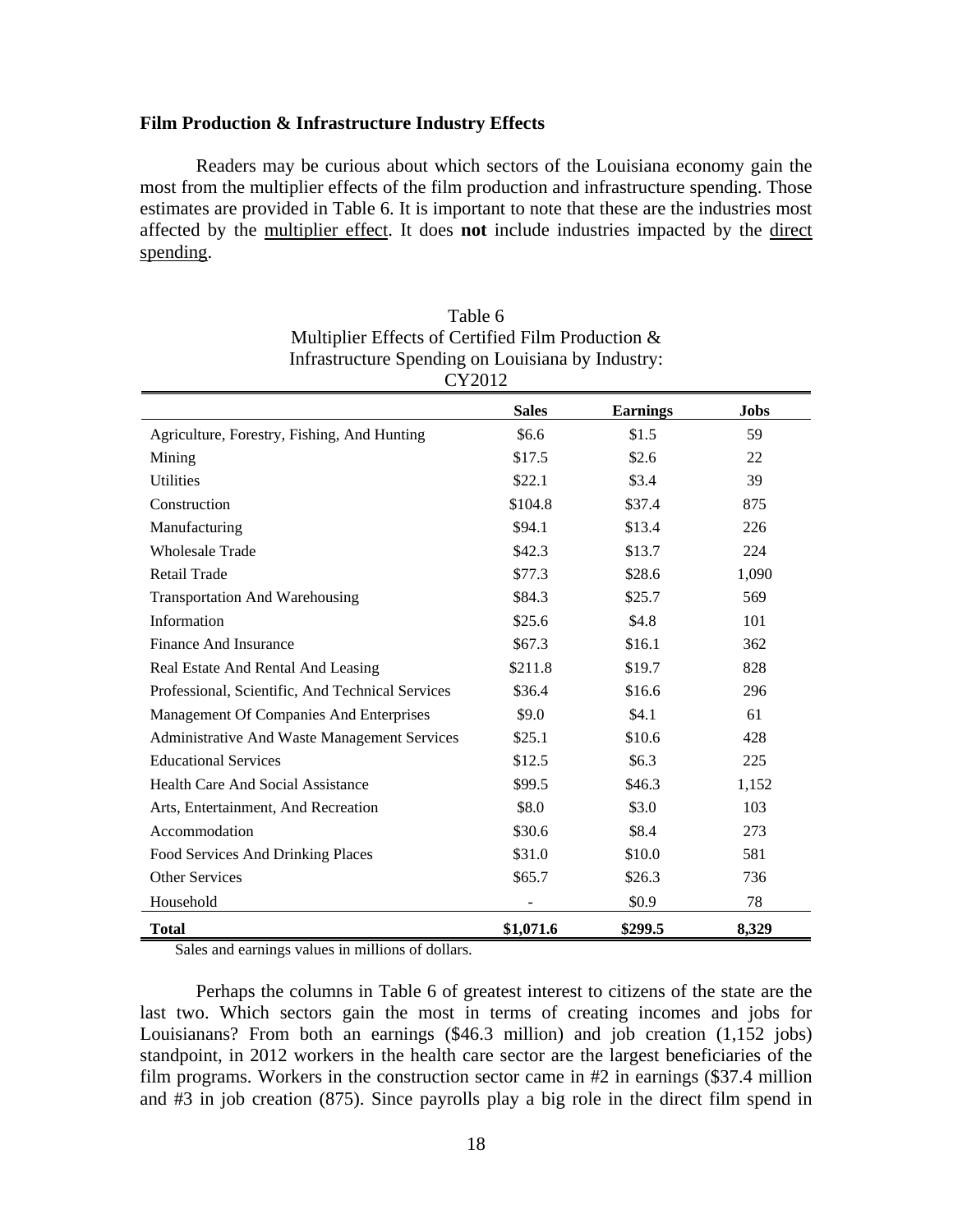2012, it is not surprising that the retail trade sector ranks #2 in jobs creation (1,090 jobs) and #3 in earnings (\$28.6 million).

 Adding the total jobs supported via the certified spending captured for film production in calendar year 2012 (14,011 in Table 4) to the total jobs supported via film infrastructure spending in that year (294 from Table 5) means a total of 14,305 jobs were supported by these two film programs in 2012. Of this total, an estimated 5,976 jobs were supported by the direct spending. **This implies a job multiplier of 2.4**, meaning for every direct job supported in these two programs, another 1.4 jobs are supported via the multiplier effect. (Or the 8,329 jobs at the bottom of the "jobs" column in Table 6 divided by 5,976 equals 1.4.)

#### **Impact of Digital Interactive Media and Software Spending**

Data on certified Louisiana spending in the digital media (DM) sector were documented back in Table 3 for calendar years 2010-12. DM represents the second largest program in terms of Louisiana spend, with a total of about \$60 million certified over this 3-year period. The pattern of this spending was a bit erratic, totaling \$11.4 million in 2010, rising to \$28.9 million in 2011, and then dropping to \$19.6 million in 2012. This difference may be attributed to 2011 legislative changes that limited historical expenditures to six months prior to the date of initial certification, whereas the previous version of the statute allowed expenditures to qualify as far back as 2005 (the inception of the statute). Prior to this change companies were allowed to receive credits for historical work over the course of several years. While the number of tax credits issued between 2011 and 2012 declined, the number of companies applying to the program increased significantly from 34 in 2011 to 66 in 2012.

 Table 7 shows the I/O table estimates of this spending on the Louisiana economy over these three years. Note that the impact numbers follow the same up-and-down pattern as the certified Louisiana spend figures.

| Table 7<br><b>Impacts of Certified Digital Media Production</b> |        |        |     |  |  |
|-----------------------------------------------------------------|--------|--------|-----|--|--|
| Spending on Louisiana:<br>CY2010-CY2012                         |        |        |     |  |  |
| <b>Earnings</b><br><b>Sales</b><br>Jobs                         |        |        |     |  |  |
| 2010                                                            | \$14.8 | \$13.7 | 265 |  |  |
| 2011                                                            | \$37.6 | \$34.8 | 665 |  |  |
| 2012                                                            | \$25.5 | \$23.6 | 447 |  |  |
| \$72.2<br>\$77.9<br>459*<br><b>Total</b>                        |        |        |     |  |  |

Sales and earnings values in millions of dollars. \*Jobs total represents an average of employment from 2010 to 2012.

 The DM impact spiked in 2011, while in 2012, the spending certified that year also created non-trivial impacts on the state's economy. As noted earlier, 2012 marked substantive changes in the legislation allowing for a six month look back for expenditures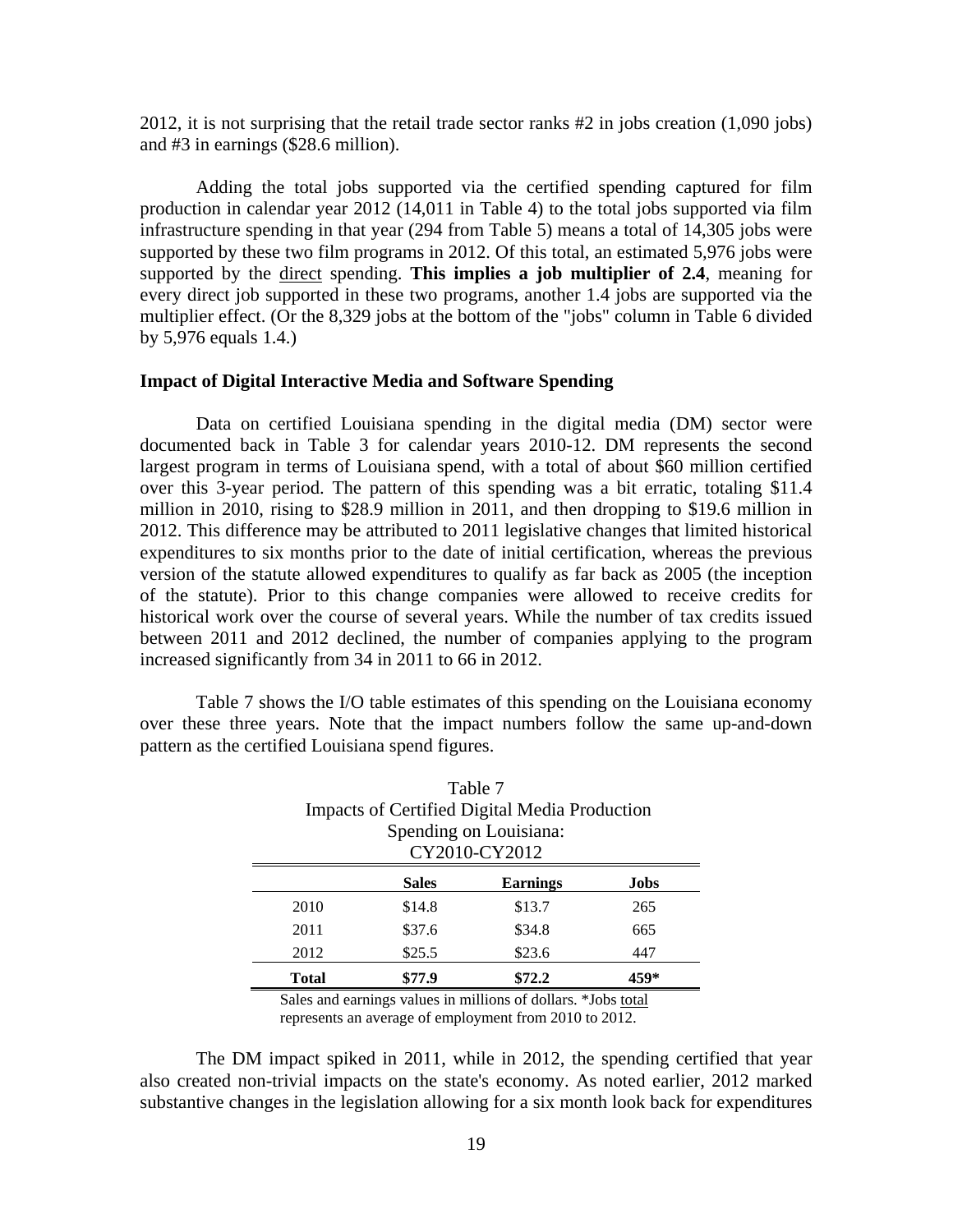## to be captured. According to the I/O tables, DM certified spending in Louisiana in that year created **(1) \$25.5 million in sales at Louisiana firms, (2) \$23.6 million in household earnings for state citizens, and 447 total jobs**.

 Dividing the household earnings total in 2012 by 447 results in an implied annual earnings number for the jobs supported in the DM sector of about **\$52,800**. Note that this number is (1) almost 30% higher than the average wage in Louisiana's private sector (\$40,810), and (2) is about equivalent to the implied average wage for jobs supported by film production spending (\$51,239). **Another important aspect about employment in the DM sector is that these jobs are typically permanent jobs held by Louisiana residents with a company that has permanent facilities in Louisiana.**

#### **Digital Interactive Media and Software Production Industry Effects**

How has the DM spending impacted other industries across the state via the multiplier effect? The I/O table results are illustrated in Table 8.

|                                                  | <b>Sales</b> | <b>Earnings</b> | <b>Jobs</b>    |
|--------------------------------------------------|--------------|-----------------|----------------|
| Agriculture, Forestry, Fishing, And Hunting      | \$0.2\$      | \$0.0           | $\overline{2}$ |
| Mining                                           | \$0.4        | \$0.1           | 1              |
| <b>Utilities</b>                                 | \$0.7        | \$0.1           | 1              |
| Construction                                     | \$0.3\$      | \$0.1           | $\overline{2}$ |
| Manufacturing                                    | \$2.1        | \$0.3           | 5              |
| <b>Wholesale Trade</b>                           | \$1.1        | \$0.3\$         | 6              |
| Retail Trade                                     | \$2.3        | \$0.9           | 33             |
| <b>Transportation And Warehousing</b>            | \$0.8        | \$0.3\$         | 5              |
| Information                                      | \$0.8        | \$0.1           | 3              |
| <b>Finance And Insurance</b>                     | \$1.5        | \$0.4           | 8              |
| Real Estate And Rental And Leasing               | \$3.6        | \$0.2\$         | 14             |
| Professional, Scientific, And Technical Services | \$0.9        | \$0.4           | 7              |
| Management Of Companies And Enterprises          | \$0.2        | \$0.1           | 1              |
| Administrative And Waste Management Services     | \$0.7        | \$0.3\$         | 11             |
| <b>Educational Services</b>                      | \$0.4        | \$0.2\$         | 7              |
| <b>Health Care And Social Assistance</b>         | \$3.2        | \$1.5           | 37             |
| Arts, Entertainment, And Recreation              | \$0.3\$      | \$0.1           | 3              |
| Accommodation                                    | \$0.3\$      | \$0.1           | 3              |
| Food Services And Drinking Places                | \$1.0        | \$0.3\$         | 18             |
| <b>Other Services</b>                            | \$4.9        | \$2.0           | 55             |
| Household                                        |              | \$0.0           | 3              |
| <b>Total</b>                                     | \$25.5       | \$7.7           | 226            |

Table 8 Multiplier Impacts of Certified Digital Media Production Spending by Industry: CY2012

Sales and earnings values in millions.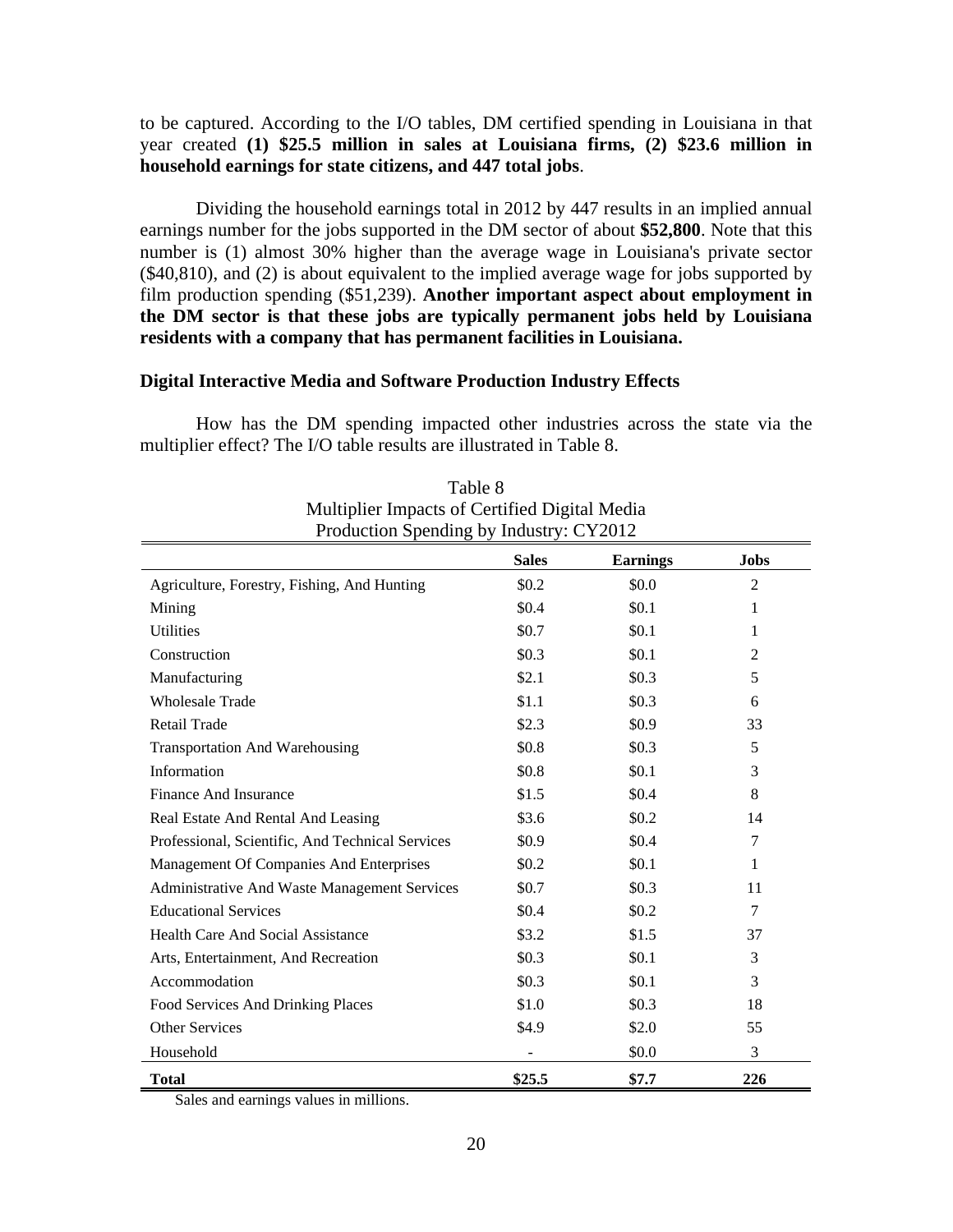The first noteworthy item in Table 8 is the total number of jobs supported by DM certified spending via the multiplier effect---226. The direct number of jobs in the industry in 2012 due to certified spending was 233. This means the **job multiplier for DM spending is right at 2**. That is, for every job supported in Louisiana via DM certified spending, another job is supported somewhere else in the state (see Table 8) via the multiplier effect. While the job multiplier is right at 2, these direct salaries are significantly above the average for other industries in this state.

 As seen in Table 8, there are three industries that rank as the largest beneficiaries of the DM certified spending that took place in 2012. Number one is the "other services" category with \$2 million in household earnings and 55 jobs. This highest ranking is achieved because 19% of DM certified spend is for miscellaneous purchases which falls mainly in the other services part of the I/O table. Position #2 goes to the "health care and social assistance sector---with \$1.5 million in household earnings and 37 jobs---followed by retail trade, with \$0.9 million in earnings and 33 jobs. These two are common winners in this race when the primary input to the I/O table is wages and salaries.

#### **Impact of Sound Recording Production Spending**

In terms of total Louisiana spend---including both production and infrastructure spending---the sound recording (SR) area is the smallest as seen back in Table 3. SR production spending certified over 2010-12 amounted to only \$2.9 million, declining from just under \$1.4 million in 2010, to almost \$1.1 million in 2011, and then dropping further to only \$421,352 in 2012. SR infrastructure spend totaled only \$3.8 million and occurred only in 2010 (\$1.4 million) and 2011 (\$2.4 million).

 I/O table estimates of the impact of certified SR production spending is provided in Table 9. These numbers are quite small and have been declining since 2010 in keeping with the decline in the certified spend numbers. In the latest year, SR certified production spending created (1) \$0.5 million in business sales, (2) \$0.4 million in household earnings and (3) 14 jobs in Louisiana. Over the entire 3-year period, the program created an estimated \$3.7 million in sales, (2) \$2.6 million in household earnings, and (3) an average of 29 jobs per year.

Table 9

| <b>Impacts of Certified Sound Recording Production</b><br>Spending:<br>CY2010-CY2012 |                         |       |    |  |  |
|--------------------------------------------------------------------------------------|-------------------------|-------|----|--|--|
| <b>Earnings</b><br><b>Sales</b><br>Jobs                                              |                         |       |    |  |  |
| 2010                                                                                 | \$1.8                   | \$1.2 | 39 |  |  |
| 2011                                                                                 | \$1.4                   | \$1.0 | 34 |  |  |
| 2012                                                                                 | \$0.5                   | \$0.4 | 14 |  |  |
| <b>Total</b>                                                                         | \$3.7<br>\$2.6<br>$29*$ |       |    |  |  |

Sales and earnings values in millions of dollars. \*Jobs total represents an average of employment from 2010 to 2012.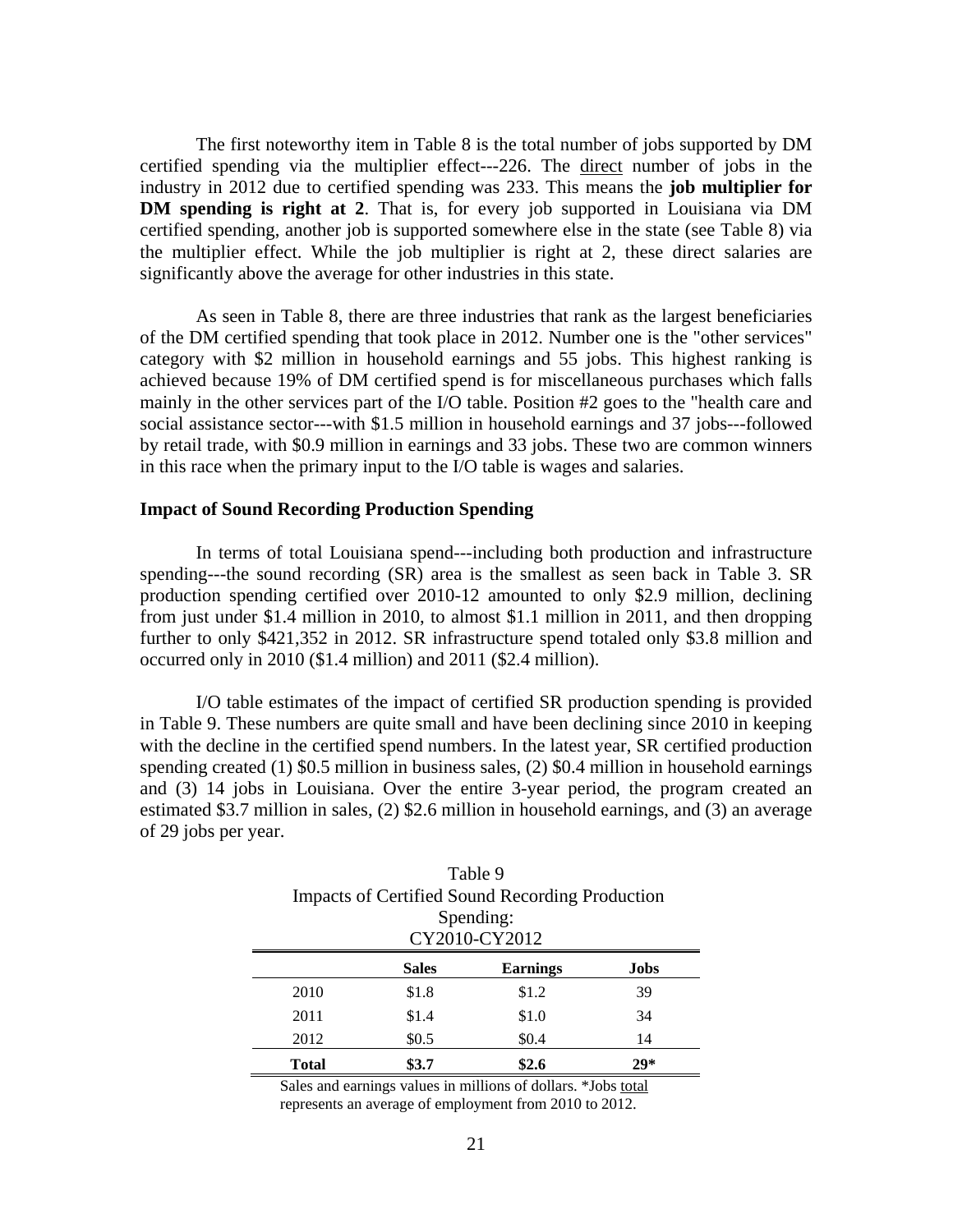#### **Impact of Sound Recording Infrastructure Spending**

Table 10 contains the I/O table estimates of certified SR infrastructure spending. These impacts are slightly larger than the SR production impact numbers because (1) more dollars were certified for SR infrastructure spending (\$3.8 million) than SR production spending (\$2.9 million) and (2) infrastructure spending is injected into the I/O table in the "construction" column which has a higher multiplier effect than the salary column.

 Over the 3-year period, SR infrastructure certified spending created \$8 million in business sales, (2) \$2.5 million in household earnings and (3) an average of 21 jobs. There was no certified SR infrastructure spending in 2012.

| Table 10                                |                                             |                                 |       |  |  |
|-----------------------------------------|---------------------------------------------|---------------------------------|-------|--|--|
|                                         | <b>Impacts of Certified Sound Recording</b> |                                 |       |  |  |
|                                         |                                             | <b>Infrastructure Spending:</b> |       |  |  |
| CY2010-CY2012                           |                                             |                                 |       |  |  |
| <b>Sales</b><br><b>Earnings</b><br>Jobs |                                             |                                 |       |  |  |
| 2010                                    | \$3.0                                       | \$0.9                           | 24    |  |  |
| 2011                                    | \$5.0                                       | \$1.6                           | 40    |  |  |
| 2012                                    | \$0.0                                       | \$0.0                           | 0     |  |  |
| <b>Total</b>                            | \$8.0                                       | \$2.5                           | $21*$ |  |  |

Sales and earnings values in millions of dollars. \*Jobs total represents an average of employment from 2010 to 2012.

#### **Sound Recording Production & Infrastructure Industry Effects**

Because of the relatively small numbers involved, the multiplier effects of SR certified spending across industries is not reported.

### **Impact of Live Performance Production Spending**

The impacts on the Louisiana economy of certified spending on live performance productions is shown in Table 11. The certified spend on Live performance productions steadily rose from \$2.1 million in 2010 to \$3.6 million in 2011 and to just over \$7 million in 2012. This pattern of steadily increasing spend is clearly reflected in the rising values of the impact numbers in Table 11 over 2010-12.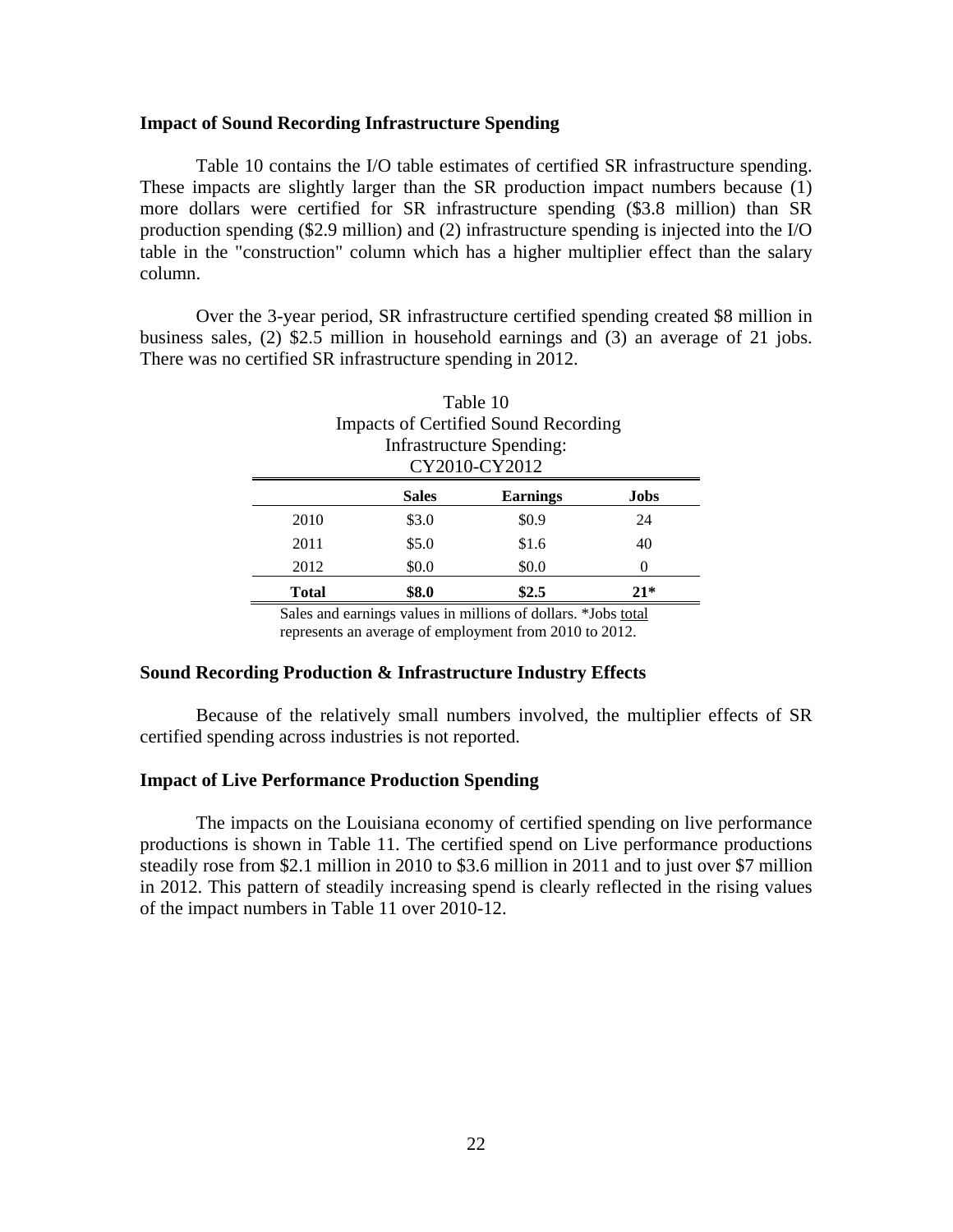|       | Table 11<br><b>Impacts of Certified Live Performance Production</b> |       |     |  |  |  |
|-------|---------------------------------------------------------------------|-------|-----|--|--|--|
|       | Spending:<br>CY2010-CY2012                                          |       |     |  |  |  |
|       | <b>Sales</b><br><b>Earnings</b><br>Jobs                             |       |     |  |  |  |
| 2010  | \$3.0                                                               | \$2.1 | 78  |  |  |  |
| 2011  | \$5.2\$                                                             | \$3.6 | 126 |  |  |  |
| 2012  | \$10.1                                                              | \$7.0 | 239 |  |  |  |
| Total | \$18.3<br>\$12.7<br>148*                                            |       |     |  |  |  |

Sales and earnings values in millions of dollars. \*Jobs total represents an average of employment from 2010 to 2012.

 In the latest---and highest spend year---certified spending in this category created \$10.1 million in sales at firms in the state, \$7 million in household earnings, and 239 jobs. Of these 239 jobs, an estimated 160 were the direct employees associated with the certified spending with an average annual wage paid to individuals working in this sector a little over \$26,000 per year. Of course, most live performances do not operate on a 5 day week, 52 weeks out of the year. Performances are more sporadic, which tends to drive annual average wages down. In addition, as more of the live performance infrastructure projects (i.e. the Saenger Theatre) are put into service, there will likely be more live performances over a given calendar year, thus increasing the annual wage considerably. **Over the entire 3-year period, this program produced \$18.3 million in sales, \$12.7 million in household earnings, and an average of 148 jobs per year.**

#### **Impact of Live Performance Infrastructure Spending**

The statute governing the live performance infrastructure program required that final rules be promulgated prior to issuing any tax credits under that statute. The program was finally implemented in 2010 and the first certification of expenditures occurred in calendar year 2011. While there was no spending certified for live performance infrastructure in 2010, over 2011-12 this spend category was significant, \$19.5 million and \$10.9 million in each year, respectively. I/O table estimates of the impacts of this spending are detailed in Table 12.

|                                          | Table 12                                  |                                              |     |  |  |  |
|------------------------------------------|-------------------------------------------|----------------------------------------------|-----|--|--|--|
|                                          |                                           | <b>Impacts of Certified Live Performance</b> |     |  |  |  |
|                                          | Infrastructure Spending:<br>CY2010-CY2012 |                                              |     |  |  |  |
|                                          |                                           |                                              |     |  |  |  |
|                                          | <b>Sales</b><br><b>Earnings</b><br>Jobs   |                                              |     |  |  |  |
| 2010                                     | \$0.0                                     | \$0.0                                        | 0   |  |  |  |
| 2011                                     | \$40.6                                    | \$17.7                                       | 319 |  |  |  |
| 2012                                     | \$22.8                                    | \$9.9                                        | 179 |  |  |  |
| \$63.3<br>\$27.7<br>166*<br><b>Total</b> |                                           |                                              |     |  |  |  |

Sales and earnings values in millions of dollars. \*Jobs total represents an average of employment from 2010 to 2012.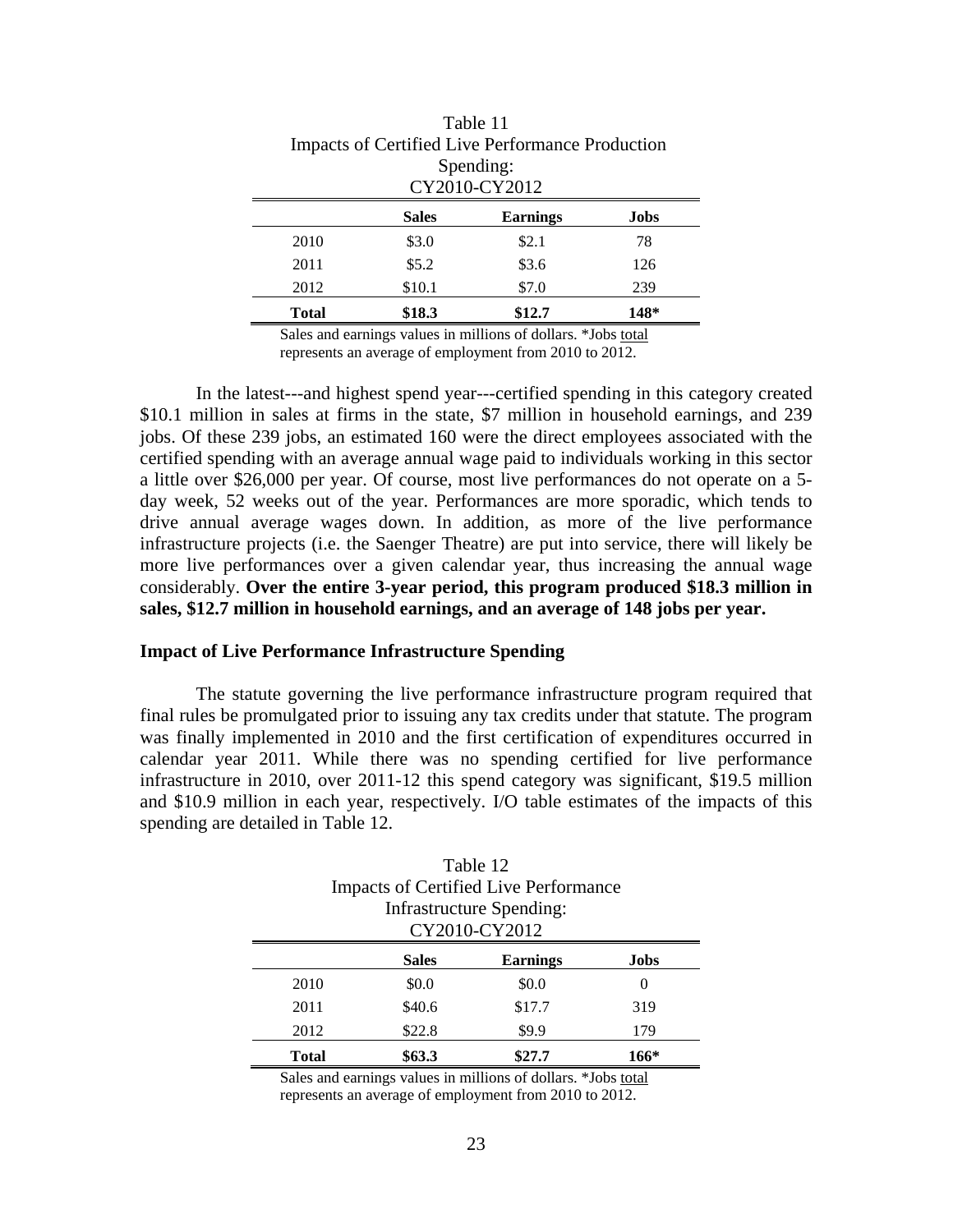Impact volumes obviously track the spend pattern, with the largest impacts in 2011 for certified spending in this calendar year, the second largest for certified spending in calendar year 2012, and none in 2010. Over this 3-year period, **certified live performance infrastructure expenditures generated \$63.3 million in sales for Louisiana firms, \$27.7 million in household earnings, and an average of 166 jobs a year** (249 jobs a year over the two years of actual spending).

## **Live Performances Production & Infrastructure Industry Effects**

Table 13 details how the multiplier impacts of the certified production and infrastructure spending in the live performance area are spread across various industries in the state. By far the largest beneficiary of this spending is the construction sector with \$4.2 million in household earnings and 99 jobs produced by the spillover effects of the spending. This high ranking results from the fact that the biggest component (70%) of live performance spending over this 3-year period was on the infrastructure side. As was the case with the other entertainment categories, the other top major beneficiaries were retail trade (\$0.7 million in household earnings and 27 jobs) and healthcare (\$0.9 million in household earnings and 23 jobs).

 According to the bottom line in this table, 258 jobs were supported in the Louisiana economy by the certified spending in calendar year 2012 via the multiplier effect by certified live performance spending. It is estimated that direct employment supported by the spending was 160 jobs, for a total of 418 jobs. This implies a **job multiplier of 2.6**, meaning for every direct job supported by spending in this area, another 1.6 jobs are supported elsewhere in the economy via the multiplier effect.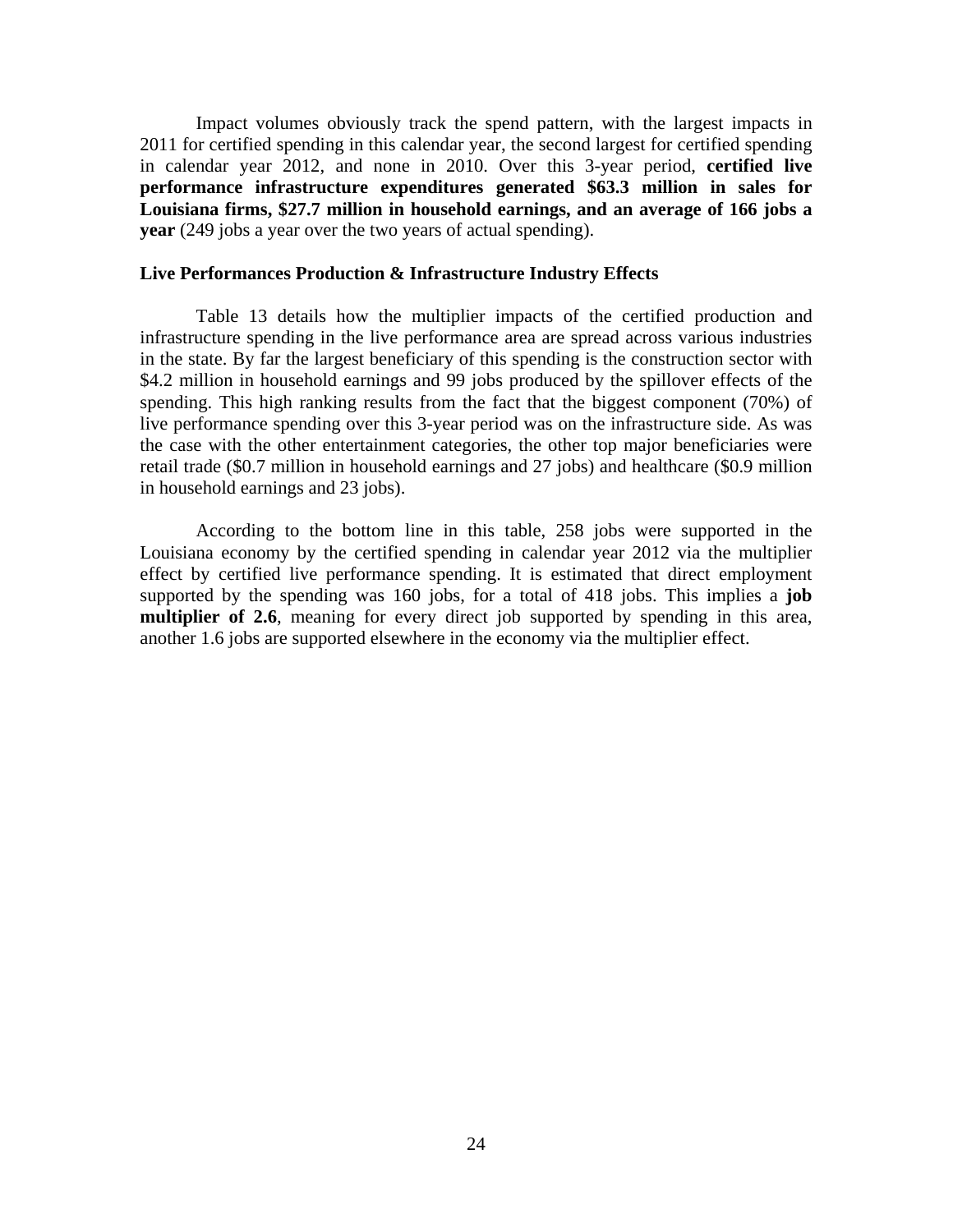| Table 13                                          |
|---------------------------------------------------|
| Multiplier Impacts of Certified Live Performance  |
| Production & Infrastructure Spending by Industry: |
| CY2012                                            |

|                                                     | <b>Sales</b> | <b>Earnings</b> | <b>Jobs</b>    |
|-----------------------------------------------------|--------------|-----------------|----------------|
| Agriculture, Forestry, Fishing, And Hunting         | \$0.2        | \$0.0           | $\overline{2}$ |
| Mining                                              | \$0.5        | \$0.1           | 1              |
| <b>Utilities</b>                                    | \$0.5        | \$0.1           | 1              |
| Construction                                        | \$11.9       | \$4.2\$         | 99             |
| Manufacturing                                       | \$3.6        | \$0.6\$         | 10             |
| <b>Wholesale Trade</b>                              | \$1.1        | \$0.4           | 6              |
| <b>Retail Trade</b>                                 | \$1.9        | \$0.7           | 27             |
| <b>Transportation And Warehousing</b>               | \$1.3        | \$0.4           | 9              |
| Information                                         | \$0.6        | \$0.1           | $\overline{2}$ |
| Finance And Insurance                               | \$1.2        | \$0.3\$         | 6              |
| Real Estate And Rental And Leasing                  | \$3.3        | \$0.3\$         | 13             |
| Professional, Scientific, And Technical Services    | \$1.4        | \$0.6\$         | 11             |
| Management Of Companies And Enterprises             | \$0.2        | \$0.1           | $\mathbf{1}$   |
| <b>Administrative And Waste Management Services</b> | \$0.6        | \$0.2\$         | 10             |
| <b>Educational Services</b>                         | \$0.2        | \$0.1           | 4              |
| Health Care And Social Assistance                   | \$1.9        | \$0.9           | 23             |
| Arts, Entertainment, And Recreation                 | \$0.2        | \$0.1           | $\overline{2}$ |
| Accommodation                                       | \$0.4        | \$0.1           | $\overline{4}$ |
| Food Services And Drinking Places                   | \$0.6        | \$0.2           | 12             |
| Other Services                                      | \$1.1        | \$0.4           | 12             |
| Household                                           |              | \$0.0           | $\overline{2}$ |
| Total                                               | \$32.9       | \$10.0          | 258            |

Sale and earnings values in millions of dollars.

# **Total Impacts of All Certified Entertainment Spending**

Tables 4-13 highlight the data for the I/O table estimates of the impact of the certified spending across each of the four different categories of entertainment covered by Louisiana's entertainment industry incentives. What is the **total impact** of that spending? The results are shown by year over 2010-12 in Table 14.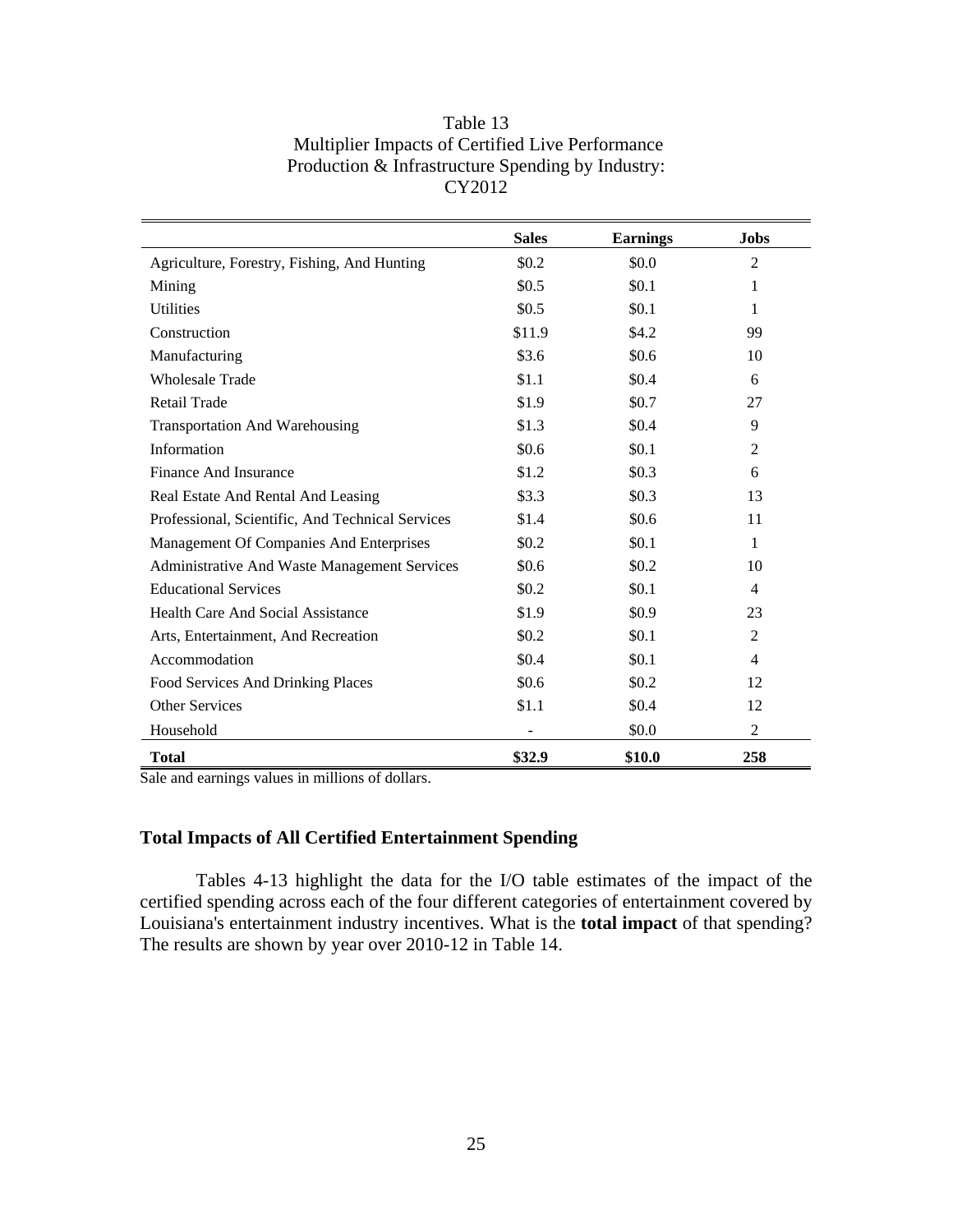|                    | 2010    | 2011      | 2012      |
|--------------------|---------|-----------|-----------|
| <b>Sales</b>       | \$670.6 | \$1,112.4 | \$1,130.4 |
| Earnings           | \$433.9 | \$751.1   | \$770.6   |
| Jobs               | 8,978   | 14,887    | 15,184    |
| <b>Tax Revenue</b> |         |           |           |
| Local              | \$19.5  | \$33.8    | \$34.7    |
| <b>State</b>       | \$30.4  | \$52.6    | \$53.9    |

# Table 14 Total Impacts of All Certified Entertainment Industry Spending on Louisiana: CY2010-CY2012

Sales, earnings and tax values in millions of dollars.

These numbers are quite impressive. The numbers increase steadily over 2010-12 because the numbers are dominated by the film production spending which (1) made up 92% of the certified spending in 2012 and (2) rose by over 85% between 2010 and 2012. According to the data in Table 14, in 2012 the total certified entertainment spending in that year supported:

- Over **\$1.1 billion in sales** at firms in Louisiana;
- Nearly \$771 million in household earnings for Louisiana residents and;
- **15,184 total jobs** for Louisianans.

To put these numbers in perspective $14$ :

- Total farm proprietor's income in Louisiana in 2011 (latest data available) was  $$774$  million<sup>15</sup>
- The total personal income of all residents of Union Parish in 2011 was \$705.8 million. Total personal income of residents in each of 24 of Louisiana's 64 parishes is less than \$771 million.<sup>16</sup>
- In December 2012, there were 15,800 people employed statewide in Louisiana's non-residential building construction sector.<sup>17</sup>
- In December 2012 there were 15,504 people employed in St. Bernard Parish. Employment in each of 34 of Louisiana's 64 parishes was lower than 15,184 in December 2012.<sup>18</sup>

 $\overline{a}$ 

 $14$  Entertainment numbers are a combination of direct + indirect, while other industries are represented by direct numbers.

<sup>15</sup> www.bea.gov.

 $16$  Ibid.

<sup>&</sup>lt;sup>17</sup> "Louisiana Workforce at a Glance", Louisiana Workforce Commission, January 25, 2013, p. 8. <sup>18</sup> Ibid., p. 12.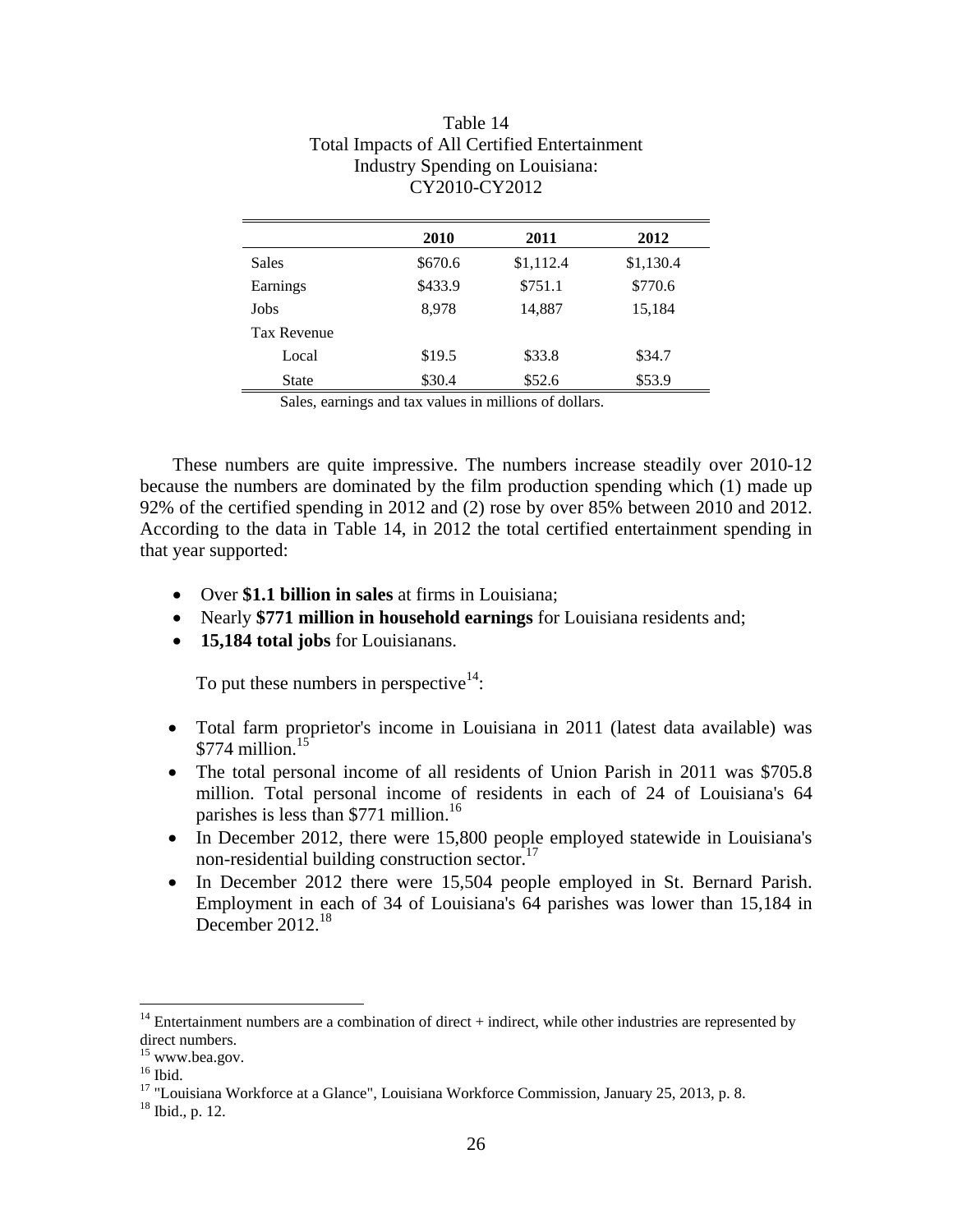A second very important piece of data is provided in Table 14. It is possible to estimate the impact of this certified spending on state and local tax revenues. Officials in Louisiana's Legislative Fiscal Office (LFO) have estimated that for every dollar of earnings created in the state, a large portion of that money gets spent in Louisiana and the state collects taxes as a result. The LFO estimates that for every dollar of household earnings generated in Louisiana the state treasury collects seven cents in various taxes and fees, such as sales taxes, income taxes, gasoline taxes, etc. Thus, from the \$770.6 million in earnings supported in 2012 by the certified spending in that calendar year, **the State of Louisiana collected an extra \$53.9 million in various taxes and fees**. In 2010 and 2011, the boost to the state treasury was estimated to be \$30.4 million and \$52.6 million, respectively.

 Secondly, in consultation with officials in the LFO, our team estimated that for every dollar of earnings generated in the state, local governments collect an additional 4.5 cents in various taxes and fees. Thus, on the \$770.6 million in household earnings generated by the certified entertainment spending **local governments were estimated to have collected an extra \$34.7 million in taxes and fees**. Comparable numbers for 2010 and 2011 were \$19.5 million and \$33.8 million, respectively.

#### **An Important Caveat**

In all our economic impact discussions above, this report attempts to describe the impacts as resulting from the **certified** Louisiana spending. In reality, when measuring the economic impact of an activity on the state one should only include money actually spent in the state. Measuring the impacts using certified spending means including under the film production section, payments made to talent, directors, producers, and writers-- who in most cases do not live in Louisiana and are highly unlikely to spend all that money in the state. Thus the state's return on investment is typically worse for those projects (primarily films) that involve a large proportion of multi-million dollar payments made to non-residents.

 To more accurately measure the impact on the state's economy the payments made to these individuals should include only the portion of their salaries spent directly in the state and injected into the I/O table. The OEID data indicate that about 27% of the certified film production spending goes to these individuals, which turns out to be 25.2% of the total certified entertainment spend across all programs.

 The data in Table 15 show the impact estimates on the state if these talent, producer, director and writer payments are totally excluded. Basically, this means dropping the initial estimates back in Table 14 by 25.2%. Instead of supporting 15,184 jobs in 2012, the number declines to 11,358. The household earnings number in that year drops from \$770.6 million to \$576.4 million.

 A reasonable case can be made that the data in Table 15 represent a lower bound on the impacts, because perhaps at least some percentage of the payments made to these individuals would have been spent while they were working on the film in the state. No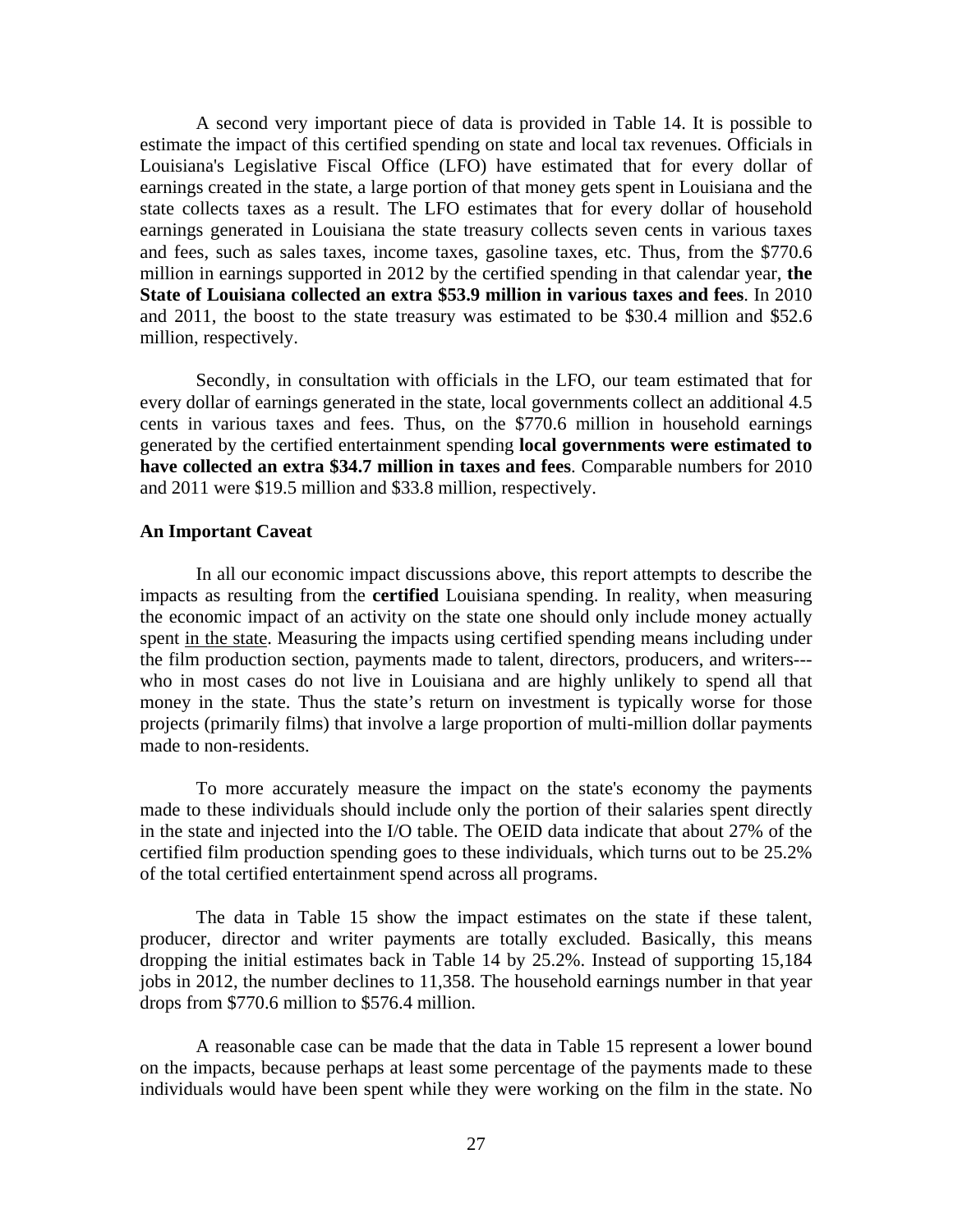|                   |  |  | data exists to suggest what this percentage might be, but intuition suggests it is not a very |  |  |
|-------------------|--|--|-----------------------------------------------------------------------------------------------|--|--|
| large percentage. |  |  |                                                                                               |  |  |

|              | 2010    | 2011    | 2012    |
|--------------|---------|---------|---------|
| <b>Sales</b> | \$501.6 | \$832.1 | \$845.5 |
| Earnings     | \$324.6 | \$561.8 | \$576.4 |
| Jobs         | 6,716   | 11,135  | 11,358  |
| Tax Revenue  |         |         |         |
| Local        | \$14.6  | \$25.3  | \$26.0  |
| <b>State</b> | \$22.7  | \$39.3  | \$40.3  |

# Table 15 Total Impacts of Adjusted<sup>19</sup> Entertainment Industry Certified Spending on Louisiana: CY2010-CY2012

Sales, earnings and tax values in millions of dollars.

## **V. Benefits Compared to Tax Credits**

 Benefits from the state's entertainment promotion legislation---whether one accepts the data in Table 14 or the adjusted smaller numbers in Table 15---are significant. If the Governor was to announce tomorrow that the state had landed a company that would generate \$1,130.4 million in business sales in Louisiana, along with \$770.6 million in household earnings, 15,184 jobs, \$34.7 million for local governments and \$53.9 million for the state treasury, that would no doubt appear on the front page of the paper, above the fold the next day.

 An alternative way of measuring the benefits to the state---one that was used in the previous two studies of these programs---is to look at the costs per dollar of business sales supported. Each program for calendar year 2012 is reported in Table 16. The business sales per dollar of adjusted certified tax credits are shown in the last column of this table. The value ranges from a high of \$8.44 dollars per dollar of tax credit certified for live performance infrastructure to a low of \$4.05 for Digital Media. In every case, the number is greater than zero and actually greater than \$4 per tax credit issued.

 $\overline{a}$ 

<sup>&</sup>lt;sup>19</sup> "Adjusted" means talent, producer, director, and writer payments excluded.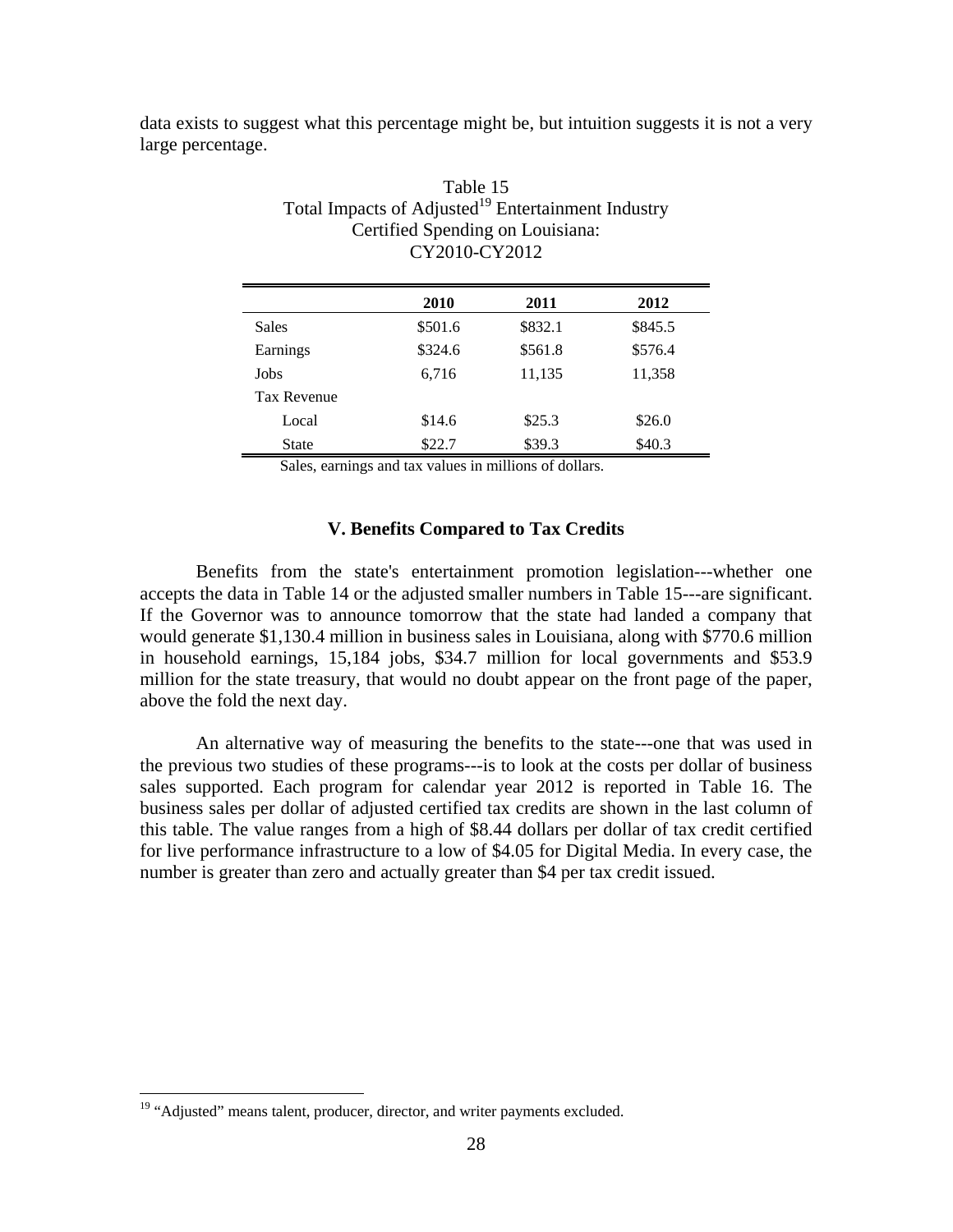|                            |                       | <b>Household</b> |             | <b>Sales Per Dollar</b> |
|----------------------------|-----------------------|------------------|-------------|-------------------------|
|                            | <b>Business Sales</b> | <b>Earnings</b>  | <b>Jobs</b> | of Tax Credit           |
| <b>Film Production</b>     | \$1,034.1             | \$717.9          | 14,011      | \$4.75                  |
| <b>Film Infrastructure</b> | 37.4                  | 11.8             | 294         | 5.19                    |
| <b>Digital Media</b>       | 25.5                  | 23.6             | 447         | 4.05                    |
| <b>Sound - Production</b>  | 0.5                   | 0.4              | 14          | 5.00                    |
| Sound -                    | 0                     | 0                | 0           |                         |
| Infrastructure             |                       |                  |             |                         |
| <b>Live Performance</b>    | 10.1                  | 7                | 239         | 5.94                    |
| <b>Production</b>          |                       |                  |             |                         |
| <b>Live Performance</b>    | 22.8                  | 9.9              | 179         | 8.44                    |
| <b>Infrastructure</b>      |                       |                  |             |                         |
| <b>Total</b>               | \$1,130.4             | \$770.6          | 15,184      | \$4.80                  |

Table 16 Total Impacts Certified Spending on the Louisiana Economy: CY2012

Sales & earnings in millions of dollars. No certified sound recording infrastructure spend in 2012.

#### **Impact on the State Treasury**

 However, on hearing that news the analytically minded might ask, what did it cost the state to attract this entertainment business? The benefits in Table 14 were not free. In order to attract this activity to Louisiana the state has granted tax credits which effectively reduce the amount of money flowing into the state treasury. In 2012, the total face value of the tax credits certified was approximately \$241 million. While this is the full face value of the credits, some of these credits may be claimed for less than face value (i.e. film credits may be transferred back to the state for 85% of their face value).

## **Uses for Tax Credits**

 The tax incentives administered by OEID have a variety of redemption and transfer options. Motion Picture tax credits may be used to offset personal and/or corporate income tax liabilities; may be transferred to another Louisiana taxpayer; or may be transferred back to OEID for 85% of the face value of the credits. Digital Media credits issued prior to January 1, 2012 may be used to offset a variety of taxes and are fully transferable. However, for DM credits issued on or after January 1, 2012 the recipient has the option to obtain a direct rebate of 85% of the face value of the credits or claim them on their Louisiana tax returns and receive a 100% refund of any overpayment of taxes. Any credits earned under the Sound Recording program are directly rebated at 100%. The credits earned under the Live Performance program may be applied to any Louisiana tax liability and a refund of overpayment of 100% is issued or the credits may be transferred on a one time basis to another Louisiana taxpayer.

 To the extent that the film production industry opts for the state buy-back, when this mechanism is employed, the impact to the state budget is reduced by 15 percent. Figure 6 illustrates the extent to which this option has been used. Two points about this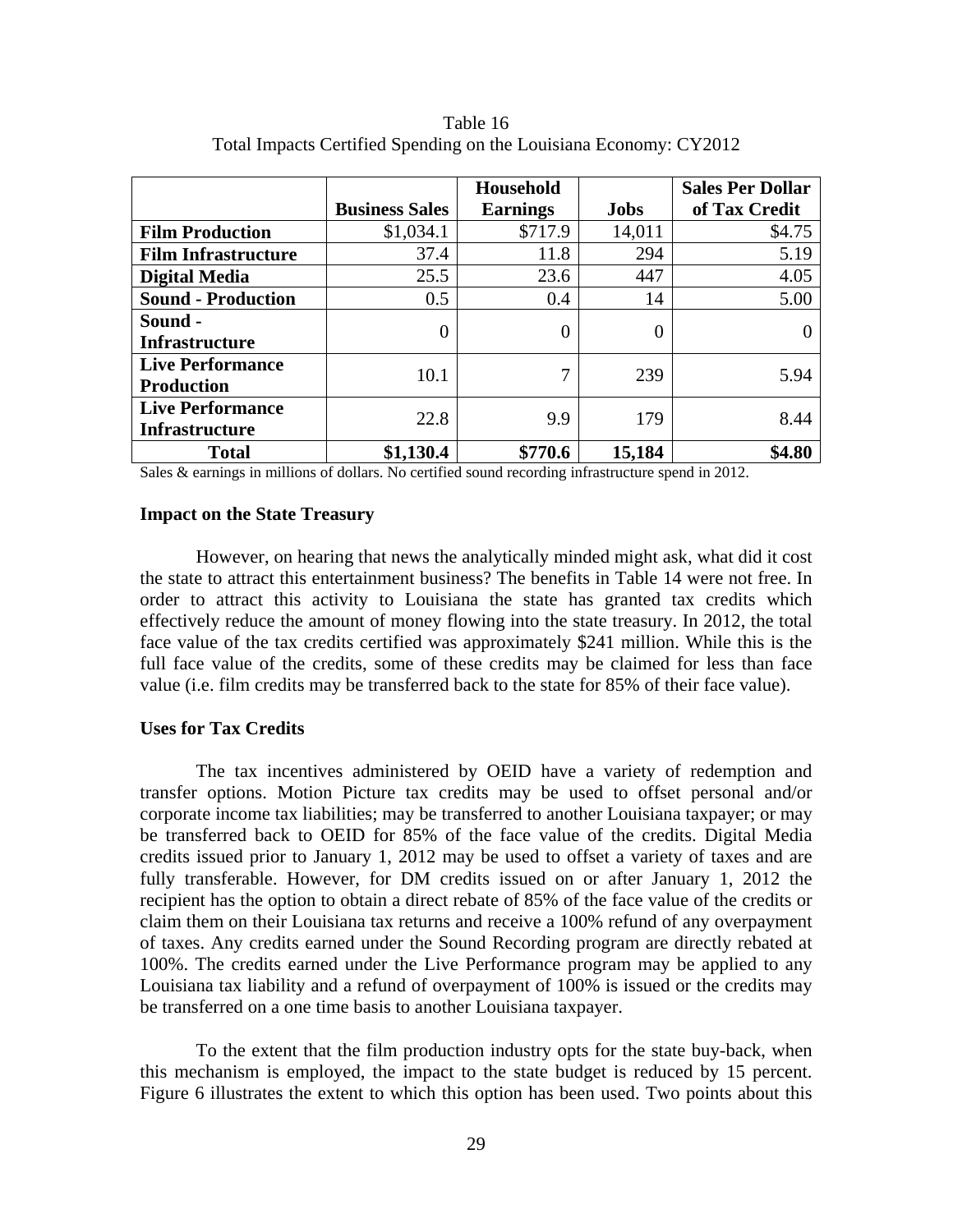chart are important to note. First, there is no nice neat pattern in the use of the transfer option. For the calendar years 2010 through 2012 the percentage of credits transferred back to the state was 45.2%, 79.8%, and 13% respectively. The drop in the rate in 2012 is likely due to several factors. For example, the relative strengthening of the economy which generated more income taxes for individuals and businesses, thus increasing the demand for credits; as well as the more practical reason being that at the time these data were isolated for the report, many productions had not yet opted for the state buy-back at that time. This percentage will likely increase overall and grow steadily.



# **Fig. 6: Value of Film Tax Credits Certified & Adjusted for Credits Transferred to State**

 For credits earned under the Motion Picture, Digital Media (prior to January 1, 2012) and Live Performance programs, there is another option to transfer these credits on the open market, if they do not use the credit against their own income tax liability. They can **sell these credits on the open market**. For firms with little or no Louisiana tax liabilities, this is the option utilized to monetize the credits at a privately negotiated price. A great deal of the tax credits not bought back by the state will likely be transferred to other third-party taxpayers who can claim the credits on their own personal or corporate returns.

 Beginning in 2012, the digital media program offered this option to applicants and that garnished \$235,000 digital media credits transferred at this rate, which was only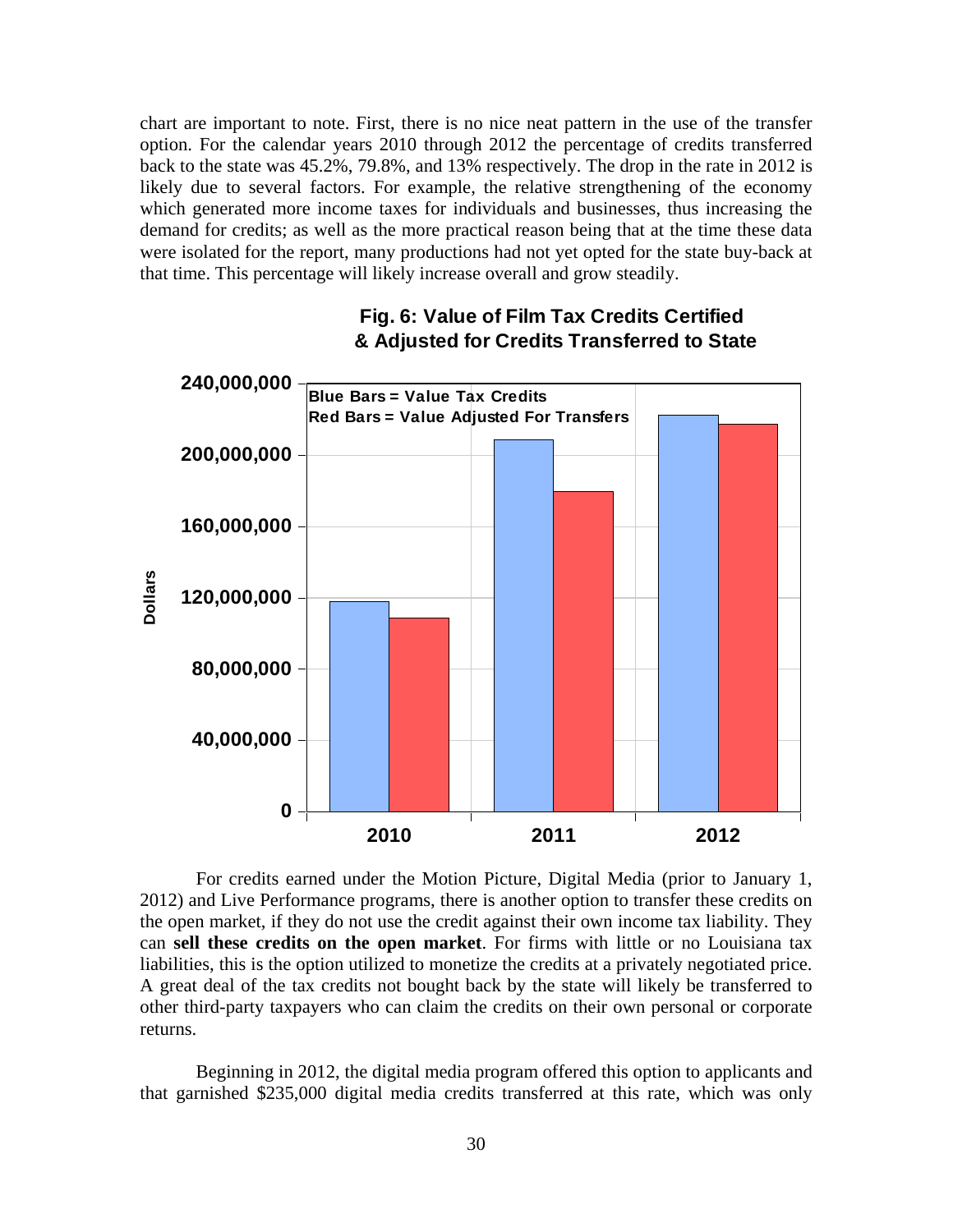3.7% of the DM credits granted that year. It is anticipated that the percentage will increase because many of the DM credits issued in CY2012 have not been sold back to the state at the time the data was compiled for this report.

 How does the gross value of these tax credits, which are effectively the costs to the state, compare with the benefits? Below the report compares these costs to the tax receipts and jobs associated with each entertainment endeavor using the credits.

#### **Tax Credits and Film Production**

Table 17 provides some markers for decision makers to use in evaluating the film production tax credit. Row one shows the amount of the adjusted tax credits credited to these firms. "Adjusted" means that the revised numbers now are taking into account the savings to the state from transferring some of the credits to the state at an  $85\%$  discount.<sup>20</sup> Row two is our estimate of the gains to the state treasury from the economic activity brought to the state by the certified film production spend. This row is calculated by taking the I/O table household earnings estimates back in Table 4 and multiplying them by 7%. Row three is the difference between row one and row two---the estimated net deficit to the state treasury from this incentive program.

 Row four contains the total jobs supported by the program as estimated by the I/O table and reported back in Table 4. The last row is the cost per job of this incentive program.

| Spending was Certified                |            |           |           |  |  |
|---------------------------------------|------------|-----------|-----------|--|--|
|                                       | 2010       | 2011      | 2012      |  |  |
| <b>Adjusted Certified Tax Credits</b> | \$110.1    | \$183.9   | \$218.4   |  |  |
| <b>Taxes Received</b>                 | \$27.1     | \$47.4    | \$50.2    |  |  |
| <b>Net Impact on State Treasury</b>   | $-$ \$83.0 | $-$136.5$ | $-$168.2$ |  |  |
| <b>Jobs Supported</b>                 | 7,866      | 13,339    | 14,011    |  |  |
| Cost to State Per Job (Per Year)      | \$9,408    | \$10,233  | \$12,005  |  |  |

Table 17 Evaluating the Film Production Tax Credit Program Based on the Calendar Year the Spending Was Certified

First three rows in millions of dollars

 $\overline{a}$ 

Given the recent ramp up in Louisiana spend in this category, the last column of Table 17 is likely the best indicator of the cost of this program's future impact. **The film production tax credit program's net cost to the state treasury is almost \$170 million a year** (see row three for 2012).

 $20$  The formula used was: Adjusted amount = certified credits  $-15%$  (amount bought back)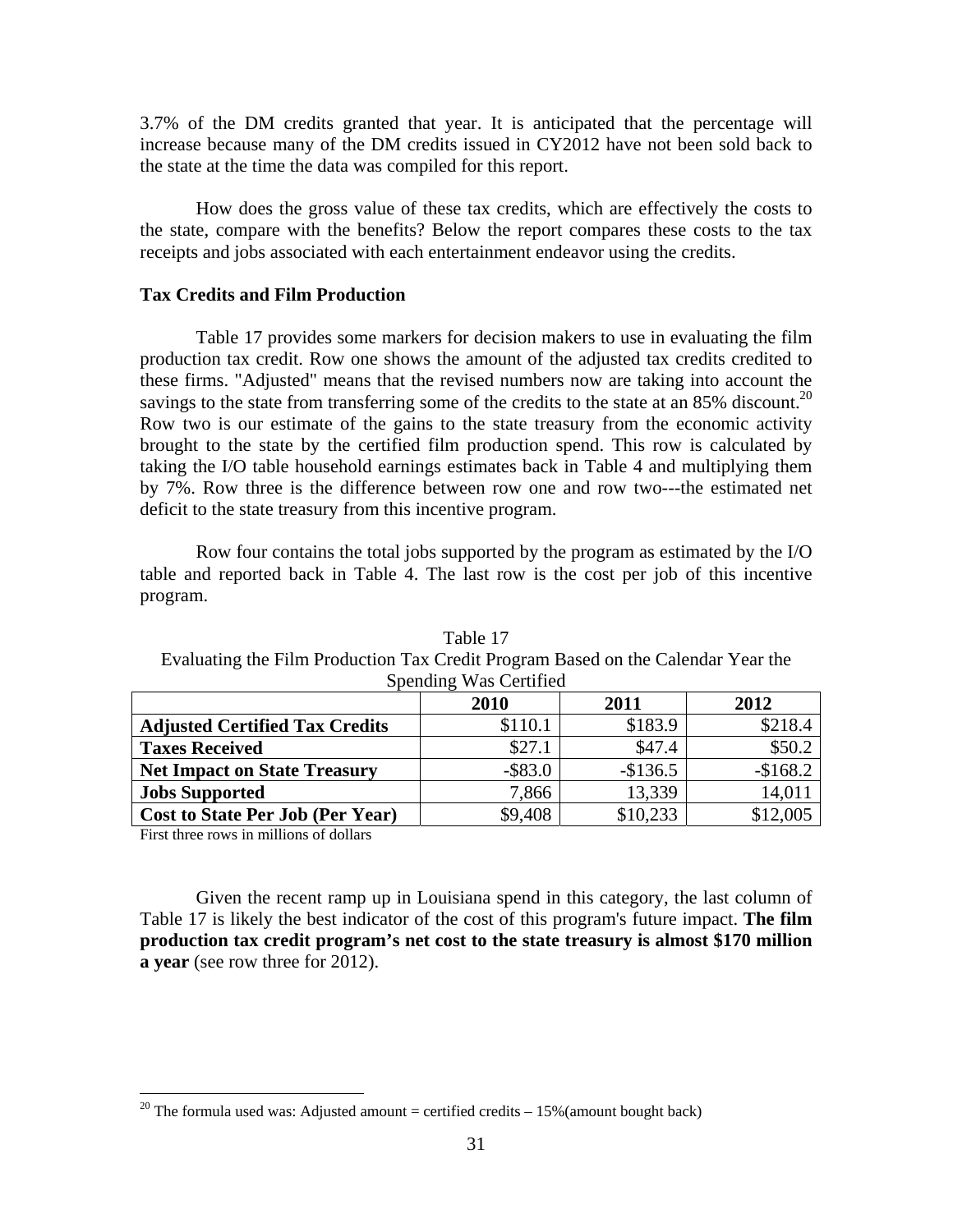## **Tax Credits and Film Infrastructure**

 Table 18 provides data on the impact of the film infrastructure tax credit program. This table is set up in the same manner as Table 17.

| Table 18                                                                             |  |
|--------------------------------------------------------------------------------------|--|
| Evaluating the Film Infrastructure Tax Credit Program Based on the Calendar Year the |  |
| Spending Was Certified                                                               |  |

|                                        | 2010     | 2011     | 2012      |
|----------------------------------------|----------|----------|-----------|
| <b>Adjusted Certified Tax Credits*</b> | \$17.3   | \$8.9    | \$7.2     |
| <b>Taxes Received</b>                  | \$2.0    | \$1.0    | \$0.8     |
| <b>Net Impact on State Treasury</b>    | $-$15.3$ | $-$7.9$  | $-$ \$6.4 |
| <b>Jobs Supported</b>                  | 707      | 364      | 294       |
| <b>Cost to State Per Job</b>           | \$21,641 | \$21,703 | \$21,769  |

First three rows in millions of dollars. \*See footnote 20.

 Since the motion picture infrastructure program sunset in 2008, the certified spending in the calendar years covered by this report indicates that the program is really ramping down. As indicated in the middle row of numbers in Table 18, the film infrastructure tax credit program is becoming less of an impact to the state treasury, ranging from a high of \$15.3 million in 2010 to a recent low of \$6.4 million in 2012. However, this is also a program that creates substantially fewer jobs than the film production program, and as a result the cost to the state per job is almost double that of the production side---averaging about \$21,700 per job.

### **Tax Credits and Digital Media**

In Table 19 the data for evaluating the digital interactive media and software development tax credit program are presented. Tax credits offered in this program have not followed a linear pattern, and consequently, neither does the impact to the state budget---which starts at \$1.5 million in 2010, rises to \$5.9 million in 2011, before dropping to \$4.6 million in 2012. The cost per job of the digital media program is also smaller than the other two programs. In 2012, the cost per job in DM was \$10,291.

Table 19 Evaluating the Digital Media Tax Credit Program Based on the Calendar Year the Spending Was Certified

|                                       | 2010    | 2011      | 2012         |
|---------------------------------------|---------|-----------|--------------|
| <b>Adjusted Certified Tax Credits</b> | \$2.5   | \$8.3     | \$6.3        |
| <b>Taxes Received</b>                 | \$1.0   | \$2.4     |              |
| <b>Net Impact on State Treasury</b>   | $-$1.5$ | $-$ \$5.9 | $-\$4.6$     |
| <b>Jobs Supported</b>                 | 265     | 665       | $44^{\circ}$ |
| <b>Cost to State Per Job</b>          | \$5,660 | \$8,872   | \$10.29      |

First three rows in millions of dollars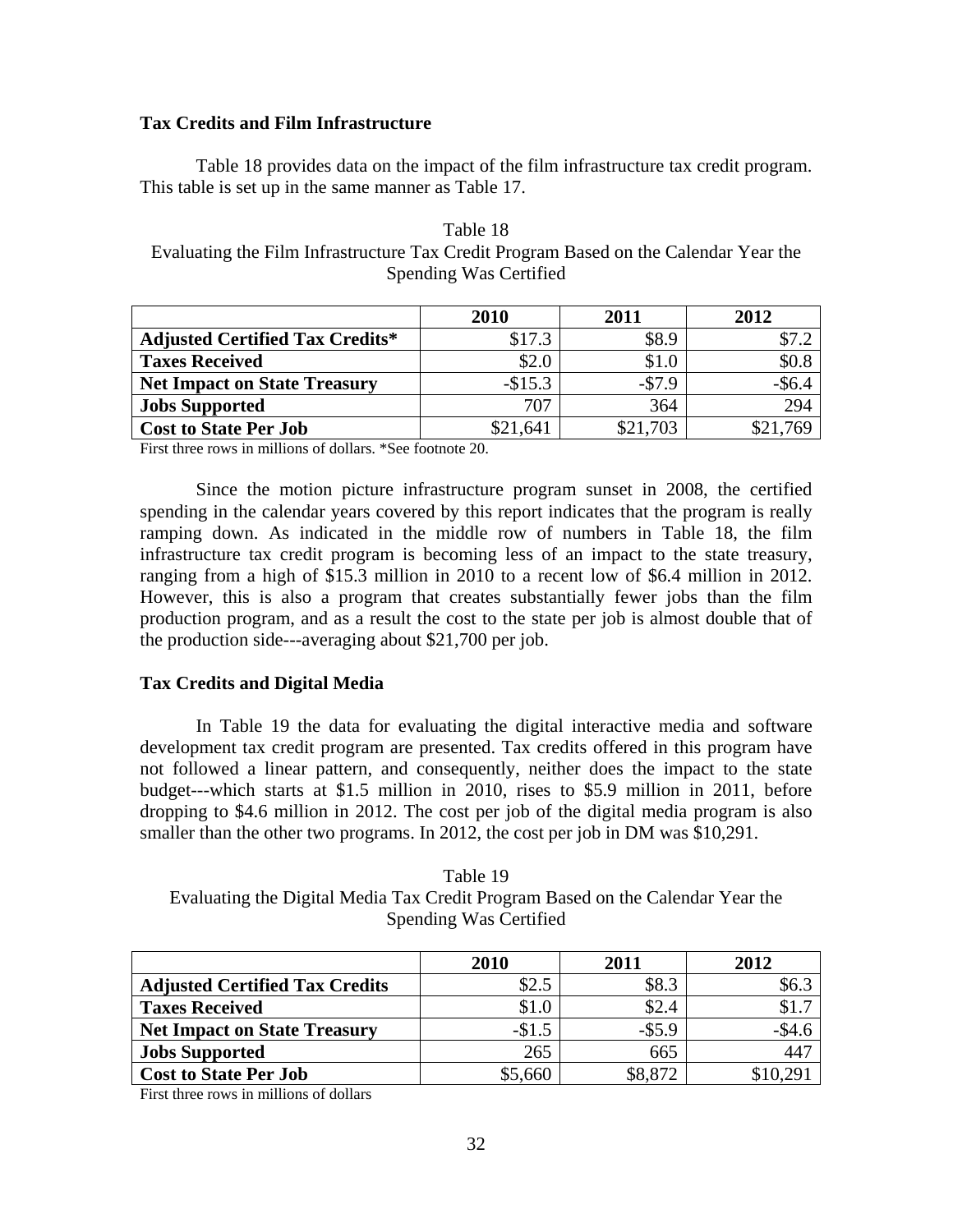## **Tax Credits and Sound Recording Production**

Impacts of the sound recording production program are detailed in Table 20. Note that this program is small, so the dollar figures in the first three rows are actual (versus in millions in the previous three tables). Because the certified spend in this category has been steadily declining since 2010, so has the negative impact on the state treasury. The deficit peaked at \$258,995 in 2010 and steadily declined to only \$79,122 in 2012. In 2012, the cost per job supported was \$5,714---the lowest cost of the four programs evaluated to this point in the report. Below, it will be shown that cost per job in live performance production was slightly lower at \$5,017.

|                                       | 2010          | 2011          | 2012         |
|---------------------------------------|---------------|---------------|--------------|
| <b>Adjusted Certified Tax Credits</b> | \$344,810     | \$271,416     | \$105,338    |
| <b>Taxes Received</b>                 | \$85,815      | \$67,549      | \$26,216     |
| <b>Net Impact on State Treasury</b>   | $-$ \$258,995 | $-$ \$203,867 | $-$ \$79,122 |
| <b>Jobs Supported</b>                 | 39            | 34            |              |
| <b>Cost to State Per Job</b>          | \$6,641       | \$5,996       | \$5,714      |

Table 20 Evaluating the Sound Recording Production Tax Credit Program Based on the Calendar

Year the Spending Was Certified

### **Tax Credits and Sound Recording Infrastructure**

 Like its production counterpart, the SR infrastructure program is a small, but growing part of the entertainment tax credit program, and all the dollar figures in Table 21 are actual as opposed to being presented in millions. Since this program has also sunset, there was no certified spending on this program for calendar year 2012. The SR infrastructure program impacted the state treasury for \$293,199 in 2010 and \$492,947 in 2011. As was the case with the film infrastructure program, the cost per job for SR infrastructure is at \$12,500 per job in 2011---second only to the much higher cost per job in film infrastructure (\$21,703 in 2011). These results are likely skewed a bit on the high end as this program, like film infrastructure, is sunset and there is no new activity on the horizon. There may be some (though very little) certification of credits in the future due to past qualified spending (of which there is no time limit on LED and OEID to receive an audit of that spending).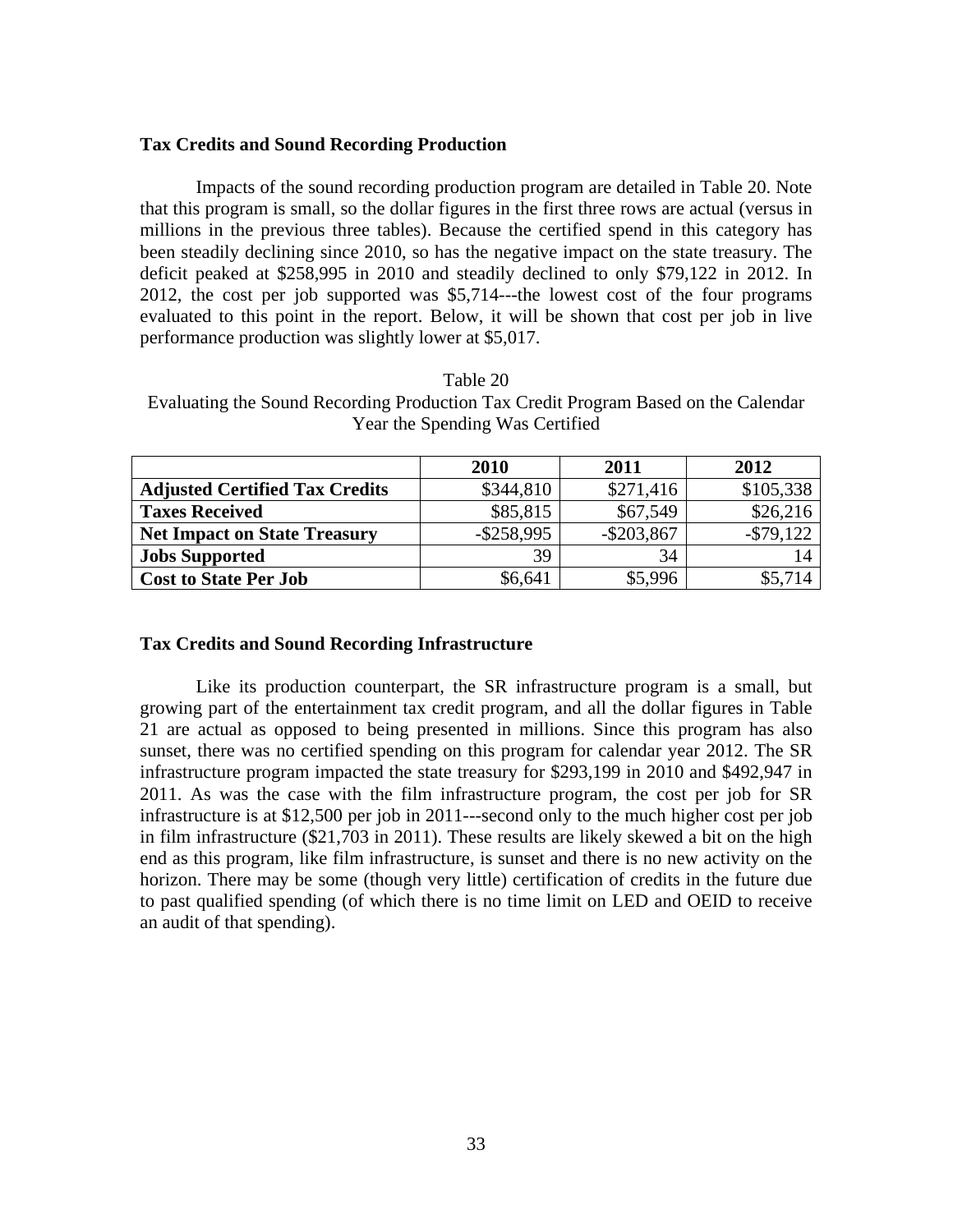#### Table 21

| Evaluating the Sound Recording Infrastructure Program Based on the Calendar Year the |  |
|--------------------------------------------------------------------------------------|--|
| Spending Was Certified                                                               |  |

|                                       | 2010          | 2011          | 2012 |
|---------------------------------------|---------------|---------------|------|
| <b>Adjusted Certified Tax Credits</b> | \$359,517     | \$604,445     |      |
| <b>Taxes Received</b>                 | \$66,318      | \$111,498     |      |
| <b>Net Impact on State Treasury</b>   | $-$ \$293,199 | $-$ \$492,947 |      |
| <b>Jobs Supported</b>                 | 24            | 40            |      |
| <b>Cost to State Per Job</b>          | \$12,217      | \$12,500      |      |

### **Tax Credits and Live Performance Production**

 Table 22 provides data on the impact of the live performance production tax credit program. While not quite as small as the sound recording category, the live performance production is a fraction of the size of the film or digital media areas.

 Because activity in this category has been on the rise since 2010, so have its impacts on the state budget. The treasury was reduced by \$370,983 in 2010, \$380,239 in 2011, and then by a much larger \$1.2 million in the latest year. The cost per job of \$5,017 in 2012 was the lowest among all the entertainment categories examined in this report.

Table 22 Evaluating the Live Performance Production Program Based on the Calendar Year the Spending Was Certified

|                                       | 2010          | 2011          | 2012          |
|---------------------------------------|---------------|---------------|---------------|
| <b>Adjusted Certified Tax Credits</b> | \$515,467     | \$634,226     | \$1,691,990   |
| <b>Taxes Received</b>                 | \$144,484     | \$253,987     | \$493,001     |
| <b>Net Impact on State Treasury</b>   | $-$ \$370,983 | $-$ \$380,239 | $-$1,198,989$ |
| <b>Jobs Supported</b>                 | 78            | 126           | 239           |
| <b>Cost to State Per Job</b>          | \$4,756       | \$3,018       |               |

## **Tax Credits and Live Performance Infrastructure**

 In Table 23, data are presented on the budgetary impact of the live performance infrastructure program. There was no certified spending in this program for calendar year 2010. In 2012 this certified spending impacted the state budget by almost \$3.7 million, followed by just over \$2 million in 2012. The 179 jobs this program supported in 2012 came at an estimated cost of \$11,387 per job.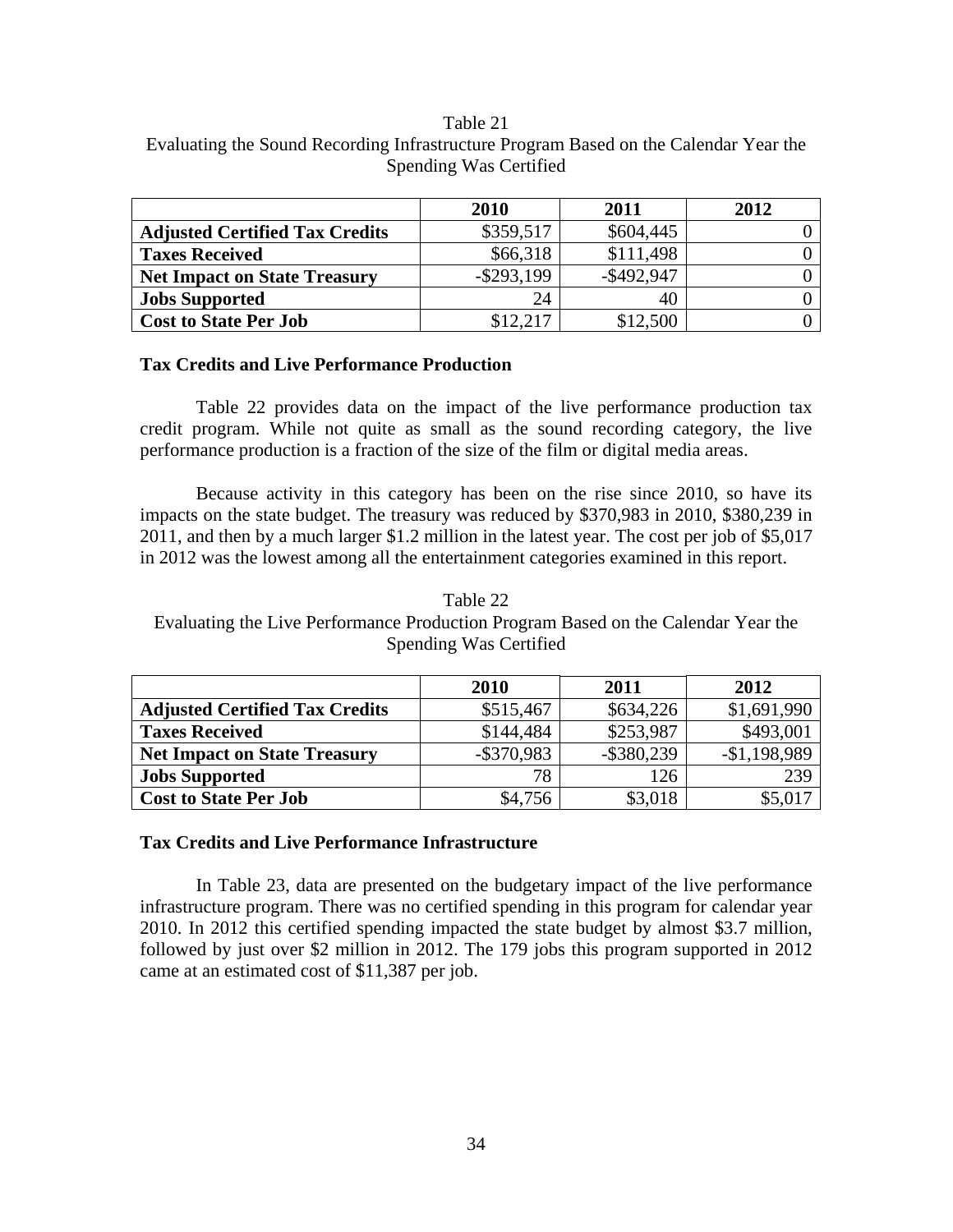#### Table 23

# Evaluating the Live Performance Infrastructure Program Based on the Calendar Year the Spending Was Certified

|                                       | 2010 | 2011            | 2012            |
|---------------------------------------|------|-----------------|-----------------|
| <b>Adjusted Certified Tax Credits</b> |      | \$4,913,760     | \$2,733,892     |
| <b>Taxes Received</b>                 |      | \$1,240,639     | \$695,677       |
| <b>Net Impact on State Treasury</b>   |      | $-$ \$3,673,121 | $-$ \$2,038,215 |
| <b>Jobs Supported</b>                 |      | 319             | 179             |
| <b>Cost to State Per Job</b>          |      | \$11,514        | \$11.387        |

#### **Summary of Budgetary Impacts for 2012**

While comparative budgetary impacts across the seven programs examined were discussed under each heading, the data for 2012 are summarized in Table 24 to make it easy for readers to compare results across each program. Note that there was no certified sound recording infrastructure spend in 2012 so 2011 data were used.

| Budgetary Impacts across All Entertainment Programs: Certified Spending for CY2012 |                               |                              |  |
|------------------------------------------------------------------------------------|-------------------------------|------------------------------|--|
| Program                                                                            | <b>Impact on State Budget</b> | <b>Cost Per Job to State</b> |  |
| <b>Film Production</b>                                                             | $-$168.2$                     | \$12,005                     |  |
| Film Infrastructure                                                                | $-6.4$                        | 21,769                       |  |
| Digital Media                                                                      | $-4.6$                        | 10,291                       |  |
| Sound Recording Production                                                         | $-0.08$                       | 5,714                        |  |
| Sound Recording Infrastructure*                                                    | $-0.5*$                       | 12,500*                      |  |
| Live Performance Production                                                        | $-1.2$                        | 5,017                        |  |
| Live Performance Infrastructure                                                    | $-2.0$                        | 11,387                       |  |

Table 24

\*Data are for 2011. There was no sound recording infrastructure spend in 2012.

#### **VI. Recommendations for Program Improvement**

 Some recommendations below follow as a result of the data developed in this study and some are recommendations flowing out of LED that the author supports.

#### **Treatment of Soft Costs and Above the Line Salaries**

As pointed out when estimating the economic impacts of the film production tax credit back in Section IV, impacts were estimated based on "certified" Louisiana spend. In conducting impact studies, analysts are careful to include in spending only those expenditures that occur **within the state**.

 In the film production category there are types of qualified spending included in the certified spend that is very unlikely to have much of an economic impact as these earnings are probably spent elsewhere. The largest of these is "above-the-line" salaries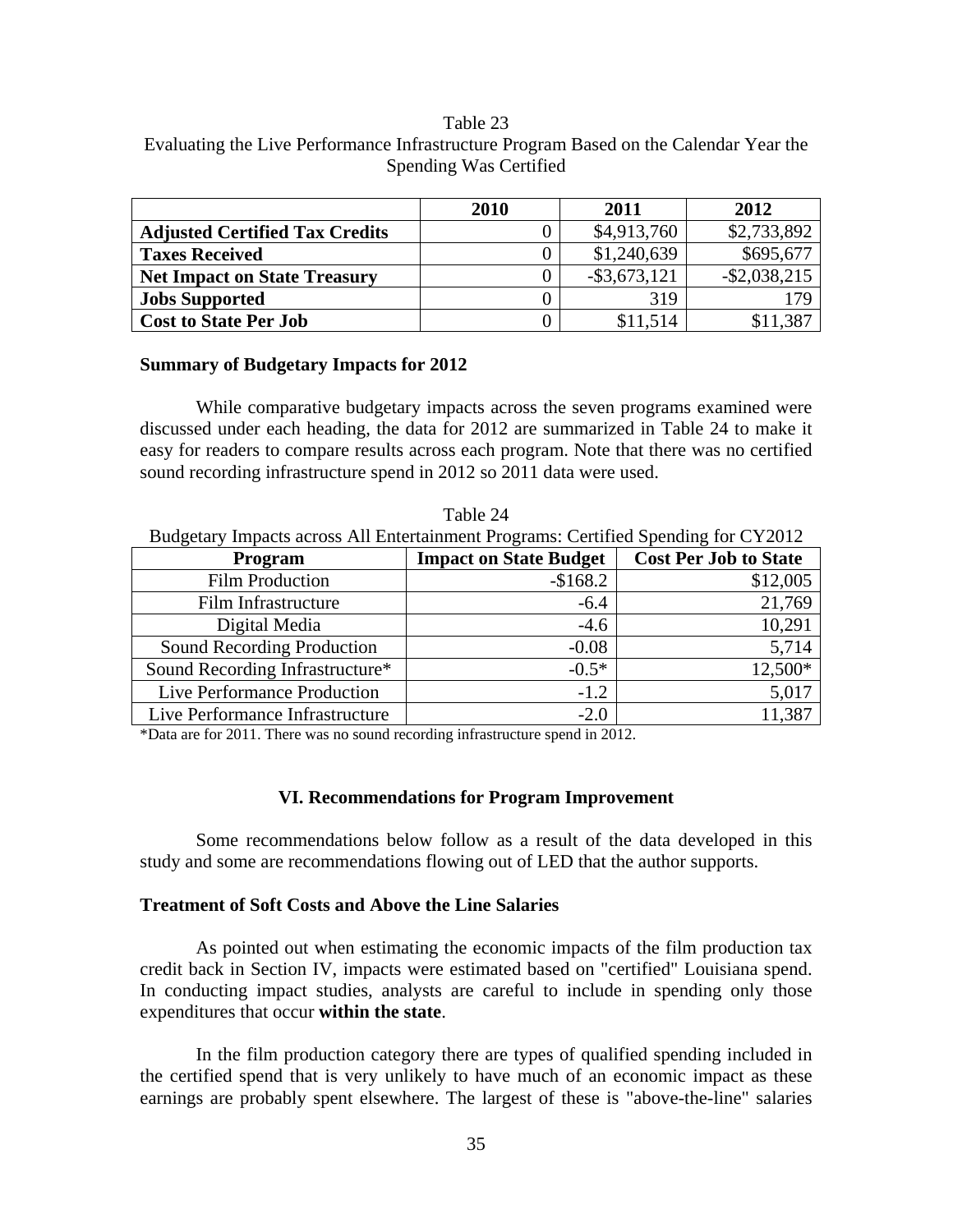paid to non-resident directors, producers, talent, and writers. It is spending used to calculate benefits to the state when in reality little, if any, of this money is spent directly in Louisiana.

## **We recommend that some limitations be placed on the amount of above-theline, non-resident salaries that qualify as certified spending.**

 The level of these limitations should be carefully considered by LED and the Legislature in consultation with stakeholders in the film industry, taking into account the overall package of incentives provided to film companies in comparison to what our key competing states are offering. Because they are such a large component of film production costs, limiting these costs at more stringent levels than competing states will naturally reduce Louisiana's ability to attract film production to the state. Note that Georgia---like Louisiana---imposes no cap on this ATL spending. However, (1) North Carolina allows only the first \$1 million per person, (2) Michigan caps these fees at \$2 million per person, and (3) New Mexico has a \$5 million cap on talent and allows no credits for director, producer, or writer salaries.

 A second area of costs with similar effects on the Louisiana economy as the above-the-line costs is "**soft costs**". These include finance fees, insurance fees, bond fees, and airfare costs. These costs presently qualify as certified spending, yet little of the money is actually spent in Louisiana and consequently it has little if any impact on the state.

 These fees are not a large part of the certified spending in film production--- about 4% cumulatively. Among the four key states with whom Louisiana directly competes, Georgia and Michigan allow these fees to be counted toward certified spending. Georgia does not allow finance fees and loan interest, and North Carolina prohibits the same two and also prohibits legal and bond fees. All four key competing states allow airfare and insurance fees.

**We recommend that finance fees, insurance costs, loan interest, airfare and bond fees be ineligible for tax credits.** 

#### **VII. Summary & Conclusions**

 **The purpose of this report is to examine the economic impact of the Louisiana tax credit incentive programs for the entertainment industry as administered by the Office of Entertainment Industry Development (OEID) within the Louisiana Department of Economic Development (LED) as required by La R.S. 47:6007(D)(6); 47:6023(D)(5) and 47:6034(G).** The purpose of this report is to examine the economic impact of the Louisiana tax credit incentive programs for the entertainment industry as administered by the Office of Entertainment Industry Development (OEID) within the Louisiana Department of Economic Development (LED). Seven programs are examined: (1) film production, (2) film infrastructure---which sunset on December 31,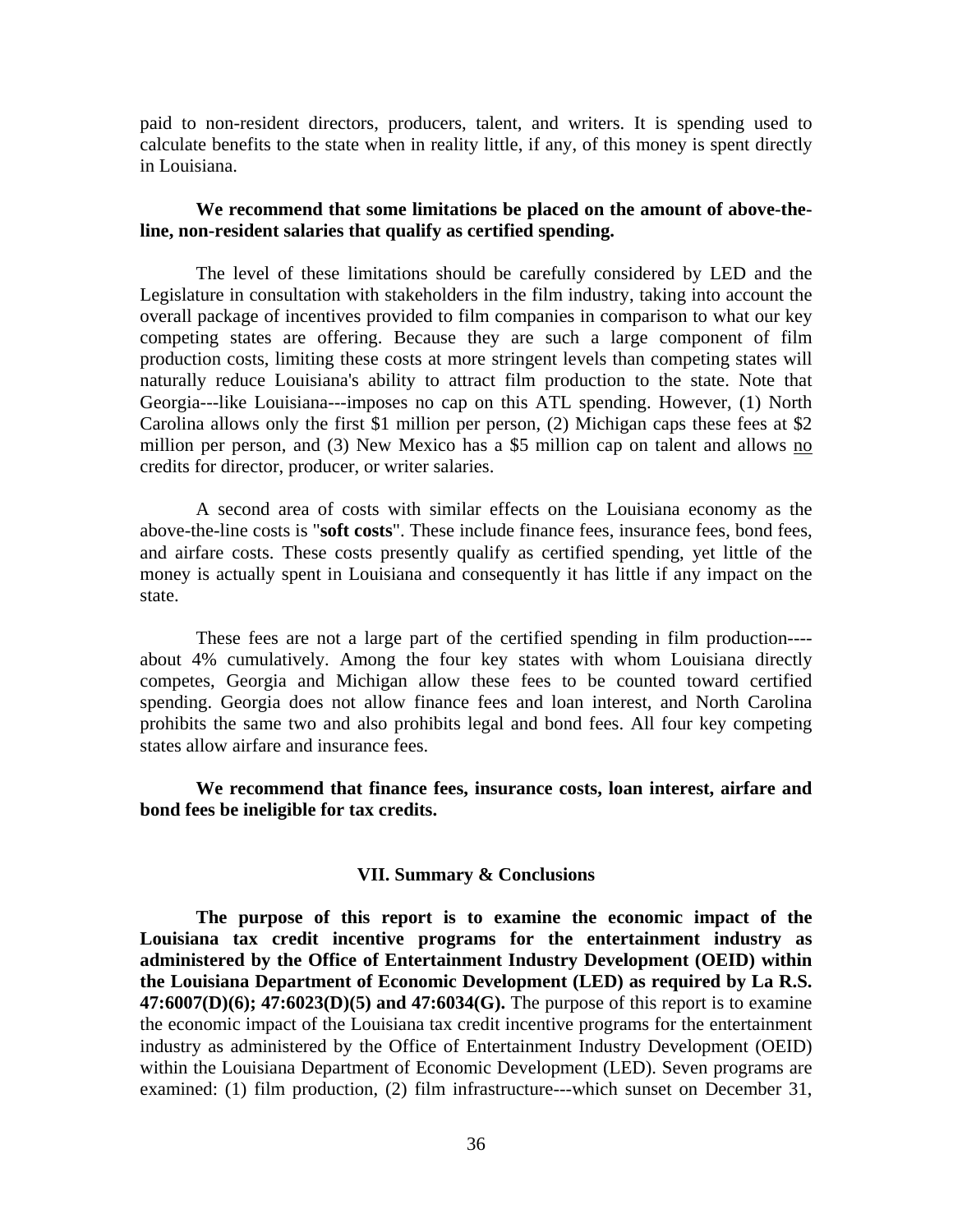2008, (3) digital media, (4) sound recording production, (5) sound recording infrastructure---which sunset on August 1, 2009, (6) live performance production, and (7) live performance infrastructure---scheduled to sunset on December 31, 2013. A history of each program's development and a comparison to similar programs in key competing states is reviewed.

 Table 25 shows the amount of tax credits certified by year in each of the seven areas over 2010-12. Note that the film production figures for all three years and the digital media figure for 2012 have been adjusted for the 85% buy-back provision optioned.

| Category                           | 2010      | 2011      | 2012      |
|------------------------------------|-----------|-----------|-----------|
| <b>Film Production</b>             | $$110.1*$ | $$183.9*$ | $$218.4*$ |
| Film Infrastructure                | 17.3      | 8.9       | 7.2       |
| Digital Media                      | 2.5       | 8.3       | $6.3*$    |
| Sound Recording<br>Production      | 0.3       | 0.3       | 0.1       |
| Sound Recording<br>Infrastructure  | 0.4       | 0.6       |           |
| Live Performance<br>Production     | 0.5       | 0.6       | 1.7       |
| Live Performance<br>Infrastructure | 0         | 4.9       | 2.7       |
| <b>Total</b>                       | \$131.1   | \$207.5   | \$236.4   |

## Table 25 Tax Credits Issued Per Program: CY2010- CY2012 (Millions of Dollars)

Source: Louisiana Department of Economic Development, Office of Entertainment Industry Development. \*Number adjusted for buy-backs

 The amount of certified Louisiana spending in each of these seven categories over 2010-12 is shown in Table 26. For the purposes of this analysis, "certified Louisiana spending" is defined as the actual amounts of qualified spending verified by an independent audit and certified in the given calendar year based upon the final certification date.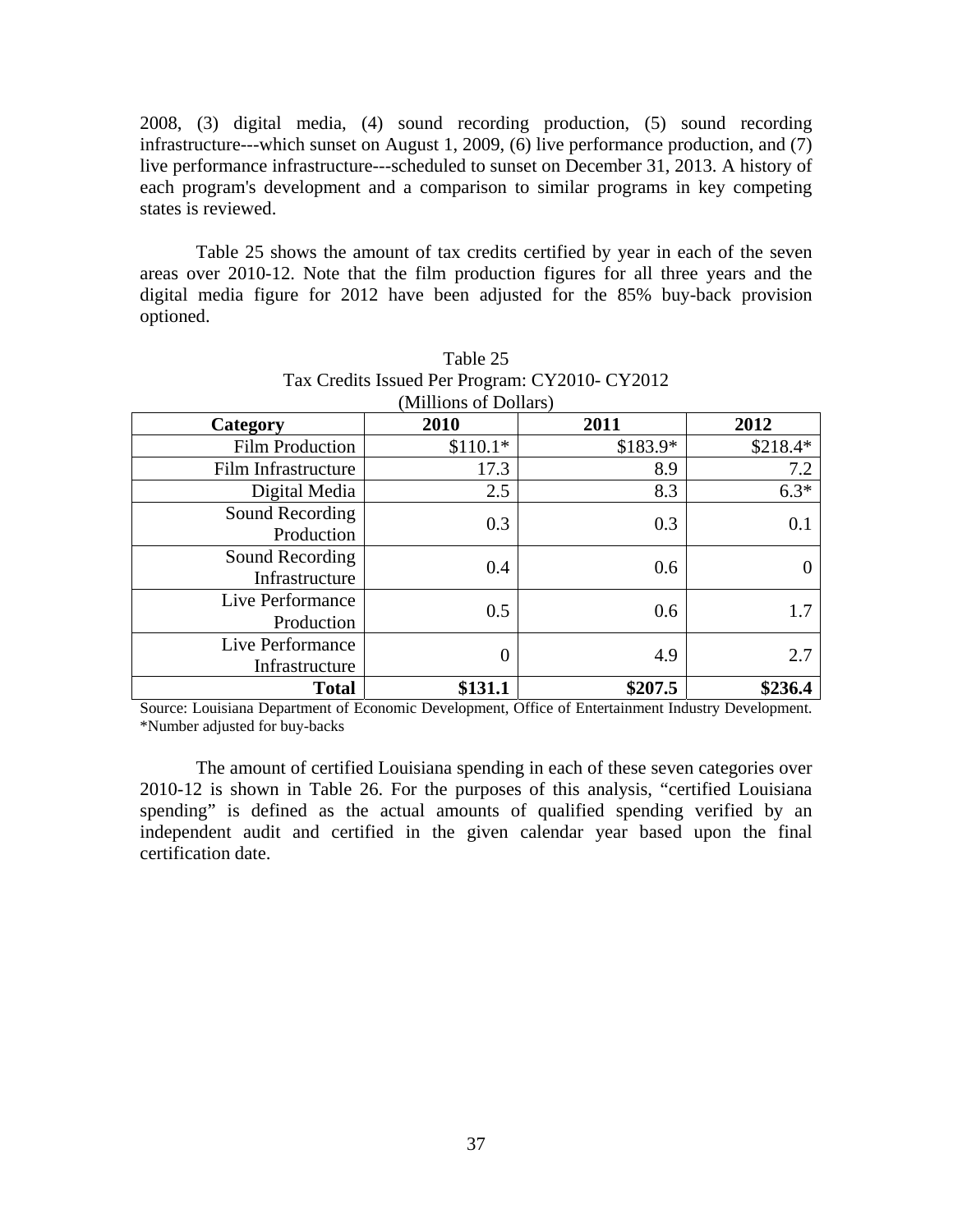| Category                           | 2010             | 2011          | 2012          |
|------------------------------------|------------------|---------------|---------------|
| <b>Film Production</b>             | \$387,069,483    | \$676,998,925 | \$717,175,057 |
| Film Infrastructure                | 43,222,239       | 22,272,760    | 17,958,038    |
| Digital Media                      | 11,415,907       | 28,947,293    | 19,646,998    |
| Sound Recording<br>Production      | 1,379,243        | 1,085,665     | 421,352       |
| Sound Recording<br>Infrastructure  | 1,438,069        | 2,417,780     |               |
| Live Performance<br>Production     | 2,061,869        | 3,624,538     | 7,035,416     |
| Live Performance<br>Infrastructure | $\boldsymbol{0}$ | 19,501,997    | 10,935,569    |
| <b>Total</b>                       | \$446,586,810    | \$754,848,958 | \$773,172,430 |

Table 26 Certified Spending in Louisiana: CY2010- CY2012

Source: Louisiana Department of Economic Development, Office of Entertainment Industry Development

A state input-output table was used to estimate, inserting the direct spending in Table 26, the total impact on the Louisiana economy. Table 27 illustrates the impact in 2012 of each of the seven programs on business sales, household earnings and jobs in the state. In that year the tax credit programs supported just **over \$1.1 billion in sales at firms in the state, \$770.6 million in household earnings** for state citizens, and **15,184 jobs**. While not shown in the table, it is estimated that in 2012 this program generated **\$53.9 million for the state treasury** and **\$34.7 million for local governments**. The last column shows the business sales per dollar of tax credits.

|                            | <b>Business Sales</b> | Household       | <b>Jobs</b> | <b>Sales Per Dollar</b> |
|----------------------------|-----------------------|-----------------|-------------|-------------------------|
|                            |                       | <b>Earnings</b> |             | of Tax Credit           |
| <b>Film Production</b>     | \$1,034.1             | \$717.9         | 14,011      | \$4.75                  |
| <b>Film Infrastructure</b> | 37.4                  | 11.8            | 294         | 5.19                    |
| <b>Digital Media</b>       | 25.5                  | 23.6            | 447         | 4.05                    |
| <b>Sound - Production</b>  | 0.5                   | 0.4             | 14          | 5.00                    |
| Sound -                    | $\Omega$              | $\Omega$        |             |                         |
| <b>Infrastructure</b>      |                       |                 |             |                         |
| <b>Live Performance</b>    | 10.1                  | $\mathcal{I}$   | 239         | 5.94                    |
| <b>Production</b>          |                       |                 |             |                         |
| <b>Live Performance</b>    | 22.8                  | 9.9             | 179         | 8.44                    |
| <b>Infrastructure</b>      |                       |                 |             |                         |
| <b>Total</b>               | \$1,130.4             | \$770.6         | 15,184      | \$4.80                  |

Table 27 Total Impacts Certified Spending on the Louisiana Economy: CY2012

Sales and earnings in millions of dollars. No certified sound recording infrastructure spend in 2012.